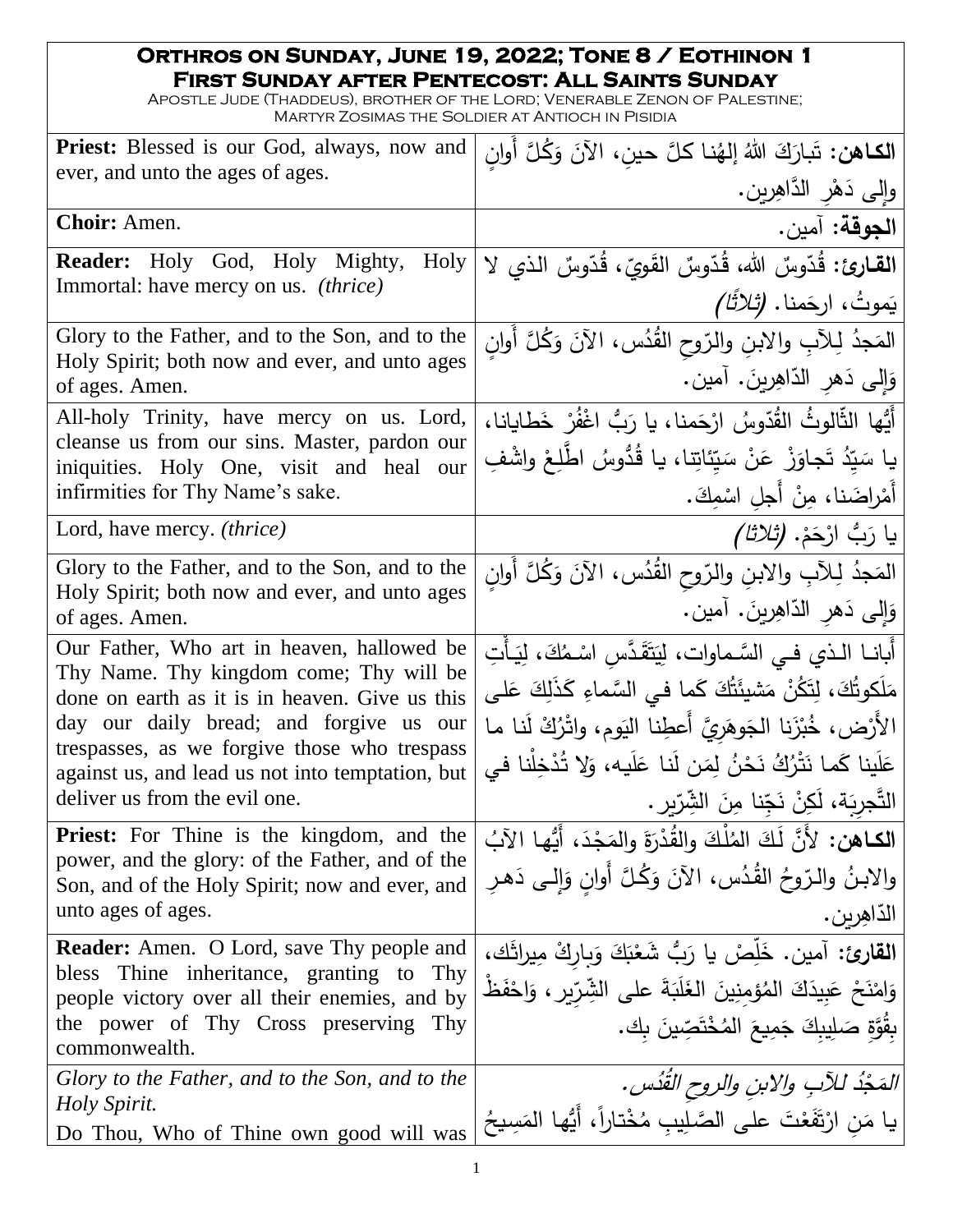| lifted up upon the Cross, O Christ our God,                                               | الإله، امْنَحْ رَأِفَتَكَ لِشَعْبِكَ الْجَدِيدِ الْمُسَمَّى بِكَ،             |
|-------------------------------------------------------------------------------------------|-------------------------------------------------------------------------------|
| bestow Thy bounties upon the new Nation<br>which is called by Thy Name; make glad in      | وَفَرّخ بِقُوَّتِكَ حُكّامَنا المُؤمِنِينِ، مانِحاً إِيّاهُمُ الغَلَبَةَ      |
| Thy might those who lawfully govern, that                                                 | على مُحارِبِيهِم. لِتَكُنْ لَهُمْ مَعُونَتُكَ سِلاحاً لِلسَّلامِ،             |
| with them we may be led to victory over our                                               | وَظَفَراً غَيرَ ۖ مَقْهُورٍ .                                                 |
| adversaries, having in Thine aid a weapon of<br>peace and a trophy invincible.            |                                                                               |
| Both now and ever, and unto ages of ages.                                                 | الآنَ وكلَّ أوانِ وإلى دهرِ الداهرينِ. آمين.                                  |
| Amen.                                                                                     |                                                                               |
| O fearsome champion, who cannot be put to                                                 | أَيَّتُها الشَّفِيعَةُ الرَّهِيبَةُ غَيرُ المَخْذُولةِ، يا والِدَةَ الإِلهِ   |
| confusion, despise not our petitions, O Good                                              | الكُلِّيَّــةَ التَّسْـبِيحِ، لا تُعْرِضِـــي يــا صـــالِحَةُ عَــنْ         |
| and All-praised Theotokos; establish the way<br>of the Orthodox; save those who have been | نَوَسُّــلاتِنا، بَــلْ وَطِّــدِي سِــيرَةَ المُسْــتَقِيمِي الــرَّأِي،     |
| called upon to govern us, leading us to that                                              | وَخَلِّصِـي الَّذِينَ أَمَرْتِ أَنْ يَتَمَلَّكُوا، وَامْنَحِيهِم الغَلَبَةَ   |
| victory which is from heaven, for thou art she                                            | مِنَ السَّماء، بِما أَنَّكِ وَلَدْتِ الإِلهَ، أَيَّتُها المُبارَكَةُ          |
| who gavest birth to God, and alone art blessed.                                           | وَحْدَكَ.                                                                     |
| <b>LITANY</b>                                                                             |                                                                               |
| Priest: Have mercy on us, O God, according to                                             | ا <b>لكاهن:</b> إِرْحَمْنا يا اللهُ بِعَظِيم رَحْمَتِكَ، نَطْلُبُ إِلَيكَ     |
| Thy great mercy, we pray Thee, hearken and                                                |                                                                               |
| have mercy.                                                                               | فَاسْتَجِبْ وَارْحَمْ.                                                        |
| <b>Choir:</b> Lord, have mercy. <i>(thrice)</i> (use this<br>response until noted below)  | ا <b>لجوقة</b> : يا رَبُّ ارْحَم. <i>(تْلاثاً)</i> (تُعادُ بعدَ كُلِّ طِلْبة) |
| <b>Priest:</b> Again we pray for all pious and                                            | ا <b>لكـــاهن:</b> وَأَيضـــاً نَطْلُـبُ مِــنْ أَجْــلِ المَسِــيحِيّينَ     |
| Orthodox Christians.                                                                      | الحَسَنِي العِبادَةِ الأُرثوذُكسِيّين.                                        |
| <b>Priest:</b> Again we pray for our father and                                           | ا <b>لكــاهن:</b> وَأَيضـاً نَطْلُبُ مِنْ أَجْلِ أَبينـا ومثْروبوليتِنـا      |
| metropolitan, N., (our bishop, N.,) and all our<br>brotherhood in Christ.                 | (فُـلان) ورَئــيس كَهَنَتِــا (فُـلان)، وَكُـلِّ إِخْوَتِنـا فــي             |
|                                                                                           |                                                                               |
| <b>Priest:</b> For thou art a merciful God and lovest                                     | الكاهن: لأَنَّكَ إِلـهٌ رَحِيمٌ وَمُحِبٌّ لِلْبَشَرِ ، وَلَكَ نُرْسِلُ        |
| mankind, and unto thee we ascribe glory, to the                                           | المَجْدَ أَيُّها الآبُ وَالابْنُ وَالـرُّوحُ القُـدُسِ، الآنَ وَكُـلَّ        |
| Father and to the Son and to the Holy Spirit,<br>now and ever, and unto ages of ages.     | أوانٍ وَإِلَى دَهْرِ الدّاهِرِينِ.                                            |
| <b>Choir:</b> Amen. Bless, Father, in the Name of                                         | ا <b>لجوقة:</b> آمين. بِاسْم الرَّبِّ باركْ يا أب.                            |
| the Lord.                                                                                 |                                                                               |
| <b>Priest:</b> Glory to the holy, consubstantial, life-                                   | ا <b>لكــاهن:</b> المَجـدُ لِلثَّـالُوثِ القُـدُّوسِ، المُتَسـاوي فــى        |
| giving and undivided Trinity, always, now and<br>ever, and unto ages of ages.             | الجَوْهَرِ ، المُحْييِ، غَيرِ المُنْقَسِمِ، كُلَّ حِينٍ، الآنَ                |
|                                                                                           | وَكُلَّ أُوانٍ وَإِلَى دَهْرِ الذَّاهِرِينِ.                                  |
| <b>Choir:</b> Amen.                                                                       | الجوقة: آمين                                                                  |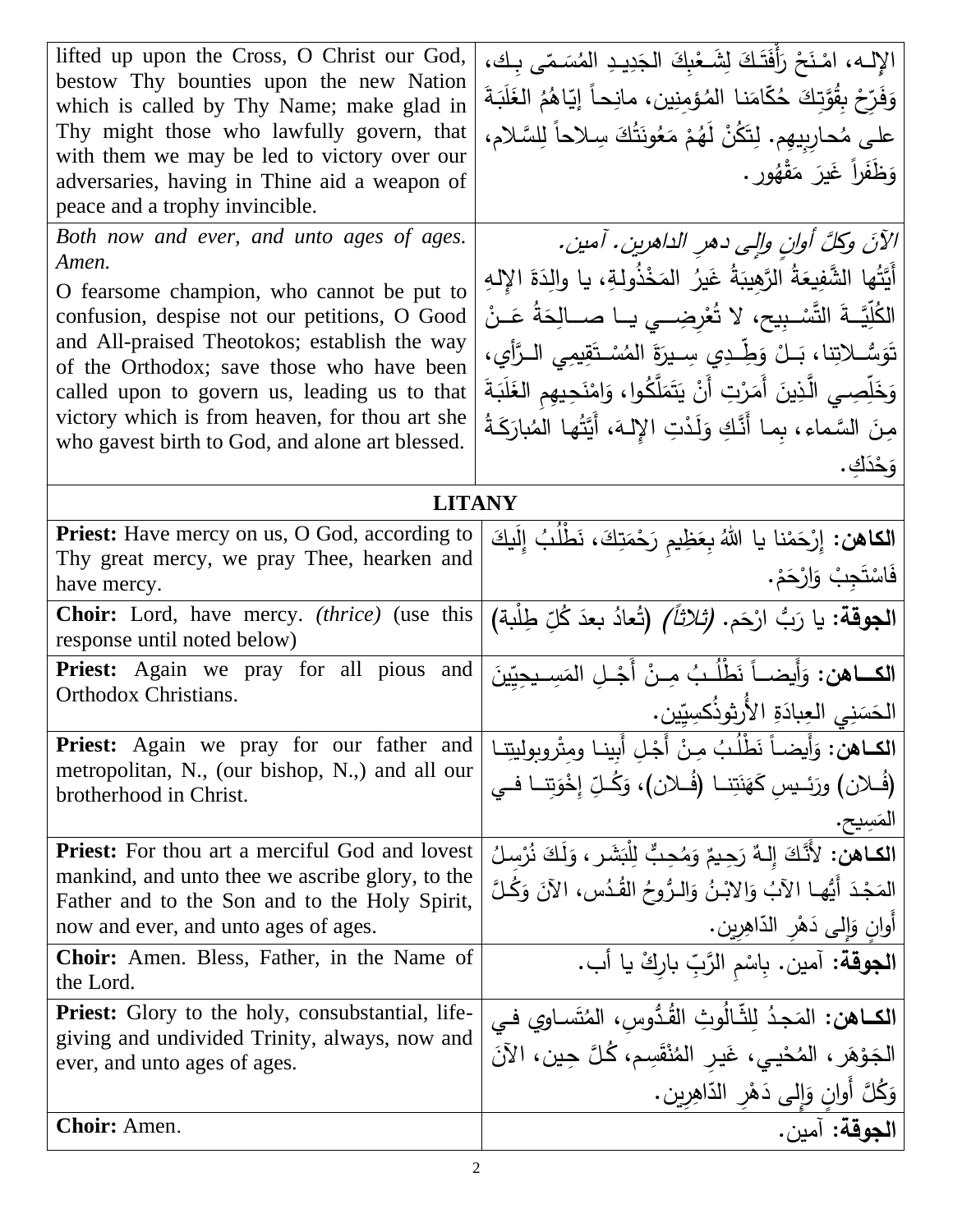| Glory to God in the highest, and on earth<br>peace, and good will toward men. (thrice)<br>O Lord, open Thou my lips, and my mouth                                                                                                                                                                                                                                                                                                                                                                                                                                                                                                                                                                                                                                                                                                                                                                                                                    | المَجْدُ للهِ في العُلى، وَعَلى الأَرْضِ السَّلامُ، وَفي<br>النّاس المَسَرّة. <i>(ثلاثاً)</i>                                                                                                                                                                                                                                                                                                                                                                                                                                                                                                                                                                                                                                                                                                                                |
|------------------------------------------------------------------------------------------------------------------------------------------------------------------------------------------------------------------------------------------------------------------------------------------------------------------------------------------------------------------------------------------------------------------------------------------------------------------------------------------------------------------------------------------------------------------------------------------------------------------------------------------------------------------------------------------------------------------------------------------------------------------------------------------------------------------------------------------------------------------------------------------------------------------------------------------------------|------------------------------------------------------------------------------------------------------------------------------------------------------------------------------------------------------------------------------------------------------------------------------------------------------------------------------------------------------------------------------------------------------------------------------------------------------------------------------------------------------------------------------------------------------------------------------------------------------------------------------------------------------------------------------------------------------------------------------------------------------------------------------------------------------------------------------|
| shall show forth Thy praise. (twice)                                                                                                                                                                                                                                                                                                                                                                                                                                                                                                                                                                                                                                                                                                                                                                                                                                                                                                                 | يا رَبُّ افْتَحْ شَفَتَيَّ فَيُخْبِرَ فَمِي بِتَسْبِحَتِك. ( <i>مَرَّتَيْن)</i>                                                                                                                                                                                                                                                                                                                                                                                                                                                                                                                                                                                                                                                                                                                                              |
| <b>PSALM 3</b>                                                                                                                                                                                                                                                                                                                                                                                                                                                                                                                                                                                                                                                                                                                                                                                                                                                                                                                                       |                                                                                                                                                                                                                                                                                                                                                                                                                                                                                                                                                                                                                                                                                                                                                                                                                              |
| O Lord, why are they multiplied that afflict<br>me? Many rise up against me. Many say unto<br>my soul: There is no salvation for him in his<br>God. But Thou, O Lord, art my helper, my<br>glory, and the lifter up of my head. I cried unto<br>the Lord with my voice, and He heard me out<br>of His holy mountain. I laid me down and<br>slept; I awoke, for the Lord will help me. I will<br>not be afraid of ten thousands of people that set<br>themselves against me round about. Arise, O<br>Lord, save me, O my God, for Thou hast<br>smitten all who without cause are mine<br>enemies; the teeth of sinners hast Thou broken.<br>Salvation is of the Lord, and Thy blessing is<br>upon Thy people.<br>I laid me down and slept; I awoke, for the Lord                                                                                                                                                                                      | يا رَبُّ لِماذا كَثُرَ الَّذِينَ يُحْزِنُونَنِي؟ كَثيرونَ قاموا<br>عَلَيِّ. كَثيرونَ يَقولونَ لِنَفْسى لا خَلاصَ لَهُ بِإِلْهِه.<br>وأَنْتَ يا رَبُّ، ناصِرِي وَمَجْدِي وَرافِعُ رأسي.<br>بِصَوْتِي إِلَى الرَّبِّ صَرَخْتُ، فَأَجابَنِي مِنْ جَبَلِ<br>قُدْسِه. أنا رَقَدْتُ ونِمْتُ ثُمَّ قُمْتُ، لأَنَّ الرَّبَّ<br>يَنصُرُنِي. فَلا أَخافُ مِن رِبْواتِ الشَّعبِ المُحيطينَ<br>بي، المُتوازِرِينَ عليٍّ. قُمْ يا رَبُّ، خَلِّصْنِي يا<br>إِلْهِي، فَإِنَّكَ ضَرَبْتَ كُلَّ مَنْ يُعادِيني باطْلاً،<br>وَسَحَقْتَ أَسْنانَ الخَطَأَة. لِلرَّبِّ الخَلاصُ وعلى<br>شَعبك بَرَكَتُك.<br>أَنا رَقَدْتُ وَنِمْتُ ثُمَّ قُمْتُ، لأَنَّ الرَّبَّ يَنْصُرُني.                                                                                                                                                                     |
| will help me.<br><b>PSALM 37</b>                                                                                                                                                                                                                                                                                                                                                                                                                                                                                                                                                                                                                                                                                                                                                                                                                                                                                                                     |                                                                                                                                                                                                                                                                                                                                                                                                                                                                                                                                                                                                                                                                                                                                                                                                                              |
| O Lord, rebuke me not in Thine anger, nor<br>chasten me in Thy wrath. For Thine arrows are<br>fastened in me, and Thou hast laid Thy hand<br>heavily upon me. There is no healing in my<br>flesh in the face of Thy wrath; and there is no<br>peace in my bones in the face of my sins. For<br>mine iniquities are risen higher than my head;<br>as a heavy burden have they pressed heavily<br>upon me. My bruises are become noisome and<br>corrupt in the face of my folly. I have been<br>wretched and utterly bowed down until the end;<br>all the day long I went with downcast face. For<br>my loins are filled with mocking, and there is<br>no healing in my flesh. I am afflicted and<br>humbled exceedingly, I have roared from the<br>groaning of my heart. O Lord, before Thee is<br>all my desire, and my groaning is not hid from<br>Thee. My heart is troubled, my strength hath<br>failed me; and the light of mine eyes, even this | ياً رَبُّ، لا بِغَضَبِكَ تُوَبِّخْني، ولا بِرِجْزِكَ تُؤَدِّبْني.<br>فَإِنَّ  سِهامَكَ  قد  نَشَبَتْ  فِيَّ،  وَمَكَّنْتَ  عليَّ  يدَك.<br>لَيْسَ لِجَسَدِي شِفاءٌ مِنْ وَجْهِ غَضَبِكَ، وَلا سَلامَةٌ<br>في عِظامي مِنْ وَجْهِ خَطايايٍ. لأَنَّ آثامي قَدْ<br>تَعالَتْ فَوقَ رَأْسي، كَحِمْلِ ثَقيلِ قَدْ ثَقُلَتْ عَلَيَّ. قَدْ<br>أَنْتَنَتْ وقاحَتْ جِراحاتي مِنْ قِبَلِ جَهالَتي. شَقِيتُ<br>وَانْحَنَيْتُ إِلَى الْغَايَةِ، والنَّهارَ كُلَّهُ مَشَيْتُ عابسًا.<br>لأَنَّ مَتْنَيَّ قَدِ امْتَلاً مَهازِئَ وليسَ لِجَسَدِي شِفاء.<br>شَقِيتُ وَاتَّضَعْتُ جِدًّا، وَكُنْتُ أَئِنُّ مِنْ تَنَهُّدِ قَلْبِي.<br>يا رَبُّ، إِنَّ بُغْيَتِي كُلَّها أمامَكَ، وِتَنَهُّدِي لَمْ يَخْفَ<br>عنك. قَدِ اضْطَرَبَ قَلْبِي وَفارَقَتْنِي قُوَّتِي، وَنُورُ<br>عَيْنَيَّ أَيْضًا لَمْ يَبْقَ مَعى. أَصْدِقائى وأَقْرِبائى دَنَوْا |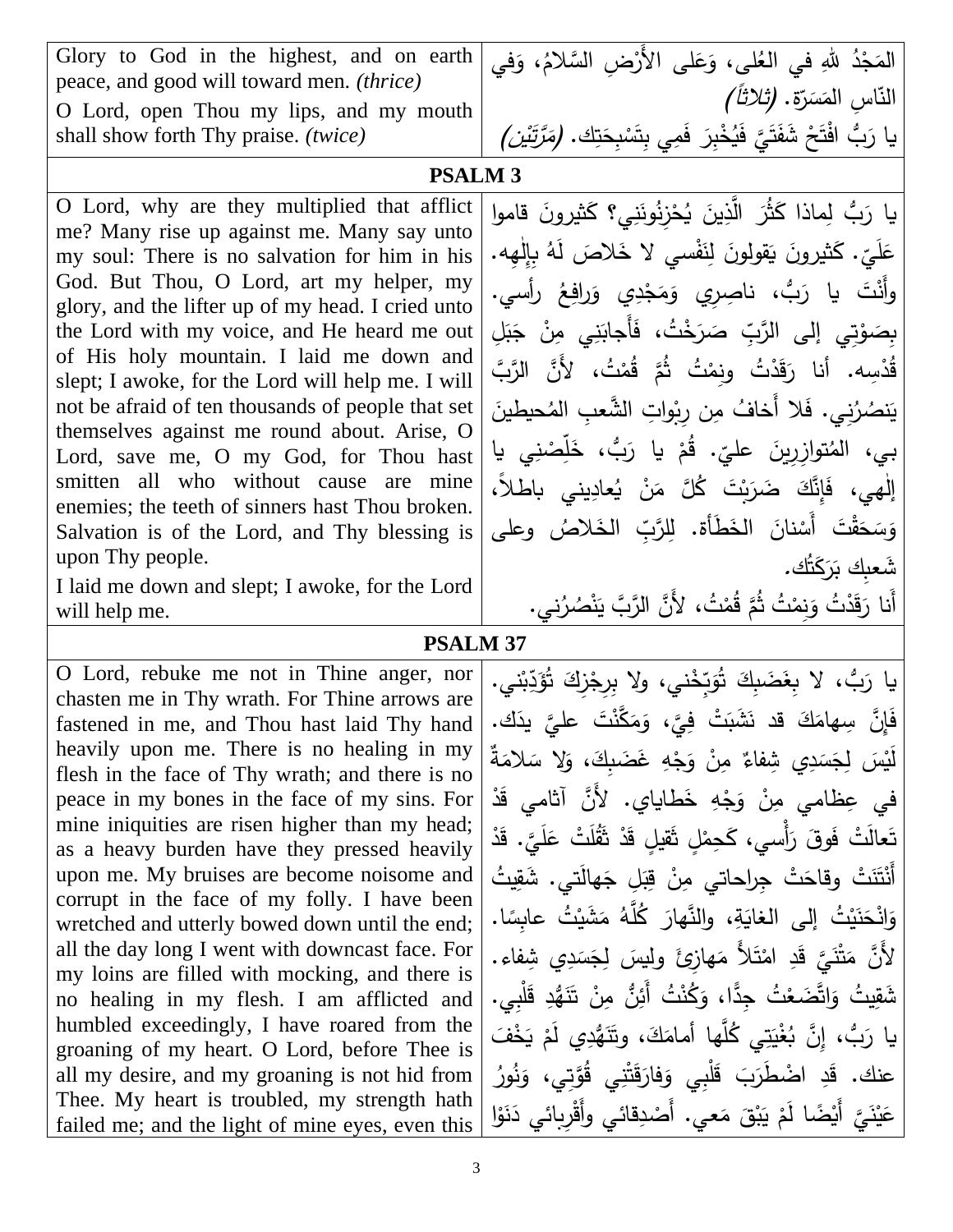is not with me. My friends and my neighbors drew nigh over against me and stood, and my nearest of kin stood afar off. And they that sought after my soul used violence; and they that sought evils for me spake vain things, and craftinesses all the day long did they meditate. But as for me, like a deaf man I heard them not, and was as a speechless man that openeth not his mouth. And I became as a man that heareth not, and that hath in his mouth no reproofs. For in Thee have I hoped, O Lord; Thou wilt hearken unto me, O Lord my God. For I said: Let never mine enemies rejoice over me; yea, when my feet were shaken, those men spake boastful words against me. For I am ready for scourges, and my sorrow is continually before me. For I will declare mine iniquity, and I will take heed concerning my sin. But mine enemies live and are made stronger than I, and they that hated me unjustly are multiplied. They that render me evil for good slandered me, because I pursued goodness. Forsake me not, O Lord my God, depart not from me. Be attentive unto my help, O Lord of my salvation. Forsake me not, O Lord my God, depart not from me. Be attentive unto my help, O Lord of my salvation.

O God, my God, unto Thee I rise early at dawn. My soul hath thirsted for Thee; how often hath my flesh longed after Thee in a land barren and untrodden and unwatered. So in the sanctuary have I appeared before Thee to see Thy power and Thy glory. For Thy mercy is better than lives; my lips shall praise Thee. So shall I bless Thee in my life, and in Thy name will I lift up my hands. As with marrow and fatness let my soul be filled, and with lips rejoicing shall my mouth praise Thee. If I remembered Thee on my bed, at the dawn I meditated on Thee. For Thou art become my helper; in the shelter of Thy wings will I rejoice. My soul hath cleaved after Thee; Thy right hand hath been quick to

مِذِّي وَوَقَفُوا لَذَيَّ، وَجِنْسِي وَقَفَ مِذِّي بَعِيدًا.<br>يَسْمَدُّ مِنْ مَنْ الْجَمَّاءِ وَجَنَّسِي وَقَفَ مِنِّي بَعِيدًا. ٔ. َ َ <u>ا</u> َ .<br>ا  $\ddot{•}$ وا ُ َُّ إ َمول ْ م إ ُُم ولاَ َ ف ن َُّ إ إب ْط ي ي و ، وا ُُ ن َ د َ ن َج َ َ  $\frac{1}{\sqrt{2}}$ َ <u>ٰ</u> ا<br>ا  $\frac{1}{\sqrt{2}}$ َـٰـًا .<br>ا **:** الشَّرَّ تَكَلَّمُوا بِالْباطِل، وَغُشُوشًا طُولَ النَّهارِ<br>مَسْرَدَ الصَّامَ  $\overline{\phantom{a}}$ َ دَرَسُوا. أَمَّا أَنَا فَكَأَصَمَّ لاَ يَسْمَعُ، وَكَأَخْرَسَ لاَ يَفْتَحُ  $\ddot{\bf s}$ ֺ<u>֓</u>֟֡֬֟ َ َ ا<br>ا ْ َ َ فاه. وصِرْتُ كإنْسانٍ لا يَسْمَعُ ولا في فَمِهِ تَبْكِيتٌ. **:** <u>بَ</u> ا<br>ا ْ لأَنِّي عَلَيْكَ، يا رَبُّ، تَوَكَّلتُ، أَنْتَ تَستَجِيبُ لي يا <u>َ</u>ـَـ ءِ<br>ِ .<br>م رَبِّي وإلهي. لأَنِّي قُلتُ لا يَشْمَتْ بي أعدائيِ، ً<br>ٌ .<br>ا وعِنْدَما زَلَّتْ قَدَمايَ عَظَّمُوا عَلَيَّ الكَلام. لأَنِّي أَنا  $\overline{a}$ َ <u>م</u> .<br>أ ֡<u>֚</u> لِلضَّرْبِ مُسْتَعِدٌٌ، وَوَجَعِي لَدَيَّ فِي كُلِّ حِين. لأَنِّي ْ ُ<br>ِ دٌّ، وَوَجَعِي لَدَ*يَّ* فِي كُلِّ حِين. لأَنِّ :<br>ا .<br>∶ َ َ أَنا أُخْبِرُ بِإِثْمِي، وَأَهتَمُّ مِنْ أَجْلِ خَطِيئتي. أَمّا َ **ٔ** .<br>-َ .<br>ا أَعدائي فَأَحياءُ، وَهُمْ أَشَدُّ مِنِّي، وقَدْ كَثُرَ الَّذِينَ .<br>م َ ْ َ يُبْغِضونَنِي ظُلْمًا، الَّذِينَ جازَونِي بَدَلَ الْخَيرِ شَرًّا،<br>\*\*\* َ  $\overline{\phantom{0}}$ .<br>ا **ٔ** مَخَلُوا بِيْ لأجلِ ابْتِغائي الصَّلاح. فَلا تُهْمِلْني يا **ٔ**  $\triangleleft$ ِ<br>ا رَبِّي وَإِلٰهي ولا تَتَباعَدْ عَنِّي. أَسْرِعْ إلى مَعُونَتي يا َ ً<br>ً ْ <u>ء</u> <u>ء</u> <u>َ</u> <u>َ</u> ٰ رَبَّ خَلاصي. فَلا تُهْمِلْني يا رَبِّي وَإِلٰهي ولا تَتَباعَدْ عَنِّي. أَسْرِعْ ْ <u>م</u> <u>ء</u> <u>َ</u> <u>آ</u> ٰ َ َ ْ َالصا. ِ، خ ما يَ ك َ ُن إ ت َ هُى م .<br>ـ

## **PSALM 62**

يا أَللهُ إلٰهي إليكَ أَبْتَكِر. عَطِشَتْ إِلَيكَ نَفْسِي، <u>ٌ</u> َ َ <u>م</u> ْ َ ٰ وَاشْتاقَ إِلَيْكَ جَسَد*ي*، في أَرضٍ بَرِّيَّةٍ وَغَيرِ <u>و</u> ً<br>أ مَسلُوكَةٍ وَعادِمَةِ الماء . هٰكذا ظَهَرْتُ لَكَ في القُدْسِ<br>مُسلُوكَةٍ وَعادِمَةِ الماء . هٰكذا ظَهَرْتُ لَكَ في القُدْسِ .<br>-<br>-َ  $\epsilon$ ا<br>ا .<br>-لأُعايِنَ قُوَّتَكَ وَمَجْدَك. لأَنَّ رَجْمَتَكَ أَفْضَلُ مِنَ <u>ّ</u> َ ً<br>ً ـ<br>ر **ٔ** ا<br>ا <u>ء</u><br>. الحَياةِ، وَشَفَتَيَّ تُسَبِّحانِك. هٰكذا أُبارِكُكَ في حَياتي َ َ ً<br>ب وَبِاسْمِكَ أَرْفَعُ يَدَيِّ، فَتَمتَلئُ نَفْسِي كَما مِنْ شَحْمِ ْ **ٔ** ا<br>ا <u>َ</u> َ .<br>ا .<br>ا ْ َ إك ت َر َذ َما. هذُ َّ إك ون س ب إل نَ وج ي و م ُإلن و وشفَه بو َ مَ َ َ ََ َد .<br>. َ ً<br>ب <u>َبا</u> َ لى فِراشِي، هَذَذْتُ بِكَ في الأَسْحارِ، لأَنَّكَ ْ َ ى<br>ئا َ صِرْتَ لِي عَونًا وَبِظِلِّ جَناحَيكَ أَسْتَتِر . إِنْتَصَقَتْ ֺ֧<sup>ֺ</sup> َ <u>ء</u> َ  $\frac{1}{2}$ ْ َ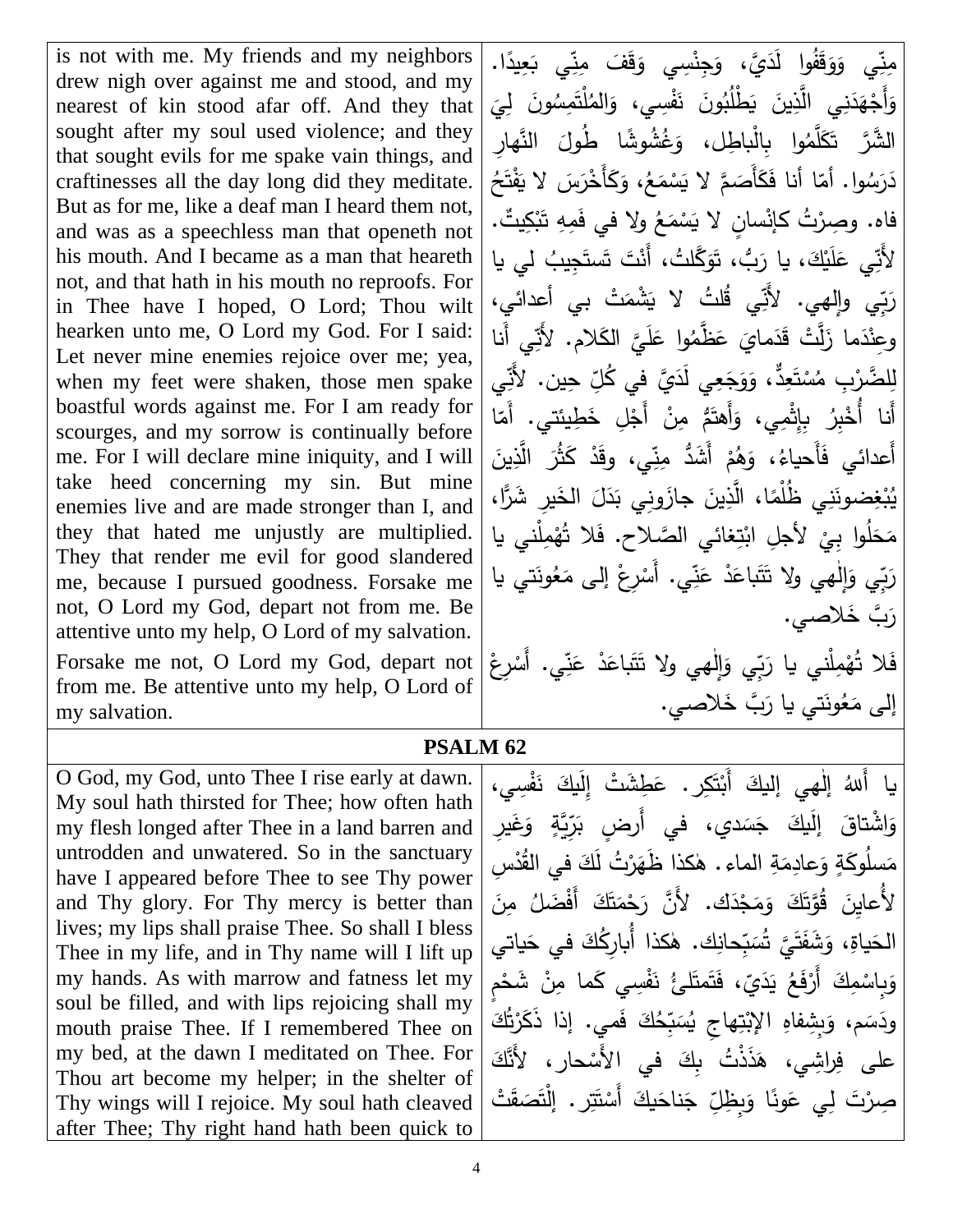| help me. But as for these, in vain have they<br>sought after my soul; they shall go into the<br>nethermost parts of the earth, they shall be<br>surrendered unto the edge of the sword;<br>portions for foxes shall they be. But the king<br>shall be glad in God, everyone shall be praised<br>that sweareth by Him; for the mouth of them is<br>stopped that speak unjust things.<br>At the dawn I meditated on Thee. For Thou art<br>become my helper; in the shelter of Thy wings<br>will I rejoice. My soul hath cleaved after Thee;<br>Thy right hand hath been quick to help me. | نَفْسِي بِكَ، وَإِيّايَ عَضَدَتْ يَمِينُك. أَمّا الَّذِينَ<br>يَطْلُبُونَ نَفسى باطِلاً، فَسَيَدْخُلونَ في أسافِلِ<br>الأرضِ، وَيُدفَعُونَ إِلى أَيدِي السُّيوفِ، وَيَكُونُونَ<br>أَنْصِبَةً لِلْثَعالبِ. أَمّا المَلِكُ فيُسَرُّ بالله، وَيُمتَدَحُ كُلُّ<br>مَنْ يَحْلِفُ بِهِ، لأَنَّهُ قَدْ سُدَّتْ أَفْواهُ المُتَكَلِّمِينَ<br>بالظُلْم.<br>هَذَذْتُ بِكَ في الأَسْحارِ لأَنَّكَ صِرْتَ لِي عَوْنًا،<br>وَبِظِلِّ جَناحَيكَ أَستَتِرٍ . إِلْتَصَقَتْ نَفْسِي بِكَ، وَإِيّايَ<br>  عَضَدَتْ يَمينُك . |
|-----------------------------------------------------------------------------------------------------------------------------------------------------------------------------------------------------------------------------------------------------------------------------------------------------------------------------------------------------------------------------------------------------------------------------------------------------------------------------------------------------------------------------------------------------------------------------------------|------------------------------------------------------------------------------------------------------------------------------------------------------------------------------------------------------------------------------------------------------------------------------------------------------------------------------------------------------------------------------------------------------------------------------------------------------------------------------------------------------------|
| Glory to the Father, and to the Son, and to the                                                                                                                                                                                                                                                                                                                                                                                                                                                                                                                                         | الْمَجْدُ لِلِآبِ وَالِإِبْنِ وَالرُّوحِ الْقُدُسِ. الآنَ وَكُلَّ                                                                                                                                                                                                                                                                                                                                                                                                                                          |
| Holy Spirit; both now and ever, and unto ages<br>of ages. Amen.                                                                                                                                                                                                                                                                                                                                                                                                                                                                                                                         | أُوانِ، وَإِلِي دَهْرِ الذَّاهِرِينَ. آمين.                                                                                                                                                                                                                                                                                                                                                                                                                                                                |
| Alleluia, Alleluia, Alleluia. Glory to Thee, O                                                                                                                                                                                                                                                                                                                                                                                                                                                                                                                                          | هَلِلوبِيا، هَلِلوبِيا، هَلِلوبِيا، المَجْدُ لَكَ يا الله. (ثلاثاً)                                                                                                                                                                                                                                                                                                                                                                                                                                        |
| God. (THRICE)                                                                                                                                                                                                                                                                                                                                                                                                                                                                                                                                                                           |                                                                                                                                                                                                                                                                                                                                                                                                                                                                                                            |
| Lord, have mercy. (THRICE)                                                                                                                                                                                                                                                                                                                                                                                                                                                                                                                                                              | يا رَبُّ ارْحَم. (ثلاثاً)                                                                                                                                                                                                                                                                                                                                                                                                                                                                                  |
|                                                                                                                                                                                                                                                                                                                                                                                                                                                                                                                                                                                         |                                                                                                                                                                                                                                                                                                                                                                                                                                                                                                            |
| Glory to the Father, and to the Son, and to the<br>Holy Spirit.                                                                                                                                                                                                                                                                                                                                                                                                                                                                                                                         | المَجْدُ لِلِآبِ والابنِ والرّوحِ القُدُسِ.                                                                                                                                                                                                                                                                                                                                                                                                                                                                |
| <b>PSALM 87</b>                                                                                                                                                                                                                                                                                                                                                                                                                                                                                                                                                                         |                                                                                                                                                                                                                                                                                                                                                                                                                                                                                                            |
| Both now and ever, and unto ages of ages.                                                                                                                                                                                                                                                                                                                                                                                                                                                                                                                                               | الآنَ وكلَّ أوانِ، وإلى دَهْرِ الدَّاهرينِ. آمين.                                                                                                                                                                                                                                                                                                                                                                                                                                                          |
| Amen.                                                                                                                                                                                                                                                                                                                                                                                                                                                                                                                                                                                   |                                                                                                                                                                                                                                                                                                                                                                                                                                                                                                            |
| O Lord God of my salvation, by day have $I$<br>cried and by night before Thee. Let my prayer                                                                                                                                                                                                                                                                                                                                                                                                                                                                                            | يا رَبُّ إِلٰهَ خلاصي، في النَّهارِ صَرَخْتُ وفي                                                                                                                                                                                                                                                                                                                                                                                                                                                           |
| come before Thee, bow down Thine ear unto                                                                                                                                                                                                                                                                                                                                                                                                                                                                                                                                               | اللَّيلِ أمامَكَ، فَلْتَذْخُلْ قُدّامَكَ صَلاتي، أَمِلْ أَذُنَكَ                                                                                                                                                                                                                                                                                                                                                                                                                                           |
| my supplication, for filled with evils is my<br>soul, and my life unto Hades hath drawn nigh. I                                                                                                                                                                                                                                                                                                                                                                                                                                                                                         | إِلَى طَلِبَتِي، فَقَدِ امْتَلَأَتْ مِنَ الشُّرُورِ نَفسى، وَدَنَتْ                                                                                                                                                                                                                                                                                                                                                                                                                                        |
| am counted with them that go down into the                                                                                                                                                                                                                                                                                                                                                                                                                                                                                                                                              | مِنَ الْجَحيمِ حَياتي. حُسِبْتُ مَعَ الْمُنْحَدِرِينَ في                                                                                                                                                                                                                                                                                                                                                                                                                                                   |
| pit; I am become as a man without help, free<br>among the dead, like the bodies of the slain that                                                                                                                                                                                                                                                                                                                                                                                                                                                                                       | الجُبِّ، صِرْتُ مِثْلَ إِنْسانٍ لَيْسَ لَهُ مُعِينٌ، مَطْرُوحًا                                                                                                                                                                                                                                                                                                                                                                                                                                            |
| sleep in the grave, whom Thou rememberest no                                                                                                                                                                                                                                                                                                                                                                                                                                                                                                                                            | بَينَ الأَمْواتِ مثلَ القَتلى الرّاقدِينَ في القُبُورِ ، الَّذِينَ                                                                                                                                                                                                                                                                                                                                                                                                                                         |
| more, and they are cut off from Thy hand. They<br>laid me in the lowest pit, in darkness and in the                                                                                                                                                                                                                                                                                                                                                                                                                                                                                     | لا تَذْكُرُهُمْ أَيضًا، وَهُمْ مِنْ يَدِكَ مُقْصَون. جَعَلُوني                                                                                                                                                                                                                                                                                                                                                                                                                                             |
| shadow of death. Against me is Thine anger                                                                                                                                                                                                                                                                                                                                                                                                                                                                                                                                              | في جُبِّ أَسْفَلِ السّافِلِين، في ظُلُماتِ المَوْتِ                                                                                                                                                                                                                                                                                                                                                                                                                                                        |
| made strong, and all Thy billows hast Thou<br>brought upon me. Thou hast removed my                                                                                                                                                                                                                                                                                                                                                                                                                                                                                                     | وَظِلالِه. عَلَيَّ اسْتَقَرَّ غَضَبُكَ، وَجَمِيعُ أَهْوالِكَ                                                                                                                                                                                                                                                                                                                                                                                                                                               |
| friends afar from me; they have made me an                                                                                                                                                                                                                                                                                                                                                                                                                                                                                                                                              |                                                                                                                                                                                                                                                                                                                                                                                                                                                                                                            |
| abomination unto themselves. I have been<br>delivered up, and have not come forth; mine<br>eyes are grown weak from poverty. I have cried                                                                                                                                                                                                                                                                                                                                                                                                                                               | أَجَزْتَها عَلَيّ. أَبْعَدْتَ عَنِّي مَعارِفِي، جَعَلُونِي لَهُمْ<br>رَجاسَةً. قَدْ أَسلِمْتُ وَما خَرَجْتُ، وَعَيناىَ ضَعُفَتا                                                                                                                                                                                                                                                                                                                                                                            |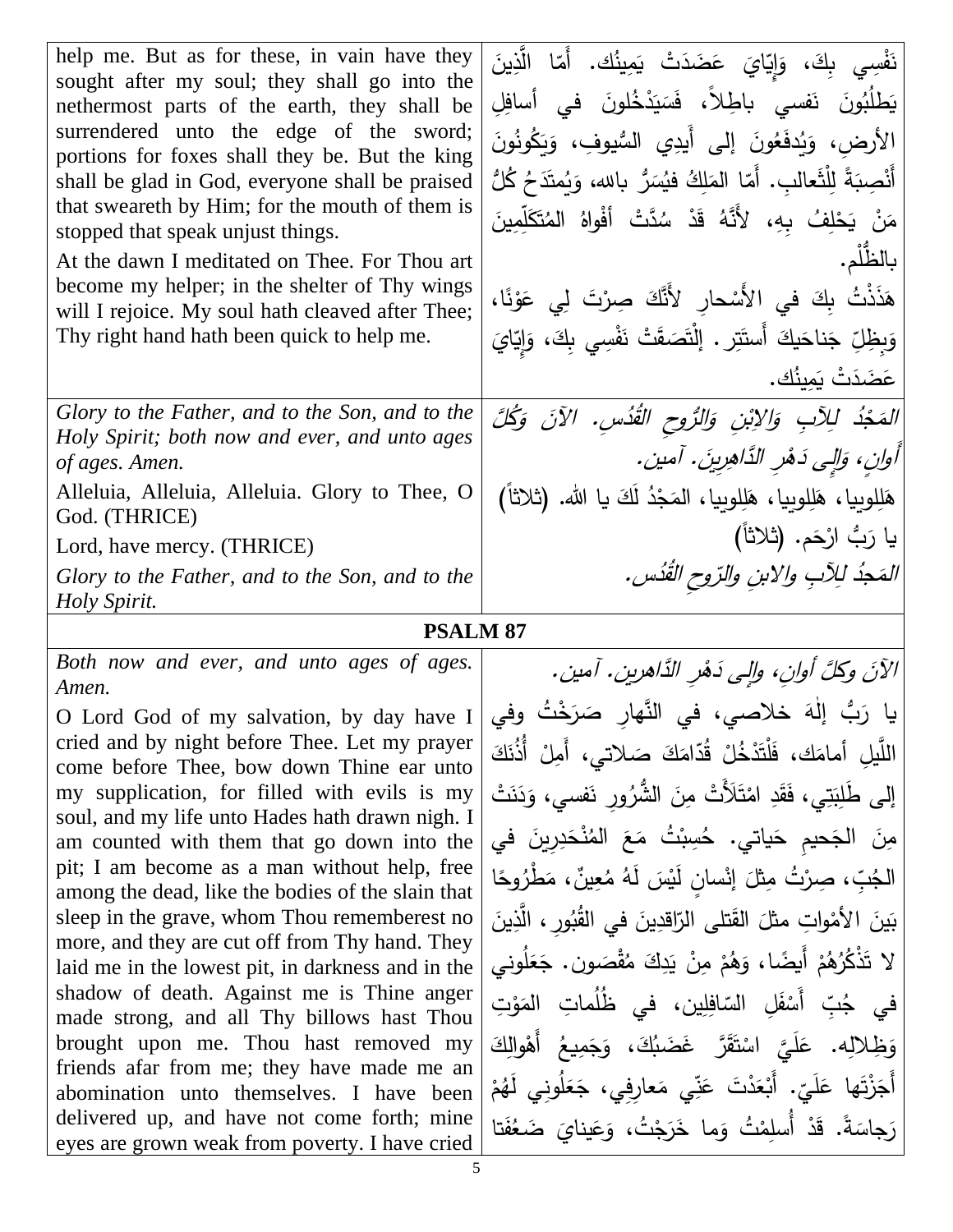unto Thee, O Lord, the whole day long; I have stretched out my hands unto Thee. Nay, for the dead wilt Thou work wonders? Or shall physicians raise them up that they may give thanks unto Thee? Nay, shall any in the grave tell of Thy mercy, and of Thy truth in that destruction? Nay, shall Thy wonders be known in that darkness, and Thy righteousness in that land that is forgotten? But as for me, unto Thee, O Lord, have I cried; and in the morning shall my prayer come before Thee. Wherefore, O Lord, dost Thou cast off my soul and turnest Thy face away from me? A poor man am I, and in troubles from my youth; yea, having been exalted, I was humbled and brought to distress. Thy furies have passed upon me, and Thy terrors have sorely troubled me. They came round about me like water, all the day long they compassed me about together. Thou hast removed afar from me friend and neighbor, and mine acquaintances because of my misery.

O Lord God of my salvation, by day have I cried and by night before Thee. Let my prayer come before Thee, bow down Thine ear unto my supplication.

مِنَ المَسكَنةِ. صَرَخْتُ إليكَ، يا رَبُّ، النَّهارَ كُلَّهُ َ .<br>م َ َ وإِليكَ بَسَطْتُ يَدَيّ. أَلَعَلَّكَ لِلأَمواتِ تَصنَعُ َ َ .<br>: .<br>-<br>-العَجائِبَ؟ أَمِ الأَطِبّاءُ يُقِيمُونَهُمْ، فَيَعترِفُونَ لَك؟ هَلْ |<br>العَجائِبَ؟ أَمِ الأَطِبّاءُ يُقِيمُونَهُمْ، فَيَعترِفُونَ لَك؟ هَلْ <u>َ</u>ـٰ  $\ddot{ }$ <u>ہ</u> ْ ّذِثُ أَحَدٌ في القبرِ بِرَحمَتِكَ، وفي الهلاكِ بحقِّكَ؟ َ َ ا<br>ا س د َ إن ي هل تُعرَفُ في الظُّلمَةِ عَجائِبُكَ، وَعَدلُكَ في أَرضٍ .<br>أ <u>م</u> َ َ ً<br>ٌ مَنْسِيَّة؟ وأنا إليْكَ، يا رَبُّ، صَرَخْتُ فَتَبْلُغُكَ في َ .<br>. <u>بَ</u> <u>ہ</u> َ َ َ <u>اب</u><br>ا الغَداةِ صَلاتي. لِماذا، يا رَبُّ، تُقْصِي نَفْسي <u>ا</u> ِ<br>مُ .<br>م وَتَصْرِفُ وَجْهَكَ عَنِّي؟ فَقِيرٌ أنا، وفي الشَّقاءِ مُنذُ <u>م</u> **ٔ** شَبابي، وحينَ ارْتَفَعْتُ اتَّضَعْتُ وَتَحَيَّرْت. عَلَيَّ  $\overline{a}$ َ َ َ ֡׆֧ .<br>ا ـَـٰ جازَ رِجْزُكَ، وَمُفْزِعاتُك أَزْعَجَتْنِي. أحاطَتْ بي **ٔ** َ  $\ddot{\bf s}$ َ كالماءِ، والنَّهارَ كُلَّهُ اكْتَنَفَتْنِي مَعًا. أَبْعَدْتَ عَنِّي <u>م</u> َ **ٔ** ا<br>ا ֡<u>֓</u>֖֖֡֡֡֡ .<br>م َ <u>ٔ</u> .<br>م الصَّدِيقَ وَالقَرِيبَ وَمَعارِفِي مِنَ الشَّقاء. .<br>-ً<br>ً َ **∶** يا رَبُّ إِلَٰهَ خَلاصي، في النَّهارِ صَرَخْتُ وفي َ ٰ َ اللَّيلِ أمامَك، فَلْتَدْخُلْ قُدّامَكَ صَلاتي، أَمِلْ أَذُنَكَ <u>ٰ</u> <u>ٰ</u> إلى طَلِبَتِي.

## **PSALM 102**

Bless the Lord, O my soul, and all that is within me bless His holy name. Bless the Lord, O my soul, and forget not all that He hath done for thee, Who is gracious unto all thine iniquities, Who healeth all thine infirmities, Who redeemeth thy life from corruption, Who crowneth thee with mercy and compassion, Who fulfilleth thy desire with good things; thy youth shall be renewed as the eagle's. The Lord performeth deeds of mercy, and executeth judgment for all them that are wronged. He hath made His ways known unto Moses, unto the sons of Israel the things that He hath willed. Compassionate and merciful is the Lord, longsuffering and plenteous in mercy; not unto the end will He be angered; neither unto eternity will He be wroth. Not according to our

بارِكي يا نَفسي الرَّبَّ، وَيا جَمِيعَ ما في داخِلي  $\zeta$ ֺ֧<sup>ֺ</sup> َ **ٔ** اسْمَهُ الْقُدُّوس. بارِكِي يا نَفسي الزَّبَّ، ولا نَتَسَيْ <u>آ</u> ا<br>ا ْ جَمِيعَ مُكافَآتِه. الَّذي يَغفِرُ جَمِيعَ آثامِك، الَّذي  $\zeta$  $\ddot{\phantom{0}}$  $\ddot{=}$ و َلَد ُُف وا مو س َج إ د ي ، ُر وض وكَ ُُ َم َ م ش َ ْشفا ج َ ي  $\frac{1}{\sqrt{2}}$ ا<br>ا َ حياتَكِ، الَّذي يُكَلِّلُكِ بالرَّحمَةِ وَالرَّأْفة، الَّذي يُشْبِعُ ا<br>ا س َ بِالْخَيْراتِ شَهَواتِكِ، فَيَتَجَدَّدُ كَالنَّسرِ شَبابُكِ. الرَّبُّ َ  $\ddot{\phantom{0}}$ .<br>ا َ  $\epsilon$ ْ صانِعُ الرَّحَماتِ والقَضاءِ لِجَميعِ المَظْلومين. عَرَّفَ <u>م</u> ا<br>ا َ مُوسى طُرُقَهُ، وَبَنِي إِسْرائيلَ مَشِيئاتِه. الرَّبُّ رَحِيمٌ َ ا<br>ا  $\overline{\phantom{0}}$ ْ َ َ وَرَؤُوفٌ، طَوِيلُ الأَناةِ وَكَثِيرُ الرَّحْمَة، لَيْسَ إلى َ َ َ ــ<br>-الإِنْقِضاءِ يَسْخَطُ، ولا إلى الدَّهرِ يَحْقِد. لا على ْ َ ْ <u>َ</u>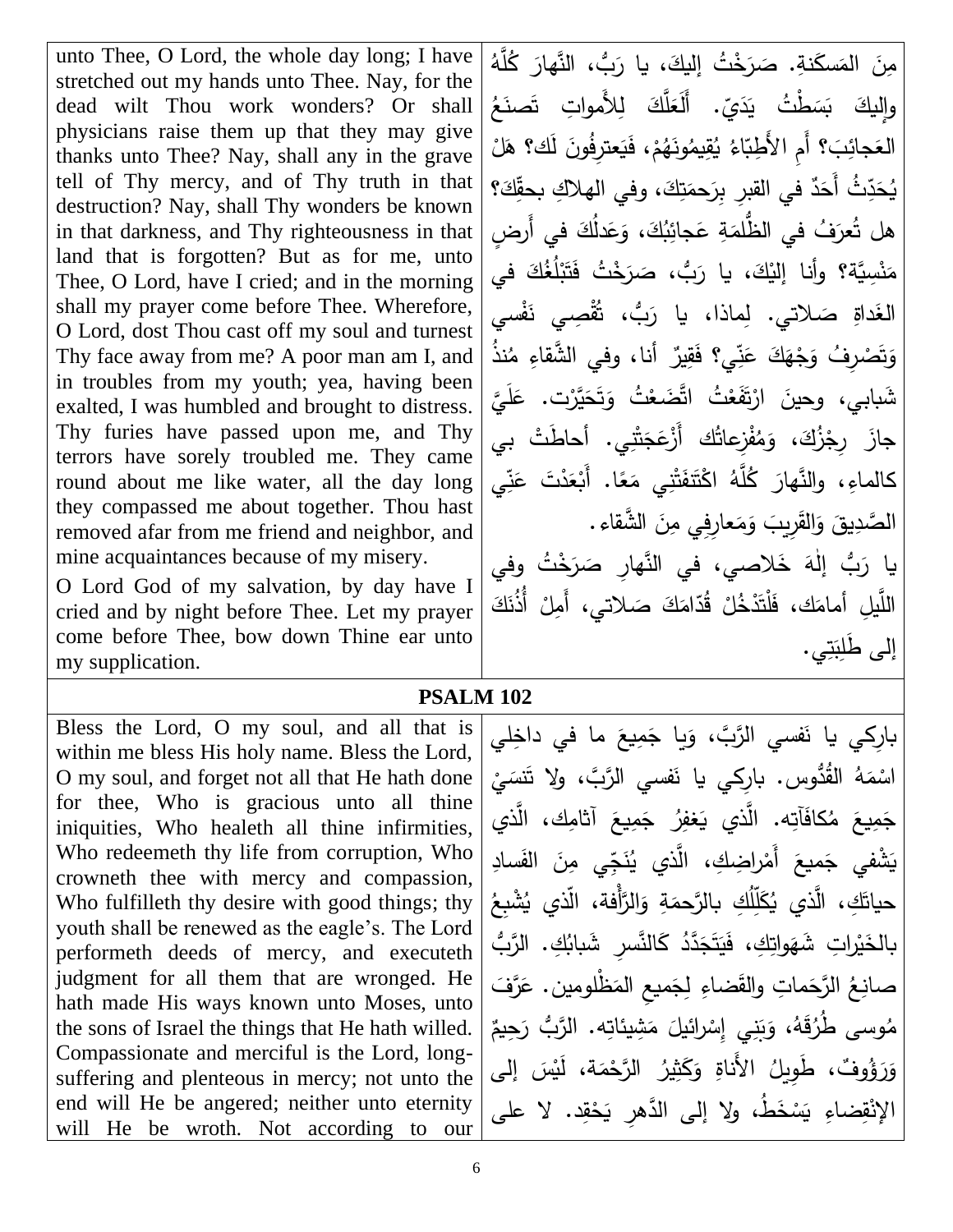iniquities hath He dealt with us, neither according to our sins hath He rewarded us. For according to the height of heaven from the earth, the Lord hath made His mercy to prevail over them that fear Him. As far as the east is from the west, so far hath He removed our iniquities from us. Like as a father hath compassion upon his sons, so hath the Lord had compassion upon them that fear Him; for He knoweth whereof we are made, He hath remembered that we are dust. As for man, his days are as the grass; as a flower of the field, so shall he blossom forth. For when the wind is passed over it, then it shall be gone, and no longer will it know the place thereof. But the mercy of the Lord is from eternity, even unto eternity, upon them that fear Him. And His righteousness is upon sons of sons, upon them that keep His testament and remember His commandments to do them. The Lord in heaven hath prepared His throne, and His kingdom ruleth over all. Bless the Lord, all ye His angels, mighty in strength, that perform His word, to hear the voice of His words. Bless the Lord, all ye His hosts, His ministers that do His will. Bless the Lord, all ye His works, in every place of His dominion. Bless the Lord, O my soul.

In every place of His dominion, bless the Lord, O my soul.

حَسْبِ أَثَامِنَا صَنَعَ مَعَنا، ولا على حَسْبِ خَطايانا ْ َ ً<br>ً  $\zeta$ َ ْ جَازانا. لأَنَّهُ بِمِقْدارِ ارْتِفاعِ السَّماءِ عَنِ الأرض، <u>م</u> .<br>ا .<br>ا قَوَّى الرَّبُّ رَحْمَتَهُ على الَّذِينَ يَتَّقُونَهُ، وَبِمِقْدارِ بُعْدِ َ َ ـا<br>ا .<br>-ً<br>ٌ **ٔ** ْ المَشْرِقِ مِنَ المَغْرِبِ أَبْعَدَ عَنّا سَيِّئاتِنا. كَما يَتَرَأَّفُ َ َـاً؛ ً<br>ب <u>م</u> َ **ٔ** ْ ا<br>ا الأَبُ بِالبَنِينَ، يَتَرَأَّفُ الرَّبُّ بِخائفيه، لأَنَّهُ عَرَفَ َ .<br>با جَبْلَتَنا وَذَكَرَ أَنَّنا تُرابٌ نَحْنُ. الإِنْسانُ كَالغُشْبِ<br>حَي َ .<br>. أَيّامُهُ وَكَزَهرِ الحَقلِ كذلكَ يُزْهِرِ ، لأَنَّهُ إذا هَبَّتْ فيهِ َ َ ا<br>أ الرِّيحُ ليسَ يَثْبُتُ ولا يُعرَفُ أيضًا مَوضِعُه. أمّا ً<br>ً .<br>ا رَحمَةُ الرَّبِّ فَهِيَ مُنذُ الدَّهْرِ ، وإِلى الدَّهْرِ على<br>س ئی<br>خا .<br>; <u>ہ</u> .<br>-الَّذِينَ يَتَّقُونَهُ، وَعَدْلُهُ على أَبْناءِ البَنِينَ الحافِظِينَ .<br>-.<br>ا <u>َبا</u> .<br>-<br>-<u>ء</u> َ عَهْدَهُ وَالذَّاكِرِينَ وَصاياهُ لِيَصْنَعُوها. الرَّبُ هَيَّأَ **ٔ** عَرْشَهُ في السَّماءِ، وَمَملَكَتُهُ تَسُودُ على الجَميع. **∶** َ ا<br>ا َ .<br>ا بارِكُوا الرَّبَّ يا جَمِيعَ مَلائِكَتِهِ، المُقتَدِرِينَ بِقُوَّةٍ، .<br>ا َ  $\zeta$ ֺ֧<sup>ֺ</sup> العامِلِينَ بِكَلِمَتِهِ عِنْدَ سَماعِ صَوْتِ كَلامِهِ. بارِكوا ؛<br>' َ ً<br>ب <u>ا</u><br>ا ا<br>ا الرَّبَّ يا جَمِيعَ قُوّاتِهِ، يا خُدّامَهُ العامِلينَ إرادَتَهُ. ا<br>ا  $\zeta$ .<br>ا .<br>-بارِكُوا الرَّبَّ يا جَمِيعَ أَعمالِهِ، في كُلّ مَوضِعِ ا<br>ا  $\zeta$ ֺ֧<sup>ֺ</sup> سِيادَتِه. بارِكي يا نَفْسي الرَّبَّ. ا<br>ا في كُلِّ مَوضِعِ سِيادَتِه. بارِكي يا نفسي الرَّبّ. .<br>ا

## **PSALM 142**

O Lord, hear my prayer, give ear unto my supplication in Thy truth; hearken unto me in Thy righteousness. And enter not into judgment with Thy servant, for in Thy sight shall no man living be justified. For the enemy hath persecuted my soul; he hath humbled my life down to the earth. He hath sat me in darkness as those that have been long dead, and my spirit within me is become despondent; within me my heart is troubled. I remembered days of old, I meditated on all Thy works, I pondered on the creations of Thy hands. I stretched forth

يَا رَبُّ استَمِعْ صَلاتي، وَأَنْصِتْ بِحَقِّكَ إلى طِلبَتِي. َ َ َ ْ َ  $\zeta$ إستَجِبْ لـي بِعَدلِكَ، ولا تَدخُلْ فـي المُحاكَمَةِ مَـعَ ا<br>ا ا<br>ا <u>ٰ</u> َ َ **ٔ** َ مَبدِك، فإِنَّه لَنْ يَتَزَكّى أَمامَكَ أَيُّ حَيِّ. لأَنَّ العَدُوَّ ـا<br>ا .<br>-**ء** ڪَيِّ<br>ء قَـدِ اضْـطَهَدَ نفسـي، وَأَذَلَّ إلــى الأرضِ حَيــاتي، َ َ  $\ddot{ }$ .<br>-<br>-وَأَجلَسَنِي في الظُلُمـاتِ مِثْلَ المَوْتى مُنْذُ الدَّهْرِ ، ؛<br>' ٔ  $\overline{\phantom{0}}$ فَضَـجِرَتْ رُوحـي واضْـطرَبَ قَلْبِـي فـي دِاخِلــي. **:** ِّ أَعمالِكَ، َ تَذَكَّرتُ الأَيّامَ القَدِيمـة. هَذَذْتُ فـي كُلِّ ر<br>گ مُ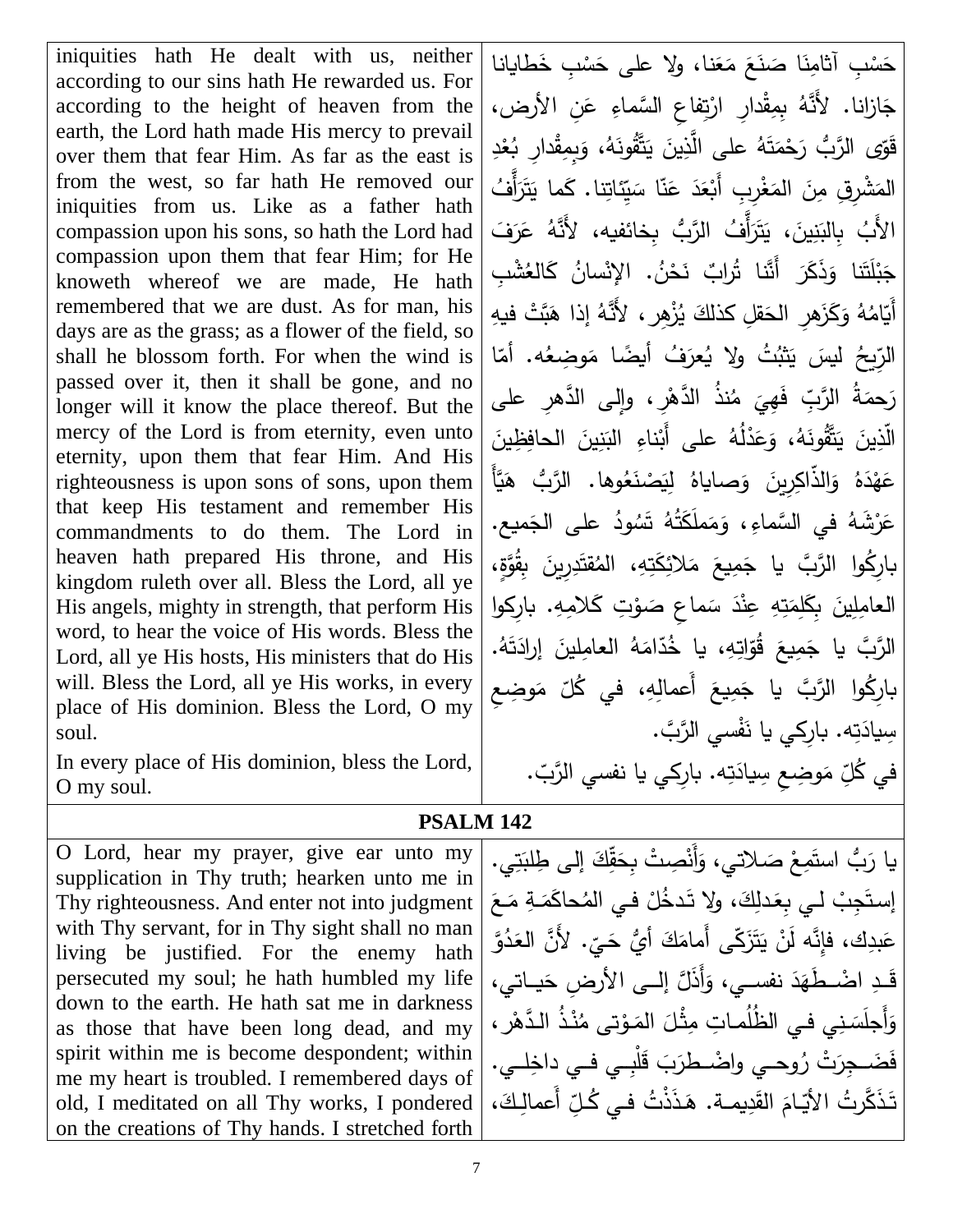| my hands unto Thee; my soul thirsteth after<br>Thee like a waterless land. Quickly hear me, O<br>Lord; my spirit hath fainted away. Turn not<br>Thy face away from me, lest I be like unto<br>them that go down into the pit. Cause me to<br>hear Thy mercy in the morning; for in Thee<br>have I put my hope. Cause me to know, O<br>Lord, the way wherein I should walk; for unto<br>Thee have I lifted up my soul. Rescue me from<br>mine enemies, O Lord; unto Thee have I fled<br>for refuge. Teach me to do Thy will, for Thou<br>art my God. Thy good Spirit shall lead me in<br>the land of uprightness; for Thy name's sake, O<br>Lord, shalt Thou quicken me. In Thy<br>righteousness shalt Thou bring my soul out of<br>affliction, and in Thy mercy shalt Thou utterly<br>destroy mine enemies. And Thou shalt cut off<br>all them that afflict my soul, for I am Thy<br>servant.<br>O Lord, give ear unto my supplication and<br>enter not into judgment with Thy servant.<br>(TWICE)<br>Thy good Spirit shall lead me in the land of | وَتَأَمَّلْتُ فـي صَـنائِع يَـدَيْكَ. بَسَـطْتُ يَـدَيَّ إليـكَ<br>وَنَفْسِي لكَ كَأَرْضٍ لا تُمطَر . أَسْرِعْ فَاسْتَجِبْ لِي يا<br>رَبُّ، فَقَدْ فَنِيَتْ رُوحي. لا تَصْرِفْ وَجْهَكَ عَنِّي،<br>فَأَشابِهَ الهابِطِينَ فـى الجُبّ. إِجْعَلنـى فـى الغَداةِ<br>مُسْتَمِعًا رَحْمَتَكَ، فإنِّي عَلَيكَ تَوَكَّلْتُ. عَرَّفْني يـا<br>رَبُ الطَّرِيقَ الَّذي أَسلُكُ فيهِ، فَإنِّي إليكَ رَفَعْتُ<br>نَفسي. أَنْقِذْني من أعدائي يا رَبُّ، فَإِنِّى قد لَجَأْتُ<br>إِلَيْك. عَلِّمْني أَنْ أَعمَلَ مَرْضاتَكَ، لأَنَّكَ أنتَ إلهي.<br>رُوحُكَ الصّـالِحُ يَهْدِيني في أَرضِ مُسْتَقِيمة. مِنْ<br>أَجْلِ اسْمِكَ، يا رَبُّ، تُحْيِينـى. بِعَدلِكَ تُخرجُ مِنَ<br>الحُزنِ نَفسى، وَبِرَحمَتِكَ تَستَأْصِلُ أَعدائى، وَتُهلِكُ<br>جَمِيعَ الَّذِينَ يُحزِنُونَ نفسي لأَنَّي أنا عبدُك.<br>إستجبْ لي بِعَدْلِكَ، ولا تدخلْ في المُحاكَمَةِ مَعَ<br>عبدِكَ. (مرّتَين)<br>روحُكَ الصالِحُ يَهْديني في أَرْضِ مُسْتَقيمةٍ. |
|----------------------------------------------------------------------------------------------------------------------------------------------------------------------------------------------------------------------------------------------------------------------------------------------------------------------------------------------------------------------------------------------------------------------------------------------------------------------------------------------------------------------------------------------------------------------------------------------------------------------------------------------------------------------------------------------------------------------------------------------------------------------------------------------------------------------------------------------------------------------------------------------------------------------------------------------------------------------------------------------------------------------------------------------------|---------------------------------------------------------------------------------------------------------------------------------------------------------------------------------------------------------------------------------------------------------------------------------------------------------------------------------------------------------------------------------------------------------------------------------------------------------------------------------------------------------------------------------------------------------------------------------------------------------------------------------------------------------------------------------------------------------------------------------------------------------------------------------------------------------------------------------------------------------------------------------------------------------------------|
| uprightness.<br>Glory to the Father, and to the Son, and to the<br>Holy Spirit; both now and ever, and unto ages                                                                                                                                                                                                                                                                                                                                                                                                                                                                                                                                                                                                                                                                                                                                                                                                                                                                                                                                   | المَحِدُ لِلِآبِ والابنِ والرّوحِ القُدُسِ. الآنَ وَكُلَّ أُوانِ<br>وَإِلِي دَهرِ الدَّاهِرينَ. آمين.                                                                                                                                                                                                                                                                                                                                                                                                                                                                                                                                                                                                                                                                                                                                                                                                               |
| of ages. Amen.<br>Alleluia, Alleluia, Alleluia. Glory to Thee, O                                                                                                                                                                                                                                                                                                                                                                                                                                                                                                                                                                                                                                                                                                                                                                                                                                                                                                                                                                                   | هَلِلوبِيا، هَلِلوبِيا، هَلِلوبِيا، المَجدُ لَكَ يا الله. (ثلاثاً)                                                                                                                                                                                                                                                                                                                                                                                                                                                                                                                                                                                                                                                                                                                                                                                                                                                  |
| God. (THRICE)<br>O our God and our Hope, glory to Thee!                                                                                                                                                                                                                                                                                                                                                                                                                                                                                                                                                                                                                                                                                                                                                                                                                                                                                                                                                                                            | يا إِلَهَنا وَرَجاءَنا المَجِدُ لَك.                                                                                                                                                                                                                                                                                                                                                                                                                                                                                                                                                                                                                                                                                                                                                                                                                                                                                |
| <b>THE GREAT LITANY</b>                                                                                                                                                                                                                                                                                                                                                                                                                                                                                                                                                                                                                                                                                                                                                                                                                                                                                                                                                                                                                            |                                                                                                                                                                                                                                                                                                                                                                                                                                                                                                                                                                                                                                                                                                                                                                                                                                                                                                                     |
| <b>Priest:</b> In peace, let us pray to the Lord.                                                                                                                                                                                                                                                                                                                                                                                                                                                                                                                                                                                                                                                                                                                                                                                                                                                                                                                                                                                                  |                                                                                                                                                                                                                                                                                                                                                                                                                                                                                                                                                                                                                                                                                                                                                                                                                                                                                                                     |
| <b>Choir:</b> Lord, have mercy. (use this response<br>until noted below)                                                                                                                                                                                                                                                                                                                                                                                                                                                                                                                                                                                                                                                                                                                                                                                                                                                                                                                                                                           | <mark>الكاهن:</mark> بِسَلامِ إلى الرَّبِّ نَطْلُب.<br>ا <b>لجوقة:</b> يا رَبُّ ارْحَم. (تُعادُ بعدَ كُلِّ طِلْبة <b>)</b>                                                                                                                                                                                                                                                                                                                                                                                                                                                                                                                                                                                                                                                                                                                                                                                          |
| <b>Priest:</b> For the peace from above and the<br>salvation of our souls, let us pray to the Lord.                                                                                                                                                                                                                                                                                                                                                                                                                                                                                                                                                                                                                                                                                                                                                                                                                                                                                                                                                | ا <b>لكاهن:</b> مِنْ أَجْلِ السَّلامِ الَّذِي مِنَ العُلى وَخَلاصِ<br>نُفُوسِنا، إِلى الرَّبِّ نَطْلُب.                                                                                                                                                                                                                                                                                                                                                                                                                                                                                                                                                                                                                                                                                                                                                                                                             |
| <b>Priest:</b> For the peace of the whole world, the<br>good estate of the holy churches of God and the<br>union of all, let us pray to the Lord.                                                                                                                                                                                                                                                                                                                                                                                                                                                                                                                                                                                                                                                                                                                                                                                                                                                                                                  | الكاهن: مِنْ أَجْلِ سَلامٍ كُلِّ العالَمِ، وَحُسْنِ شَاتِ<br>كَنــائِسِ اللهِ المُقَدَّســة، وَاتِّحــادِ الـجَمِيــع، إِلــى الـرَّبِّ<br>نَطْلُبٍ.                                                                                                                                                                                                                                                                                                                                                                                                                                                                                                                                                                                                                                                                                                                                                                |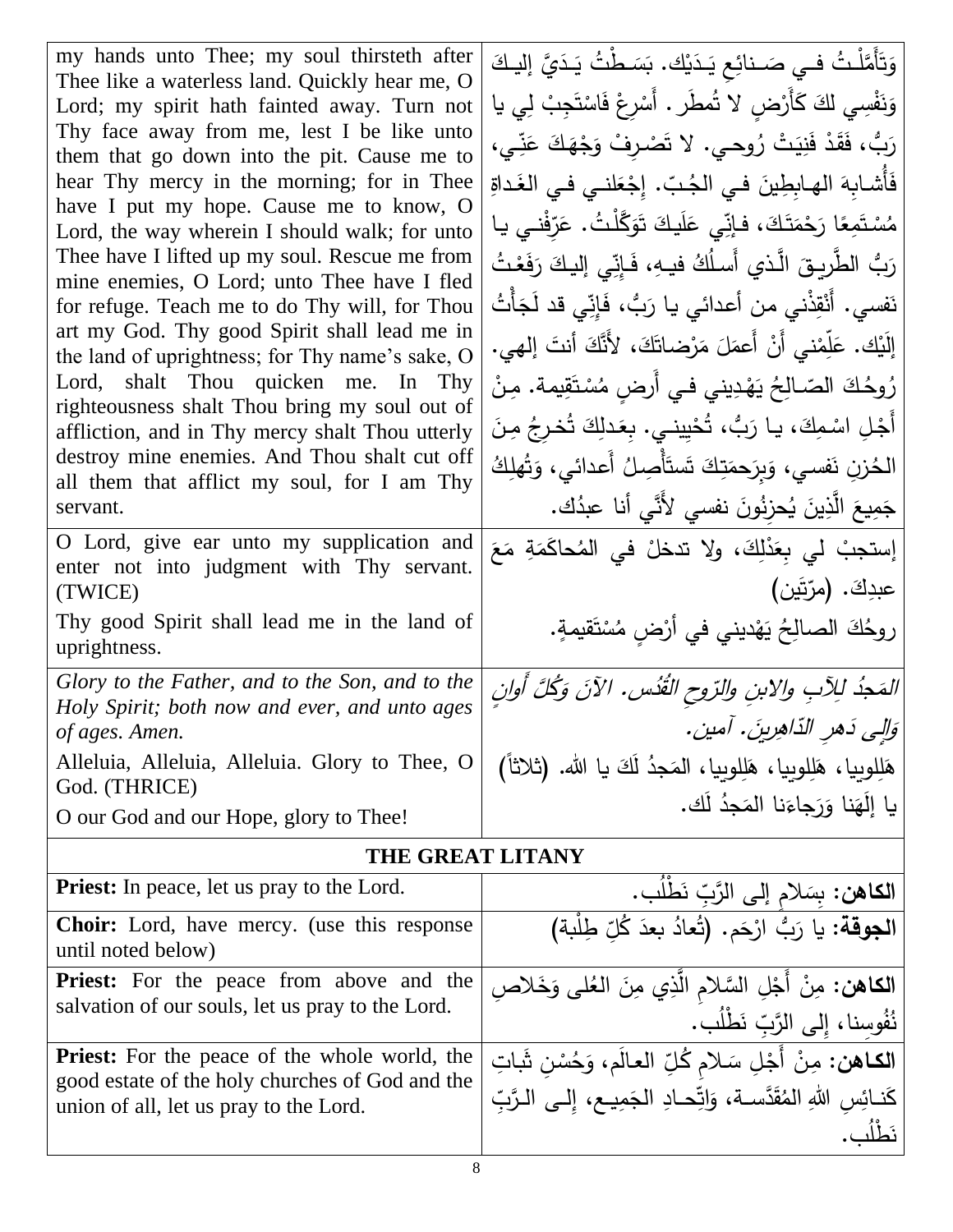| <b>Priest:</b> For this holy house and those who with<br>faith, reverence and fear of God enter therein,  | الكــاهن: مِـنْ أَجْـلِ هـذا البَيـتِ المُقَـدَّس، وَالّْـذِينَ               |
|-----------------------------------------------------------------------------------------------------------|-------------------------------------------------------------------------------|
| let us pray to the Lord.                                                                                  | يَدْخُلُونَ إِلَيهِ بِإِيْمانٍ وَوَرَعٍ وَخَوْفِ الله، إِلـى الرَّبِّ         |
|                                                                                                           | نَطْلُبٍ.                                                                     |
| <b>Priest:</b> For our father and metropolitan, N.,                                                       | الكاهن: مِنْ أَجْلِ أبينا ومِثْروبوليتنا (فلان) ورَئِيسِ                      |
| (our bishop, N.,) the honorable presbytery, the<br>diaconate in Christ, all the clergy and the            | كَهَنَتِنا (فُـلان)، والكَهَنَـةِ الْمُكَـرَّمينَ، والشَمامِسـة،              |
| people, let us pray to the Lord.                                                                          | خُدّام المَسيح، وجَميع الإكْليروسِ والشَّعْبِ، إلـى                           |
|                                                                                                           | الرَّبِّ نَطلُبٍ.                                                             |
| <b>Priest: For Metropolitan PAUL, Archbishop</b><br>JOHN, and for their quick release from                | الكــاهن: مِنْ أَجلِ المِتْروبِوليتِ بـولُسَ والمطـرانِ                       |
| captivity and safe return, let us pray to the                                                             | يُوحَنَّا وفَكِّ أَسْرِهِما وعَوْدَتِهِما سالمِنَيْنِ، إلى الرَّبِّ           |
| Lord.                                                                                                     | نَطْلُبٍ .                                                                    |
| <b>Priest:</b> For our country, its president<br>(or<br>appropriate head of state), civil authorities and | ا <b>لكـاهن:</b> مِنْ أَجْلِ حُكّامِ هذا البَلَدِ وَمُؤَازَرَتِهِمْ فِي       |
| armed forces, let us pray to the Lord.                                                                    | كُلِّ عَمَلٍ صالِحٍ، إِلى الزَّبِّ نَطْلُبٍ.                                  |
| <b>Priest:</b> For this city and every city and                                                           | ا <b>لكــاهن:</b> مِـنْ أَجْـلِ هـذِهِ المَدِينَــة، وَجَمِيــع المُـدُنِ     |
| countryside and the faithful who dwell therein,<br>let us pray to the Lord.                               | وَالقُـرِي، وَالمُـؤْمِنِينَ السّــاكِنِينَ فِيهــا، إِلــى الــرَّبِّ        |
|                                                                                                           | نَطلُب.                                                                       |
| <b>Priest:</b> For healthful seasons, abundance of the                                                    | ا <b>لكاهن:</b> مِنْ أَجْلِ اعْتِدالِ الأَهْوِيَةِ، وَخِصْبِ ثِمار            |
| fruits of the earth and peaceful times, let us<br>pray to the Lord.                                       | الأَرْض وَأَوْقاتٍ سَلامِيَّةٍ، إلى الرَّبِّ نَطْلُبٍ.                        |
| <b>Priest:</b> For travelers by sea, by land and by air,                                                  | ا <b>لكــاهن:</b> مِـنْ أَجْـلِ المُســافِرِينَ فِـي البَحْـرِ وَالبَـرِّ     |
| the sick, the suffering, the captive, and for their<br>salvation, let us pray to the Lord.                | وَالجَوِّ، وَالمَرْضـى والمُتألِّمِين وَالأَسْرى، وَخَلاصِهِمْ،               |
|                                                                                                           | إلى الرَّبّ نَطْلُب.                                                          |
| <b>Priest:</b> For our deliverance from all tribulation,                                                  | ا <b>لكـاهن:</b> مِنْ أَجْلِ نَجاتِنا مِنْ كُلِّ ضِيقِ وَغَضَبٍ               |
| wrath, danger and necessity, let us pray to the<br>Lord.                                                  | وَخَطَرٍ وَشَدَّةٍ إِلَى الرَّبِّ نَطْلُبٍ.                                   |
| <b>Priest:</b> Help us; save us; have mercy on us; and                                                    | ا <b>لكـــاهن:</b> أَعْضُــدْ وَخَلِّـصْ وارْحَــمْ واحفَظْنــا يــا اللهُ    |
| keep us, O God, by Thy grace.                                                                             | بنِعْمَتِكَ.                                                                  |
| <b>Priest:</b> Calling to remembrance our all-holy,                                                       | الكاهن: بَعْدَ ذِكْرِنا الكُلِّيَّةَ القَداسَةِ الطَّاهِرَةَ الفائِقَةَ       |
| immaculate, most blessed and glorious Lady,<br>the Theotokos and ever-virgin Mary, with all               | البَرَكاتِ المَجِيدة، سَيِّدَتَنا والِدَةَ الإِلهِ الدّائِمَةَ البَثُولِيَّةِ |
| the saints, let us commend ourselves and each                                                             | مَرْيَمَ، مَعَ جَمِيعِ القِدِّيسِينِ، لِنُوْدِعُ أَنْفُسَنا وَبَعْضُنا        |
| other and all our life unto Christ our God.                                                               | بَعْضاً وَكُلَّ حَياتِنا لِلْمَسِيحِ الإِله.                                  |
| <b>Choir:</b> To Thee, O Lord.                                                                            | الجوقة: لَكَ يا رَبّ.                                                         |
|                                                                                                           |                                                                               |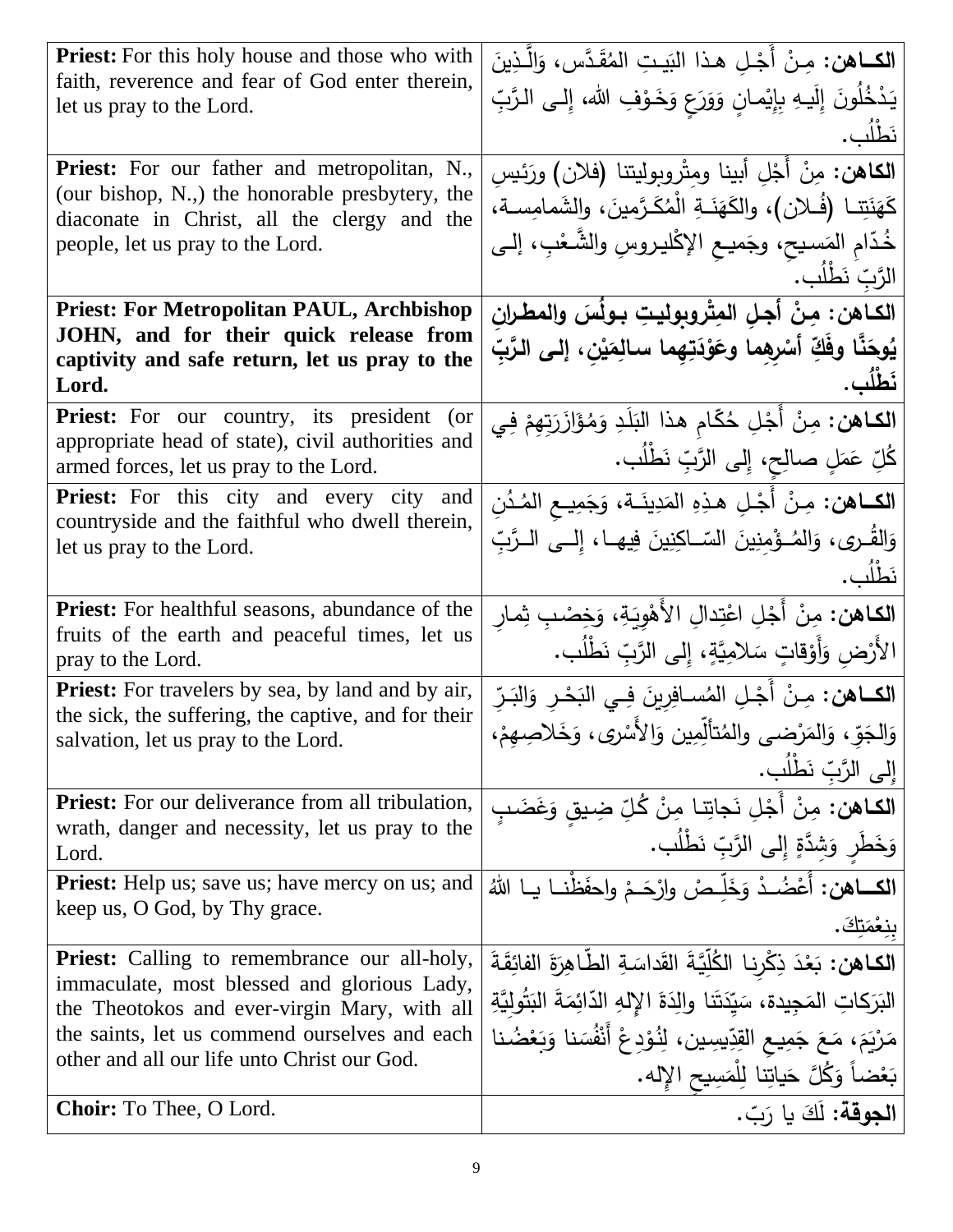| <b>Priest:</b> For unto thee are due all glory, honor                                                              | ا <b>لكاهن:</b> لأَنَّهُ يَنْبَغِي لَكَ كُلُّ تَمْجِيدٍ وَإِكْرامٍ وَسُجُودٍ،                                     |
|--------------------------------------------------------------------------------------------------------------------|-------------------------------------------------------------------------------------------------------------------|
| and worship, to the Father and to the Son and<br>to the Holy Spirit, now and ever, and unto ages                   | أَيُّها الآبُ وَالِإِبْنُ وَالرُّوحُ الْقُدُسِ، الآنَ وَكُلَّ أُوانِ                                              |
| of ages.                                                                                                           | وَإِلَى دَهْرِ الدَّاهِرِينِ.                                                                                     |
| Choir: Amen.                                                                                                       | الجوقة: آمين.                                                                                                     |
| "GOD IS THE LORD" IN TONE EIGHT                                                                                    |                                                                                                                   |
| Chanter: God is the Lord and hath appeared                                                                         |                                                                                                                   |
| unto us. Blessed is He that cometh in the Name                                                                     |                                                                                                                   |
| of the Lord. (Repeat after verses)                                                                                 | ا <b>لمُرَتِّل:</b> اللهُ الرَّبُّ ظَهَرَ لنـا، مُبارَكٌ الآتـي باسْمِ<br>الرَّبّ. (تعاد <i>بعد الإستيخونات</i> ) |
| 1. O give thanks unto the Lord, and call upon<br>His holy Name.                                                    | 1– إعْتَرِفوا لِلْرَّبِّ وإدْعوا باسْمِهِ القُدّوسِ.                                                              |
| 2. All nations compassed me about, but in the<br>Name of the Lord will I destroy them.                             | 2– كلٌ الأمَم أحاطوا بي وباسْم الرَّبِّ قَهَرْتُهُم.                                                              |
| 3. This is the Lord's doing; it is marvelous in<br>our eyes.                                                       | ِ 3– مِنْ قِبَلِ الرَّبِّ كَانَتْ هَذَه وَهِيَ عَجِيبةٌ فِي أَعْيُنِنَا.                                          |
| <b>RESURRECTIONAL APOLYTIKION IN TONE EIGHT</b>                                                                    |                                                                                                                   |
| From the heights Thou didst descend, O                                                                             | انْحَدَرْتَ مِنَ العُلوِّ يـا مُتَحَنِّن، وقَبِلْتَ الدَّفْنَ ذا                                                  |
| compassionate One, and Thou didst submit to                                                                        |                                                                                                                   |
| the three-day burial, that Thou might deliver us                                                                   | الثَّلاثَةِ الأيام، لِكَيْ تُعْتِقَنا مِنَ الآلام، فَيا حَياتَنا                                                  |
| from passion; Thou art our life and our                                                                            | وقيامَتَنَا، يا رَبُّ المَجْدُ لَك.                                                                               |
| Resurrection, O Lord, glory to Thee.                                                                               |                                                                                                                   |
| <b>APOLYTIKION OF ALL SAINTS IN TONE FOUR</b>                                                                      |                                                                                                                   |
| Glory to the Father, and to the Son, and to the<br>Holy Spirit.                                                    | المَحِدُ للآبِ والابنِ والروحِ القدسِ.                                                                            |
| أَيُّهما الْمَسـيحُ الإِلـهُ، إِنَّ كَنيسَـتَكَ مُتَسَـرْبِلَةٌ بِـدِماءِ   Thy Church, O Christ God, hath regaled |                                                                                                                   |
| herself in the blood of Thy Martyrs throughout                                                                     | شُهَدائِكَ الذينَ في العالَمِ كَبِرْفِيرَةٍ وأَرْجُوانِ، وبِهِمْ                                                  |
| the entire world, as in porphyry and purple.                                                                       | تُناديكَ قائِلَةً: وَجِّهْ رَأِفتَكَ لِشَعْبِكَ، وامْنَحِ السَّلامَ                                               |
| Through them she lifteth her voice crying:<br>Turn with Thy compassion toward Thy people,                          |                                                                                                                   |
| and grant peace to Thy city, and to our souls                                                                      | لِعَبِيدِكَ، وَهَبْ لِنُفُوسِنا الرَّحْمَةَ العُظْمى.                                                             |
| the Great Mercy.                                                                                                   |                                                                                                                   |
| <b>RESURRECTIONAL THEOTOKION IN TONE FOUR</b>                                                                      |                                                                                                                   |
| Both now and ever, and unto ages of ages.                                                                          | الآنَ وكلَّ أوانِ وإلى دهرِ الداهرينَ. آمين.                                                                      |
| Amen.                                                                                                              | إِنَّ السِرَّ الخَفِيَّ مُنْذُ الدُهورِ ، غَيْرَ المَعْلومِ عِنْدَ                                                |
| The<br>Mystery which was hidden from<br>everlasting and was unknown of the angels, O                               |                                                                                                                   |
| Theotokos, wast revealed through thee, to                                                                          | المَلائِكة، بكِ ظَهَرَ ، يـا والِدَةَ الإِلَـهِ، لِلَّذينَ عَلـى                                                  |
| those who dwell upon earth. In that God,                                                                           | الأَرْضِ، إِذْ تَجَسَّدَ الإِلْــهُ بِاتِّحــادٍ لا تَشَــوُّشَ فيــهِ.                                           |
| having become incarnate—in unconfused<br>union—of His own good will accepted the                                   | وقَبلَ الصليبَ طَوْعاً مِنْ أَجْلِنا، وبِهِ أقامَ المَجْبولَ                                                      |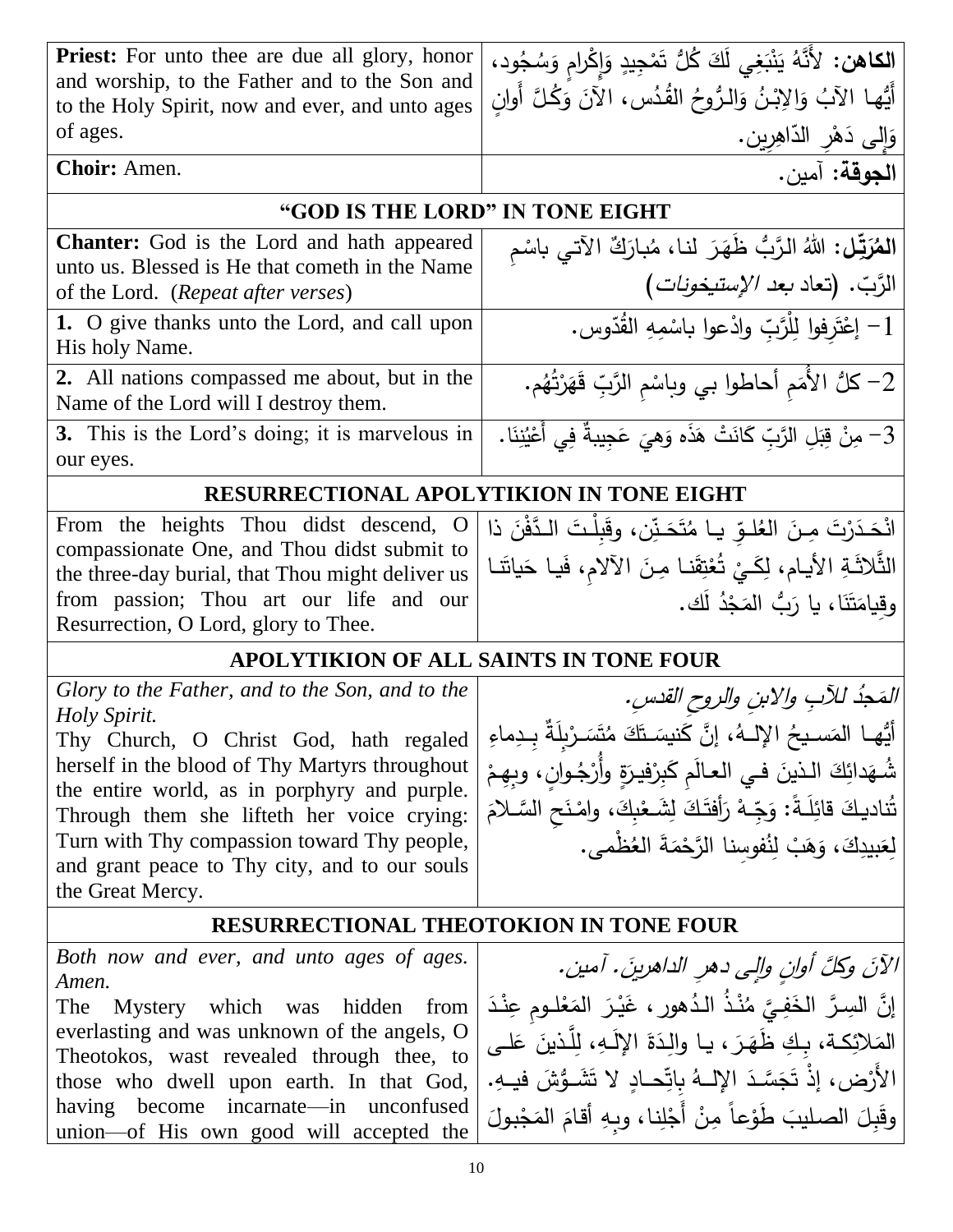Cross for our sake. Whereby He raised again the first created, and hath saved our souls from death.

ا**لجوق:** يا رِبُّ ارْحَمْ.<br>\*

ا**لجوق**: يا ربُّ ارْحَمْ.

مَرْيَمَ مَعَ جَميعِ القِدِّ<br>مُشْتَمَعَ مَنْ

ا**لجوق:** لكَ يا رَبّ.

دهر الداهرين.

ا**لجو ق**ُ: آمين.

<sub>ب</sub>ْنِعْمَتِكَ. ْ

.<br>ا

**الكاهن:** أَيْضاً وأَيْضاً بِسَلامٍ إلى الرَّبِّ نَطْلُب.<br>.

**الكاهن: أُعْضُدْ وَخَلِّصْ وارْحَمْ واحْفَظْنا يا اللهُ** 

ا**لكاهن:** بعدَ ذِكْرِنا الكُلِّيَّةَ القَداسةِ، الطاهِرَةَ، الفائِقَةَ

الْبَرَكَاتِ الْمَجيدة، سَيِّدَتَنا والِدةَ الإِلهِ الدائِمَةَ الْبَتوليَّةِ<br>-

ا**لكاهن:** لأنَّ لكَ العِزَّةَ ولكَ المُلْكَ والقُوَّةَ والمَجْدَ أيُّها<br>يَجْمَعُ الْمَسْنَةِ الْمَسْنَةِ

الْأَبُ والإبنُ والروحُ القُدُسُ، الآنَ وكلَّ أوانٍ وإلى

َ

َ

س

<u>آ</u> .<br>-ً<br>أ

ا<br>ا

ْ َ

َ َ

> ْ َ

> > <u>ٔ</u>

بَعْضاً وَكُلَّ حَياتِنا لِلْمَسيحِ الإله. َ

َ

## **THE LITTLE LITANY**

َ

<u>ٔ</u>

 $\ddot{\phantom{a}}$ َ

ا<br>ا

ً<br>ب ْ

دِّيسين، لِنودِعْ أَنْفُسَنا وبَعْضُنا

َ

 $\ddot{\phantom{0}}$ 

**:** ا<br>ا ْ َ

**Priest:** Again and again, in peace, let us pray to the Lord.

**Choir:** Lord, have mercy.

**Priest:** Help us; save us; have mercy on us; and keep us, O God, by Thy grace.

**Choir:** Lord, have mercy.

**Priest:** Calling to remembrance our all-holy, immaculate, most blessed and glorious Lady, the Theotokos and ever-virgin Mary, with all the saints, let us commend ourselves and each other and all our life unto Christ our God.

**Choir:** To Thee, O Lord.

**Priest:** For Thine is the might, and Thine is the kingdom, and the power and the glory: of the Father, and of the Son, and of the Holy Spirit; now and ever, and unto ages of ages.

**Choir:** Amen.

# **EIGHTH TONE RESURRECTIONAL KATHISMATA (Plain Reading)**

(\*\*Please note the special arrangement as set forth in *The Pentecostarion*.\*\*)

| Thou hast risen from the dead, O Life of all.<br>And a resplendent angel shouted to the<br>women, Dry your tears and proclaim to the<br>Apostles, and cry out in praise, that Christ the<br>Lord hath risen, He Who hath been pleased to<br>save mankind, since He is God.                                                                                                           | إِذْ قُمْتَ مِنَ بَيْنِ الأَمْواتِ يا حَياةَ الكُلِّ، وَمَلاكٌ<br>مُنيرٌ ۚ هَتَفَ نَحْوَ النِّسْوَةِ: اكْفُفْنَ مِنَ الدُّموعِ، وبَشِّرْنَ<br>الرُّسُلَ، واهْتِفْنَ مُسَبّحاتٍ، بأَنْ قَدْ قامَ المَسيحُ الرَّبُّ<br>الذي سُرَّ ، بما أنَّهُ إلهٌ، أنْ يُخَلِّصَ جِنْسَ البَشَرِ .                                                          |
|--------------------------------------------------------------------------------------------------------------------------------------------------------------------------------------------------------------------------------------------------------------------------------------------------------------------------------------------------------------------------------------|---------------------------------------------------------------------------------------------------------------------------------------------------------------------------------------------------------------------------------------------------------------------------------------------------------------------------------------------|
| Glory to the Father, and to the Son, and to the<br>Holy Spirit.<br>Men did seal Thy tomb, O Savior, and the<br>angels did roll the stone from off Thy grave;<br>and the women witnessed Thy Resurrection<br>from the dead. They proclaimed to Thy<br>Disciples in Zion that Thou didst rise, O Life<br>of all, and didst break asunder the bonds of<br>death, O Lord, glory to Thee. | المَجْدُ للآبِ، والإبنِ، والروح القُدُسِ.<br>أَيُّها المُخَلِّصُ، إنَّ البَشَرَ خَتَموا قَبْرَكَ، والمَلاكَ<br>دَحْرَجَ الْحَجَرَ  عَنْ باب اللَّحْدِ، والنِّسْوَةَ عايَنَّ قيامَتَكَ<br>مِنْ بين الأمواتِ، وبَشَّرْنَ تلاميذَكَ في صِهْيَونَ<br>بأَنَّكَ قدْ قُمْتَ يا حَياةَ الكُلِّ وحَلَلْتَ قُيودَ المَوْتِ، يا<br>رِبُّ المَجْدُ لَك. |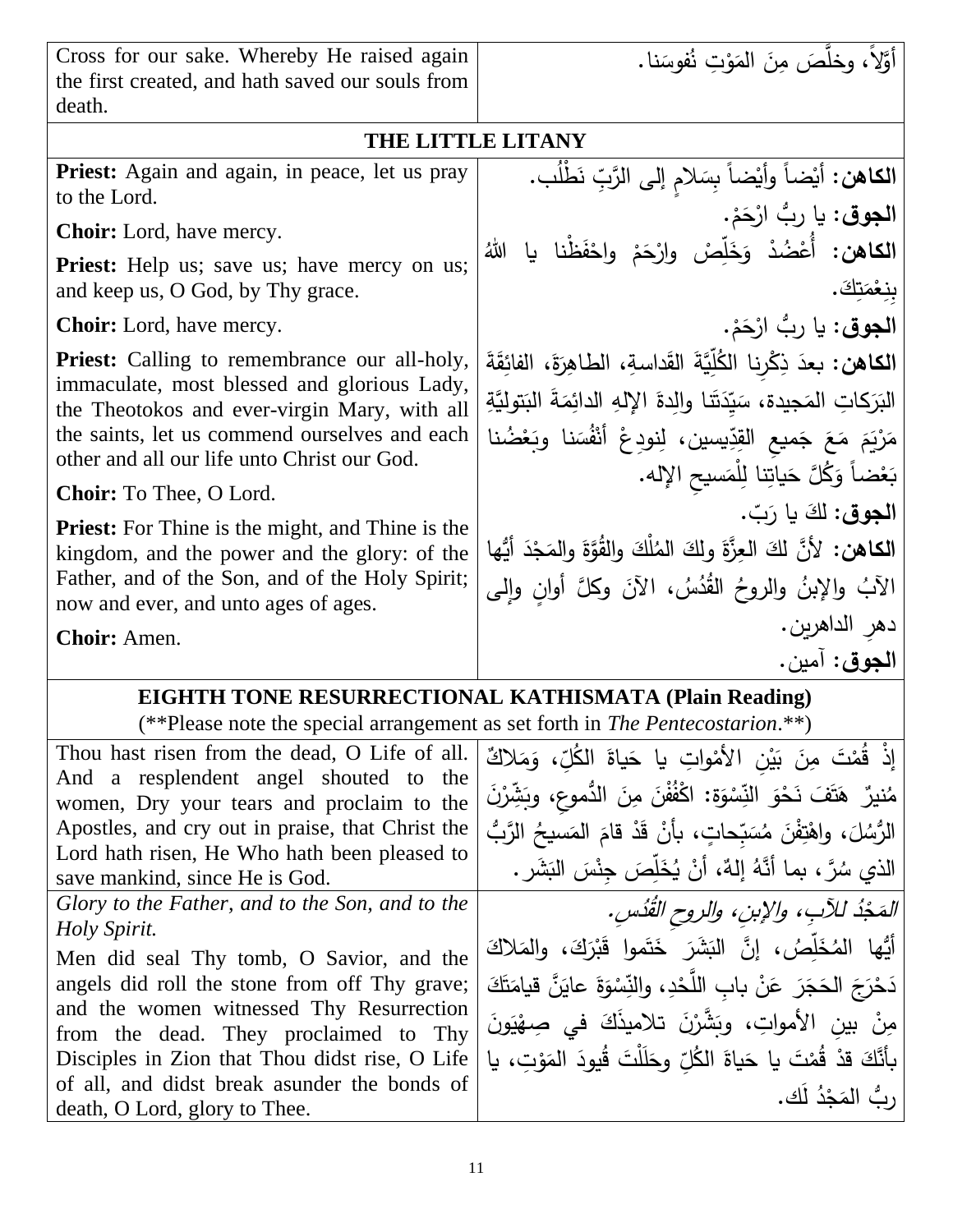*Both now and ever, and unto ages of ages. Amen.* 

Thou Who for our sake wast born of a Virgin, and didst suffer crucifixion, O good One, and didst despoil death through death, and as God didst reveal resurrection. Despise not those Whom Thou hast created with Thine own hand, show forth Thy love for mankind, O merciful One. Accept the intercessions of Thy mother, the Theotokos for us, and save Thy despairing people, O our Savior.

دَهْرِ الدَّاهِرينَ الآنَ وكُلَّ أُوانٍ وإلى دَهْرِ الذَّاهِرِينَ. آمين.  $\frac{1}{2}$ يا مَنْ وُلِدَ مِنَ البَتولِ مِنْ أَجْلِنا، وكابَدَ الصَّلْبَ،<br>مُوسِيق اللهَ عَنْ اللهَ عَلَيْ مِنْ الْجَلِنا، وكابَدَ الصَّلْبَ، **:** :<br>ا َ ֺ<u>֓</u> <u>:</u> َ أَيُّها الصالح، يا مَنْ سَبِي المَوْتَ بِمَوْتِهِ، وأَرَى ؛<br>' ا<br>ا ا<br>ا ً<br>ب ا<br>ا م إ َن ْ م ب َ ج و ُُ ي ْض ور إت هُ . ت إ س َة بمَ ن َ َم ُُ و .<br>ا  $\ddot{\phantom{0}}$ <u>م</u> ْ بِيَدَيْكَ، بَلْ أَظْهِرْ تَعَطَّفَكَ على الناسِ أيها الرَحيم.<br>-**ء** .<br>ب ֡֡<u>֡</u> وتَقَبَّلْ والِدَتَكَ، والِدَةَ الإِلَهِ، مُتَشَفِّعَةً مِنْ أَجْلِنا، َ .<br>ا َ ֡֡<u>֡</u> **:** .<br>-**ء** وَخَلِّصْ يا مُخَلِّصَنا شَعْباً يائِساً. ْ َ س َ س

## **Second Kathisma**

Arrayed in white, and bright in form like unto lightning, Gabriel came unto the sepulcher of Christ God, and he rolled the great stone away from the tomb's entrance. The custody of the soldiers were seized with fear, and suddenly their whole number became as dead. And the guards there forsook the tomb; the seal was loosed from the stone. Ye lawless, be ye put to shame; know that Christ hath arisen now.

*Glory to the Father, and to the Son, and to the Holy Spirit.* 

Thou hast verily risen from the tomb; and Thou didst command the righteous women to preach to the Apostles the Resurrection, as it was written. And as for Peter, he did hasten to the tomb; and when he saw the light in the grave, he was dazzled with surprise. Then he saw the linen clothes lying aside, where it was not possible to see them by night, and he believed, and cried out, Glory to Thee, O Christ God; for Thou hast saved us all, O our Savior, Who still remainest in truth the Radiance of the Father.

*Both now and ever, and unto ages of ages. Amen.*

All creation rejoiceth in thee, O thou who art full of grace: the angelic hosts and the race of men. O hallowed temple and spiritual paradise, glory of virgins, of whom God was incarnate and became a little child, even our God who is before all the ages; for he made thy womb a إنَّ جِبْرائيلَ المُنيرَ ، وَقَفَ على قَبْرِ المَسيحِ لامِعاً ا<br>ا .<br>. <u>ة</u> َ َ َ **ٔ**  $\overline{\phantom{a}}$ كَسَناءِ البَرْقِ، ودَحْرَجَ الحَجَرَ عَنِ اللَّحْدِ، فَشَمَلَ ا<br>ا <u>ٔ</u> <u>م</u> َ ੍ **ـ** الْمُــرّاسَ خَــوْفٌ عَظــيمٌ، وصــــاروا كلَّهُـــمْ بَغْتَـــةً .<br>د َ ْ كــالأمواتِ لانْفِصـــامِ خَــتْمِ الحَجَــرِ . فَــاخْزوا يــا َ ֺ֧<sup>֓</sup> <u>:</u> <u>َ</u> <u>َ</u> مُتَجاوِزِي الشَّرِيِعَةِ، واعْلَموا أنَّ المَسيحَ قَدْ قام. ْ َ  $\ddot{\phantom{0}}$ ا<br>ا

المَحْدُ للآبِ، والإبنِ، والرّوح القُدُسِ بُدُ للآبِ، والإبنِ، والرّوحِ القُدُ د مَجْدُ للإب، والإبن، والرّوح القُدُس. <u>:</u> حَقّاً قدْ قُمْتَ مِنَ القَبْرِ ، وأَمَرْتَ النِّسْوَةَ البارّاتِ أنْ ا<br>ا َ ْ ا<br>ا :<br>أ .<br>م .<br>ا .<br>-<br>-يُعْلِنَّ انْبِعاثَكَ كما كُتِب. فَجاءَ بُطْرُسُ إلىي القَبْرِ :<br>أ .<br>م **ء**<br>• َ <u>َ</u> ْ  $\frac{1}{\sqrt{2}}$ راكِضاً، ورأى النّورَ في الضّريحِ فَذَهِلَ، ثُمَّ عايَنَ  $\overline{\phantom{0}}$ َ ً<br>ً أيضاً الأكْفانَ وحْدَها مَوْضوعَةً على حِدَةٍ بِدونِ ــ<br>-.<br>ا <u>م</u> ، فَأَمَنَ وهَتَفَ: الْمَجْدُ لَكَ أَيُّها المسيحُ َ **ٔ** ا<br>ا <u>بَ</u>ّ ى<br>ئا ا<br>ا س الجَسَدِ الإِلْهيِّ الإلهُ، لأَنَّكَ تُخَلِّصُ الجَميعَ، يا مُخَلِّصَنا، فإنَّكَ أَنْتَ َ َ س َ  $\zeta$ ֺ֧<sup>֓</sup> س َ شَعاغُ الآب.

الآنَ وكُلَّ أُوانٍ وإلى دهرِ الداهرينَ. آمين.  $\overline{\phantom{0}}$ إِنَّ البَرايا بأَسْرِها تَفْرَحُ بكِ يا مُمْتَلِئةً نِعمةً، مَحافِلَ<br>مَا أَنَّ البَرايا ا<br>. <u>َ</u> ا<br>ا <u>بَ</u>ّ ْ الملائِكةِ وأجْنـاسَ البشـرِ . أَيَّتُهـا الهَيكـلُ المُتَقَدِّسُ جْنــاسَ الْبشـرِ . أَيَّتُهـا الْـهَيكـلُ الْمُتَقَّدِّ <u>بَ</u>ّ َ **:** والفِرْدَوْسُ النـاطقُ، فَخْرُ البَتوليَّةِ مَريمُ التـي منهـا<br>ِ َ .<br>با **ٔ** تَجَسَّدَ الإِلْـهُ وصـارَ طِفْلاً، وهو إِلَهُنا قبلَ الدُّهورِ .  $\overline{\phantom{0}}$ .<br>م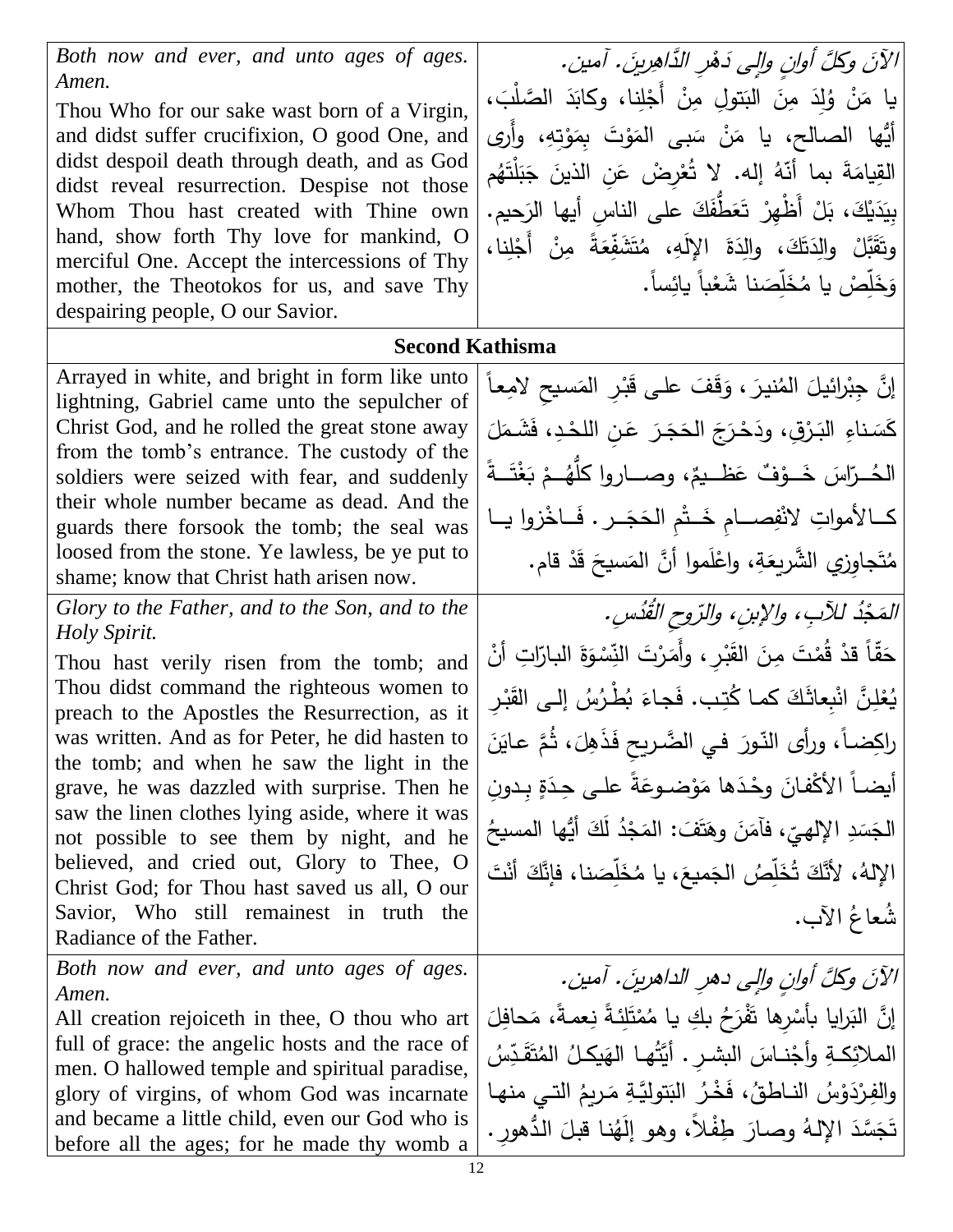| throne, and thy body more spacious than the<br>heavens. All creation rejoiceth in thee, O thou<br>who art full of grace. Glory to thee. | لأنهُ صَنَعَ مُستودَعَكِ عَرْشاً، وجَعَلَ بطْنَكِ أَرْحَبَ<br>مِنَ السماواتِ. لذلِكَ يا مُمْتَلِئَةً نِعْمَةً، تَفْرَحُ بِكِ كُلُّ |
|-----------------------------------------------------------------------------------------------------------------------------------------|------------------------------------------------------------------------------------------------------------------------------------|
|                                                                                                                                         | البَرايا وتُمَجّدُكِ.                                                                                                              |
| <b>EVLOGETARIA (BENEDICTIONS) IN TONE FIVE</b>                                                                                          |                                                                                                                                    |
| Blessed art Thou, O Lord; teach me Thy                                                                                                  | مُبارَكٌ أَنتَ يا ربُّ عَلَّفِنِي حُقوقَك.                                                                                         |
| statutes.                                                                                                                               | جِمْعُ الْمَلائِكَةِ انْذَهَلَ مُتَحَيِّراً، عِنْدَ مُشَاهَدَتِهِمْ إِيَّاكَ                                                       |
| The company of the Angels was amazed when<br>they beheld Thee numbered among the dead.                                                  | مَحْسوباً بينَ الأمواتِ أيُّها المُخَلِّص، وداحِضاً قُوَّةَ                                                                        |
| Yet Thyself, O Savior, destroyed the power of                                                                                           | المَوتِ، ومُنْهِضاً آدَمَ مَعَكَ، ومُعْتِقاً إِيّانا مِنَ                                                                          |
| death, with Thee raising up Adam and<br>releasing all men from Hell.                                                                    | الجَحيم كافةً.                                                                                                                     |
| Blessed art Thou, O Lord; teach me Thy                                                                                                  | مُبارَكٌ أَنتَ يا ربُ عَلَّفِني حُقوقَك.                                                                                           |
| statutes.                                                                                                                               | المَلاكُ اللامِعُ عِنْدَ القَبْرِ تَفَوَّهَ نَحْوَ حامِلاتِ الطِّيبِ                                                               |
| Wherefore, O Women Disciples, do ye mingle<br>sweet-smelling spices with your tears of pity?                                            | قائِلاً: لِمَ تَمْزُجْنَ الطَّيوبَ بالدُّموعِ، بِتَرَثِّ                                                                           |
| The radiant Angel within the sepulcher cried                                                                                            | تِلْميذات؟ أُنظُرْنَ اللَّحْدَ وافْرَحْنَ، لأنَّ المُخَلِّصَ قَدْ                                                                  |
| unto the Myrrh-bearing Women: Behold the<br>grave, and understand, for the Savior is risen                                              | قامَ مِنَ القَبْرِ .                                                                                                               |
| from the tomb.                                                                                                                          |                                                                                                                                    |
| Blessed art Thou, O Lord; teach me Thy                                                                                                  | مُبارَكٌ أنتَ يا ربُ عَلَمْني حُقوقَك.                                                                                             |
| statutes.                                                                                                                               | إِنَّ حامِلاتِ الطِّيبِ سَحَراً جِداً، سارَعْنَ إِلَى قَبْرِكَ                                                                     |
| Very early in the morning, did the Myrrh-<br>bearing Women run lamenting unto Thy tomb.                                                 | نائِحاتٍ. إلاَّ أَنَّ المَلاكَ وقَفَ بهنَّ، وقالَ لَهُنَّ:                                                                         |
|                                                                                                                                         |                                                                                                                                    |
| But an Angel came toward them, saying: The                                                                                              |                                                                                                                                    |
| time for lamentation is passed; weep not, but                                                                                           | زمانُ النَّوْحِ قَدْ كَفَّ وبَطَلَ فَلا تَبْكينَ، بلْ بَشِّرْنَ                                                                    |
| announce unto the Apostles the Resurrection.                                                                                            | الرُّسُلَ بِالقِيامَةِ.                                                                                                            |
| Blessed art Thou, O Lord; teach me Thy<br>statutes.                                                                                     | مُبارَكٌ أَنتَ يا ربُّ عَلَّفِني خُقوقَك.                                                                                          |
| <b>The</b><br>Myrrh-bearing Women<br>mourned,<br>as                                                                                     | إِنَّ النِّسْوَةَ حامِلاتِ الطِّيبِ، وافَيْنَ بالْحَنوطِ إلى                                                                       |
| bearing spices they drew near Thy tomb, O                                                                                               | قَبْرِكَ أَيُّها المُخَلِّص. فَسَمِعْنَ مَلاكاً مُتَنَغِّماً نَحْوَهُنَّ                                                           |
| But the Angel spake unto them,<br>Savior.<br>saying: Why number ye the living among the                                                 | قَائِلاً: لِمَ تَحْسِبْنَ الْحَيَّ مَعَ الْمَوْتِي؟ فَبِما أَنَّهُ إِلَـهٌ،                                                        |
| dead? In that He is God He is risen from the                                                                                            | قَدْ قَامَ مِنَ الْقَبْرِ نَاهِضاً.                                                                                                |
| grave.                                                                                                                                  |                                                                                                                                    |
| Glory to the Father, and to the Son, and to the<br><i>Holy Spirit.</i>                                                                  | المَجْذُ للآبِ، والابنِ، والرّوح القَدُسِ.                                                                                         |
| We adore the Father, as also His Son, and the                                                                                           | نَسْجُدُ لِلآبِ، ولِابْنِهِ، ولِروحِ قُدْسِهِ، ثالوثاً قدُّوساً في                                                                 |
| Holy Spirit, the Holy Trinity in one Essence,<br>crying with the Seraphim: Holy, holy, holy art                                         | جَوْهِرِ واحِدٍ، هاتِفينَ مَعَ السّارافيم: قُدّوسٌ، قُدّوسٌ،<br>قُدّوسٌ أنتَ يا رَبّ.                                              |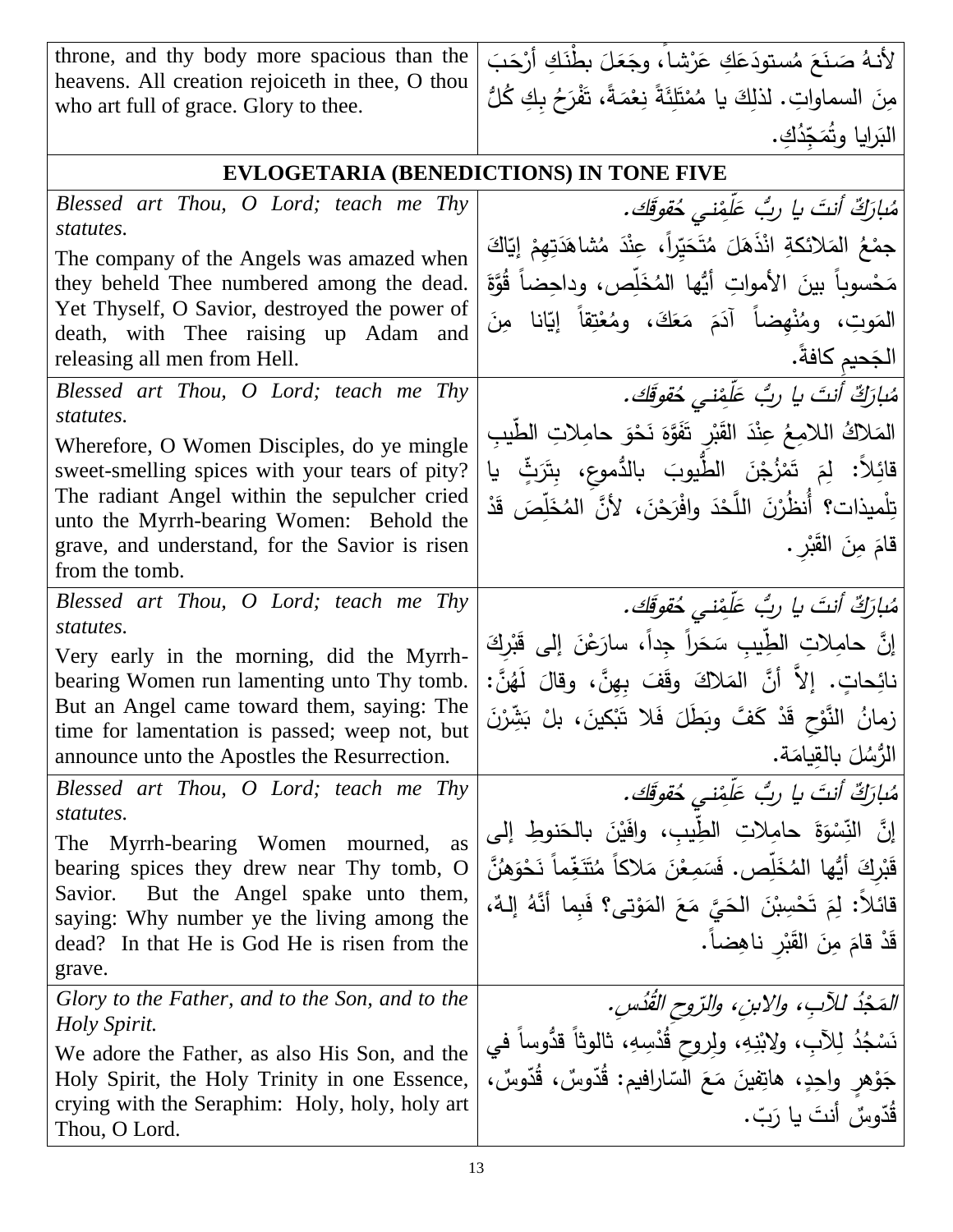| Both now and ever, and unto ages of ages.<br>Amen.<br>In that thou didst bear the Giver of Life, O<br>Virgin, thou didst redeem Adam from sin, and<br>didst give to Eve joy in place of sadness; and<br>He who was incarnate of thee, both God and<br>man, hath restored to life those who had fallen<br>therefrom.<br>Alleluia, Alleluia, Alleluia. Glory to Thee, O<br>God. (thrice)<br>O our God and our Hope, glory to Thee. | الآنَ وكُلَّ أُوانِ والِّي دَهْرِ الداهِرِينَ. آمين.<br>أَيَّتُها العَذْراءُ، لَقَدْ وَلَدْتِ مُعْطِيَ الحَياة، وأَنْقَذْتِ آدَمَ<br>مِنَ الْخَطْيئة، ومَنَحْتِ حَوّاءَ الفَرَحَ عِوَضَ الْحُزْنِ،<br>لَكِنَّ الإِلهَ والإِنْسانَ المُتَجَسِّدَ مِنْكِ، أَرْشَدَهُما إِلـى<br>  الْحَياةِ الَّتِي قَدْ تَهَوَّرا مِنْها.<br>هَلِلوبِيا، هَلِلوبِيا، هَلِلوبِيا المَجْدُ لَكَ يا الله. (ثلاثاً )<br>يا إلهَنا ورجاءَنا لكَ المَجْدِ. |
|----------------------------------------------------------------------------------------------------------------------------------------------------------------------------------------------------------------------------------------------------------------------------------------------------------------------------------------------------------------------------------------------------------------------------------|-------------------------------------------------------------------------------------------------------------------------------------------------------------------------------------------------------------------------------------------------------------------------------------------------------------------------------------------------------------------------------------------------------------------------------------|
| <b>THE LITTLE LITANY</b>                                                                                                                                                                                                                                                                                                                                                                                                         |                                                                                                                                                                                                                                                                                                                                                                                                                                     |
| <b>Priest:</b> Again and again, in peace, let us pray                                                                                                                                                                                                                                                                                                                                                                            | ا <b>لكاهن:</b> أيْضاً وأيْضاً بِسَلامٍ إلى الرَّبِّ نَطْلُب.                                                                                                                                                                                                                                                                                                                                                                       |
| to the Lord.                                                                                                                                                                                                                                                                                                                                                                                                                     | ا <b>لجوق:</b> يا ربُّ ارْحَمْ.                                                                                                                                                                                                                                                                                                                                                                                                     |
| <b>Choir:</b> Lord, have mercy.                                                                                                                                                                                                                                                                                                                                                                                                  | الكاهن: أُعْضُدْ وَخَلِّصْ وارْحَمْ واحْفَظْنا يا<br>اللَّهُ                                                                                                                                                                                                                                                                                                                                                                        |
| <b>Priest:</b> Help us; save us; have mercy on us;<br>and keep us, O God, by Thy grace.                                                                                                                                                                                                                                                                                                                                          | بنِعْمَتِكَ.                                                                                                                                                                                                                                                                                                                                                                                                                        |
| <b>Choir:</b> Lord, have mercy.                                                                                                                                                                                                                                                                                                                                                                                                  | ا <b>لجوق</b> : يا ربُّ ارْحَمْ.                                                                                                                                                                                                                                                                                                                                                                                                    |
| Priest: Calling to remembrance our all-holy,<br>immaculate, most blessed and glorious Lady,<br>the Theotokos and ever-virgin Mary, with all<br>the saints, let us commend ourselves and each<br>other and all our life unto Christ our God.                                                                                                                                                                                      | ا <b>لكاهن:</b> بعدَ ذِكْرِنا الكُلِّيَّةَ القَداسةِ، الطاهِرَةَ، الفائِقَةَ<br>البَرَكاتِ المَجيدة، سَيّدَتَنا والِدةَ الإِلهِ الدائِمَةَ البَتوليَّةِ<br>مَرْيَمَ مَعَ جَميع القِدِّيسين، لِنودِعْ أَنْفُسَنا وبَعْضُنا<br>بَعْضاً وَكُلَّ حَياتِنا لِلْمَسيحِ الإِله.                                                                                                                                                            |
| <b>Choir:</b> To Thee, O Lord.                                                                                                                                                                                                                                                                                                                                                                                                   | الجوق: لكَ يا رَبّ.                                                                                                                                                                                                                                                                                                                                                                                                                 |
| <b>Priest:</b> For blessed is Thy Name, and glorified<br>is Thy kingdom: of the Father, and of the Son,<br>and of the Holy Spirit; now and ever, and unto<br>ages of ages.                                                                                                                                                                                                                                                       | ِ ا <b>لْكَاهِنِ:</b> لِأَنَّ اسْمَكَ مُبارَكٌ وِمُلكَكَ مُمَجَّدٌ أَيُّها الآبُ<br>والإبنُ والروحُ القدُسُ، الآنَ وكلَّ أوانٍ وإِلى دهرِ<br>الداهرين.                                                                                                                                                                                                                                                                              |
| <b>Choir:</b> Amen.                                                                                                                                                                                                                                                                                                                                                                                                              | الجوق: آمين.                                                                                                                                                                                                                                                                                                                                                                                                                        |
| <b>EIGHTH TONE RESURRECTIONAL HYPAKOE (Plain Reading)</b>                                                                                                                                                                                                                                                                                                                                                                        |                                                                                                                                                                                                                                                                                                                                                                                                                                     |
| The ointment-bearing women came to the<br>tomb of the Life-giver, seeking among the<br>dead the Lord Who is not dead; and when they<br>received the glad tidings from the angels, they<br>preached to the Apostles that the Lord hath                                                                                                                                                                                            | إِنَّ   حامِلاتٍ   الطِّيبِ   حَضَرْنَ   إلى   قَبْر    الواهِبِ<br>الْحَياة، طَالِباتٍ في الأُمواتِ السَّيِّدَ غَيرَ المائِتِ.<br>وإِذْ قَبِلْنَ بَشَائِرَ الفَرَحِ مِنَ المَلاكِ، بَشَّرْنَ الرُّسُلَ بِأَنَّ                                                                                                                                                                                                                     |

received the glad tidings from the angels, they preached to the Apostles that the Lord hath risen, and granted the world the Great Mercy.

14

> ا<br>ا **ٔ**

مُ

الرَّبَّ قَدْ قامَ، مانِحاً العالَمَ الرَّحْمَةَ العُظْمى.

.<br>-<br>-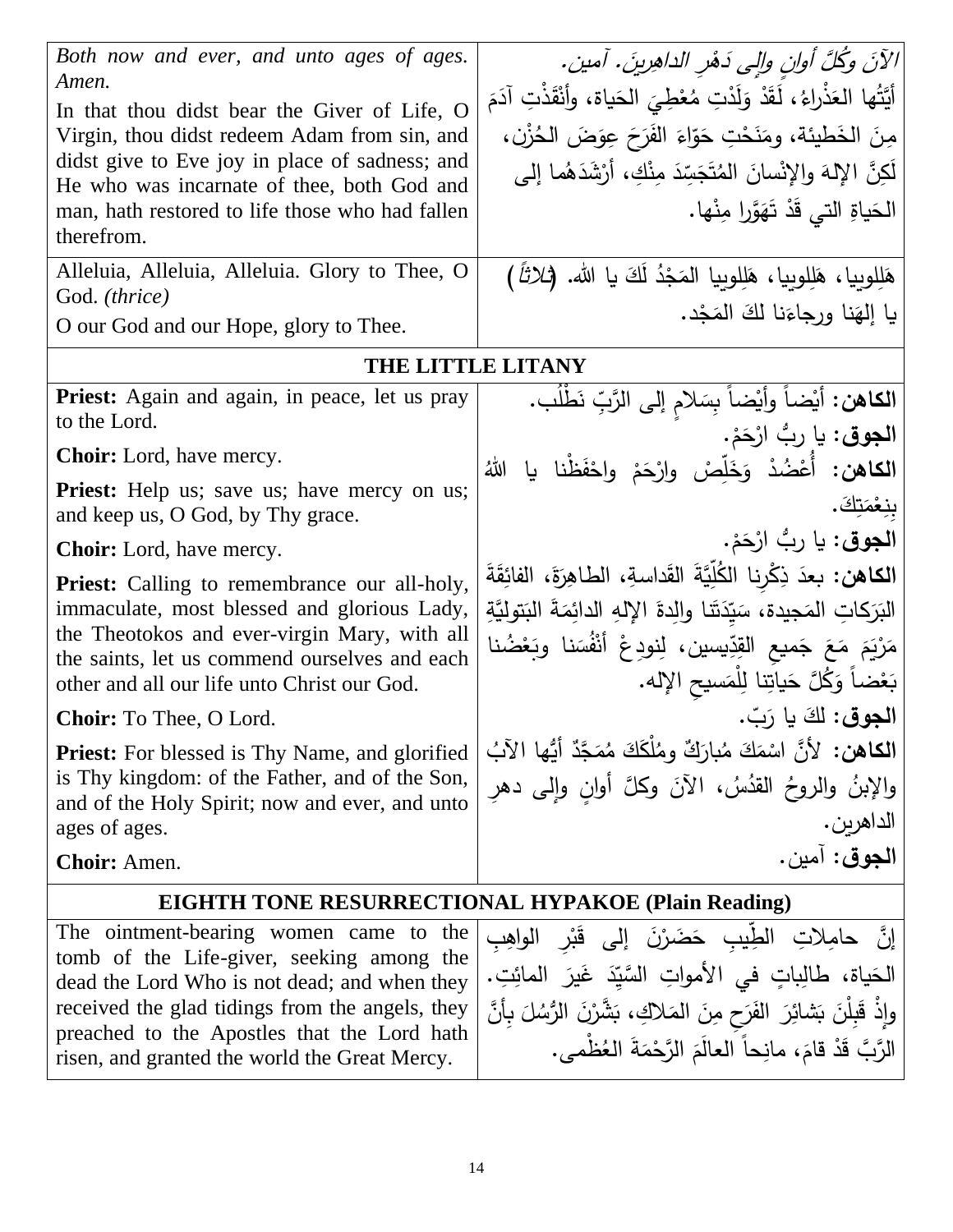## **EIGHTH TONE RESURRECTIONAL ANABATHMOI (Plain Reading) First Antiphony**

|        | + From my youth the enemy hath tempted me<br>and with temptations hath he beguiled me.       | + إنَّ العَدوَّ منذُ شَبابي يُجَرِّبُني وبِاللَّذاتِ يُلْهِبُني،                 |  |
|--------|----------------------------------------------------------------------------------------------|----------------------------------------------------------------------------------|--|
|        | But I, O Lord, trusting in Thee, have                                                        | وأنا باتِّكالى عليْكَ يا رَبُّ أَقْهَرُهُ مُخْزِياً إِيّاهُ.                     |  |
|        | rejected him in shame.                                                                       | + إِنَّ اللَّذِينَ يُبغِضونَ صِلْهِيونَ يَصْبِرُونَ نَظْيِـرَ                    |  |
|        | + They who hate Zion shall become like grass<br>before it is pulled up; for Christ shall cut | العُشْــبِ قَبْــلَ أَنْ يُقْلَــعَ، لأَنَّ المَســيحَ سَــيَقْطَـعُ             |  |
|        | down their necks with the scythe of                                                          |                                                                                  |  |
|        | torment.                                                                                     | بِمِفْصَلِ العَذابِ أَعْناقَهُم.                                                 |  |
|        | + Glory to the Father, and to the Son, and to<br>the Holy Spirit: both now and ever, and     | + المجدُ للآبِ، والإبنِ، والروح القُدُسِ، الآنَ وكلَّ                            |  |
|        | unto ages of ages. Amen.                                                                     | أوانِ وإلى دهرِ الداهرينِ، آمين.                                                 |  |
|        | + Verily in the Holy Spirit all shall live; for                                              | + إِنَّهُ بالروحِ القُدُسِ يَحْيا الكلُّ، وهو نورٌ مِنْ نورٍ ،                   |  |
|        | He is the Light of Light, a great God. Let<br>us, therefore, praise Him with the Father      |                                                                                  |  |
|        | and the Word.                                                                                | إِلهٌ عظيمٌ، فَلنُسبِّحْهُ مع الآبِ والكَلِمَة.                                  |  |
|        | <b>Second Antiphony</b>                                                                      |                                                                                  |  |
|        | + Yea, let my humble heart be lighted by Thy                                                 | + لِيستَتِرْ  قَلْبِي المُتَّضِعُ بِخَوْفِكَ لِثَلاَّ يَرْتَفِعَ فَتُخْفِضَهُ يا |  |
|        | fear, lest it rise and fall from Thee, O all-<br>compassionate One.                          | كُلِّيَّ الزِأَفَةِ.                                                             |  |
|        | + He that trusteth in the Lord shall not fear                                                | + إنَّ الواضِعَ اتِّكالَهُ على الرَّبِّ لا يَخْشى عندما يدينُ                    |  |
|        | when God shall judge all with tormenting                                                     |                                                                                  |  |
|        | fire.                                                                                        | اللهُ الكلَّ بالنارِ مُعذِّباً.                                                  |  |
|        | + Glory to the Father, and to the Son, and to<br>the Holy Spirit: both now and ever, and     | + المحدُ للآبِ، والإبنِ، والروح القُدُسِ، الآنَ وكُلَّ                           |  |
|        | unto ages of ages. Amen.                                                                     | أوانِ وإلى دهرِ الداهرينِ، آمين.                                                 |  |
|        | + Verily, by the Holy Spirit every divine one<br>seeth and uttereth things to be,<br>and     | + إنَّـــهُ بـــالروحِ القُــدُسِ كُـــلُّ إلهـــيِّ يَنْظُــرُ ۖ ويَنْطِــقُ    |  |
|        | performeth heavenly wonders; for he                                                          | بـالمُقْبِلاتِ، ويَصْنَعُ آيـاتٍ عُلْويَّةً، فإنـهُ يُرَتَّلُ لِإِلَـهٍ          |  |
|        | singeth to one God in three; for the                                                         | واحدٍ فـى ثَلاثَـةٍ، لأنَّ اللاهـوتَ وإنْ كـانَ ذا ثَلاثَـةِ                     |  |
|        | Godhead, albeit of three Lights, is one in<br>Leadership.                                    | أنوار ، إلاّ أنَّهُ مُوَحَّدُ الرئاسة.                                           |  |
|        | <b>Third Antiphony</b>                                                                       |                                                                                  |  |
| $^{+}$ | To Thee have I cried, O Lord. Listen and                                                     | + إليكَ صَرَخْتُ يا ربُّ فَأَصْـغ، وأَمِلْ أَذُنَيْكَ نَحْوِي                    |  |
|        | turn Thine ear towards me when I shout.                                                      | عندَما أَهْتِفُ إليكَ. طَهِّرْنـي قبلَ أَنْ تَنْقُلَنـي مِنْ                     |  |
|        | Purify me before Thou raisest me from this                                                   |                                                                                  |  |
|        | place.<br>+ Verily, everyone shall return and disappear                                      | هُنا .                                                                           |  |
|        | in his mother the earth, and shall be                                                        | + كَـلُّ واحـدٍ يَرْجِـعُ مُخْتفيــاً إلــى أُمِّــهِ النّــي هــيَ              |  |
|        | dissolved at once, to receive either honors                                                  | الأرضُ، فَيَنْحَلُّ حـالاً ليأخُذَ إمّـا كَرامـاتٍ وإِمَّـا                      |  |
|        | or punishments as reward for what he hath                                                    |                                                                                  |  |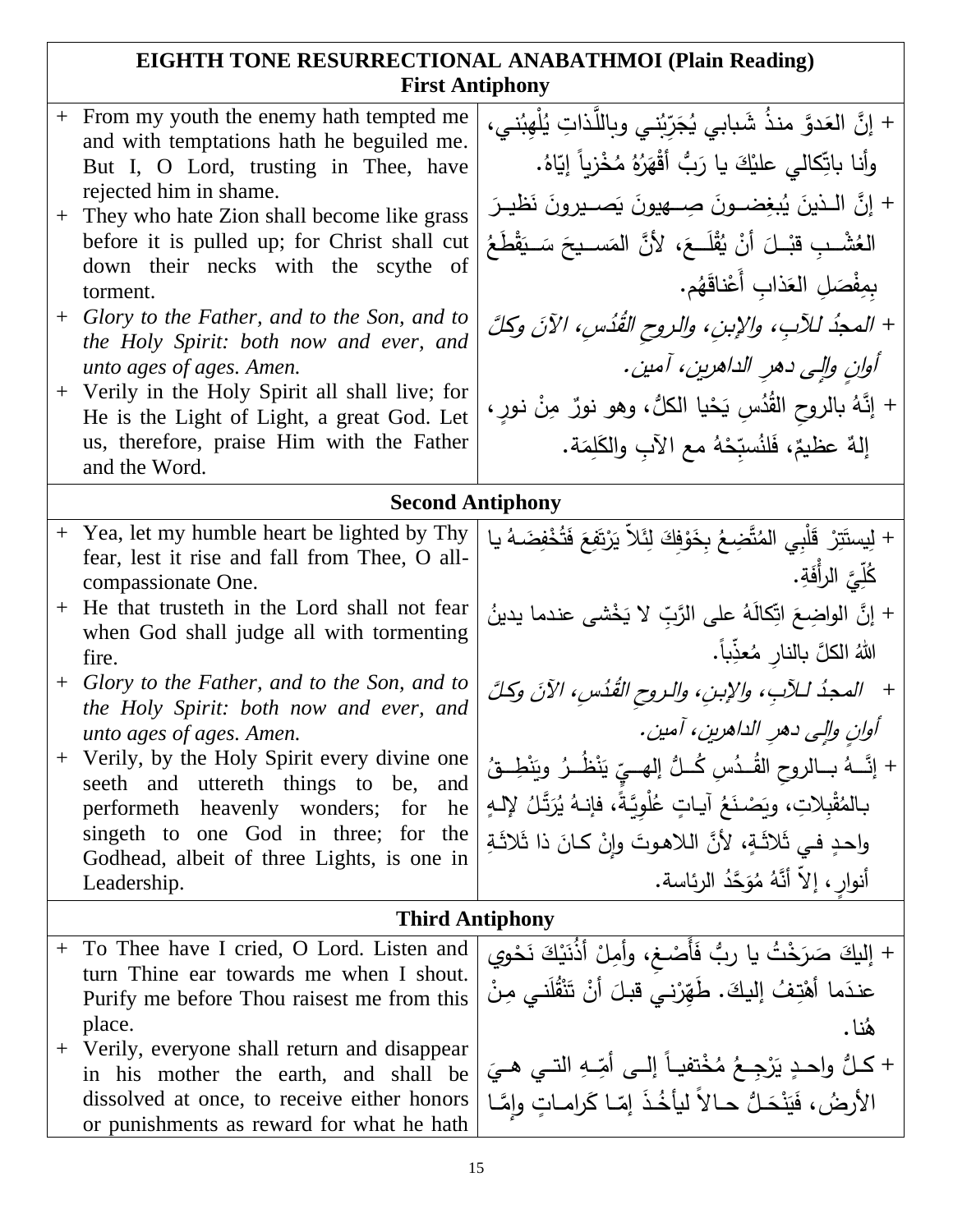| done in his lifetime.                                                                              | عُقوباتٍ جَزاءً عمَّا صَنَعَهُ في حياتِهِ.                                   |
|----------------------------------------------------------------------------------------------------|------------------------------------------------------------------------------|
| + Glory to the Father, and to the Son, and to<br>the Holy Spirit: both now and ever, and           | + المحذُ للآبِ، والإبنِ، والروحِ القُدُسِ، الآنَ وكلَّ                       |
| unto ages of ages. Amen.                                                                           | آوان والى دهر الداهرين، آمين.                                                |
| + Verily, through the Holy Spirit one<br>speaketh of the Godhead, the One, the                     | + إنَّـهُ بـالروح القُدُسِ الـتَّكَلَّمُ فـي الـلاهـوتِ الواحِـدِ            |
| Thrice-Holy; for from the Father, Who is                                                           | المُثلَّثِ التَّقْديسِ، لأَنَّ الآبَ، الـذي هــو غيــرُ                      |
| without beginning, the Son did proceed<br>without time. And the Spirit, Who is Their               | مُبْتَدِئٍ، صَدَرَ مِنْـهُ الإِبنُ مُنْذُ الأزلِ، والـرّوحُ                  |
| equal in appearance and on the throne, hath                                                        | المُعادِلُ لَهُما في الصُورةِ والجَلْسَةِ قد أشْرَقَ مِنَ                    |
| shone forth from the Father likewise.                                                              | الآب معاً.                                                                   |
| <b>Fourth Antiphony</b>                                                                            |                                                                              |
| + Behold, how good and how beautiful for the                                                       | + هُوَذا ما أحسَنَ وما أَجْمَلَ أَنْ تَسْكُنَ الإِخْوَةُ جِمِيعاً،           |
| brethren to live together; for of this did the<br>Lord promise eternal life.                       | لأَنَّ بِهَذا وَعَدَ الرَّبُّ بِحَياةٍ أَبَديَّةٍ.                           |
| + Verily, He Who beautifieth the flowers of                                                        | + إنَّ المُجَمِّلَ أَرْهارَ  الحَقْلِ يأْمُرُ  بأنَّهُ يجِبُ ألاَّ يَهْتَمَّ |
| the field commandeth that no one take heed<br>for his dress.                                       | أحدٌ بلِباسِهِ.                                                              |
| + Glory to the Father, and to the Son, and to                                                      | + المجدُ لـلآبِ، والإبـنِ، والـروح القُدُسِ، الآنَ وكـلَّ                    |
| the Holy Spirit: both now and ever, and                                                            | أوانِ والِي دهرِ الداهرينِ، آمينِ.                                           |
| unto ages of ages. Amen.<br>+ Verily, the Holy Spirit is the cause of all,                         | + إنَّ الرُّوحَ القُدُسَ هو العِلَّةُ الوحيدةُ لانْتِظام الخَليقةِ           |
| and containeth in Himself the harmony of                                                           | كُلِّها وفوزِها بالسَّلام، فإنَّهُ إلـهٌ مُساوِ لـلآبِ، وحـاوِ               |
| safety; for He is truly equal to the Father<br>and the Son in substance.                           | بِذاتِهِ ائتِلافَ السَّلامةِ، بما أنَّهُ مُساوِ للأبِ والإبنِ                |
|                                                                                                    | في الجَوْهَرِ حَقاً.                                                         |
| <b>PROKEIMENON FOR THE RESURRECTION IN TONE EIGHT</b>                                              |                                                                              |
| The Lord shall reign forever, Thy God, O<br>Zion, from generation to generation. (TWICE)           | يَملُكُ الرَّبُّ إلى الأبدِ، إلَهُكِ يا صِـهْيونُ إلى جيلٍ بعدَ              |
| <b>Stichos:</b> Praise the Lord, O my soul.                                                        | جيل. (مرتين)                                                                 |
| The Lord shall reign forever, Thy God, O                                                           | س <b>تيغ<i>ن:</i> سبّحي يا نفْسيَ الرَّبّ.</b>                               |
| Zion, from generation to generation.                                                               | يَملَكُ الرَّبُّ إِلَى الأَبِدِ، إِلَهُكِ يا صِهْيونُ إِلـى جِيلِ بعدَ       |
|                                                                                                    | جيل .                                                                        |
| <b>Deacon:</b> Let us pray to the Lord.                                                            | ا <b>لشماس:</b> إلى الرَّبّ نَطْلُب.                                         |
| <b>Choir:</b> Lord, have mercy.                                                                    | ا <b>لمرتل:</b> يا ربُّ ارْحَم.                                              |
| <b>Priest:</b> For Holy art Thou, O our God, Who<br>restest in the Holy Place, and unto Thee do we | ا <b>لكاهن:</b> لأَنَّكَ قُدّوسٌ أنْتَ يا إلهَنا، وفي القِدّيسينَ            |
| ascribe glory: to the Father, and to the Son,                                                      | تَسْتَقِرُ وتَسْتَرِيحُ، ولَكَ نُرسِلُ المَجْدَ أَيُّها الآبُ،               |
| and to the Holy Spirit; now and ever, and unto<br>ages of ages.                                    | والابْنُ، والرّوحُ القُدُس، الآنَ وكُلَّ أوانٍ وإلى دَهْرِ                   |
|                                                                                                    | الداهِرين .                                                                  |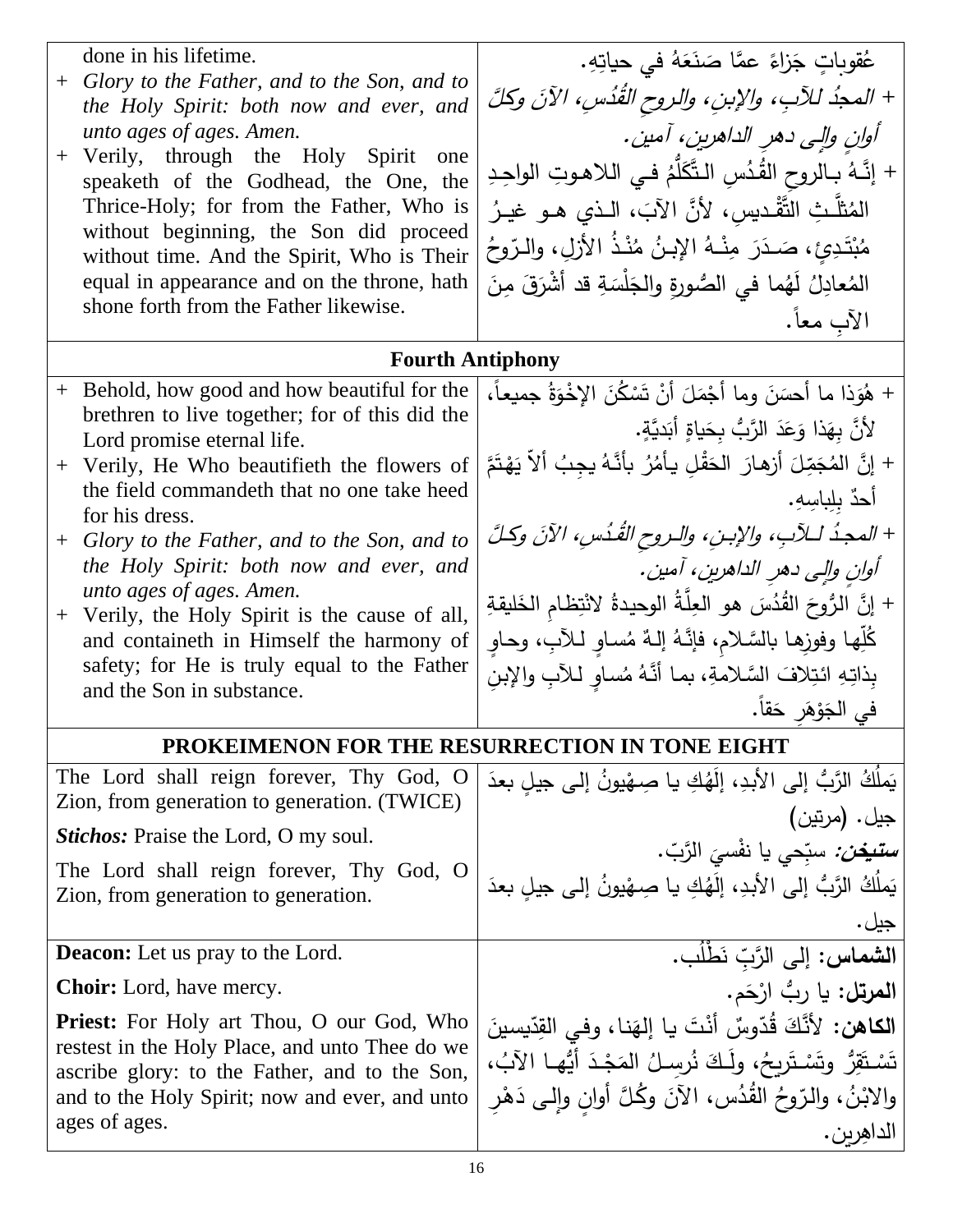| <b>Chanter:</b> Amen.                                                                                    | <b>المرتل:</b> آمين.                                                               |
|----------------------------------------------------------------------------------------------------------|------------------------------------------------------------------------------------|
| Let everything that hath breath praise the Lord.                                                         |                                                                                    |
| (twice)<br>Praise ye God in His saints; praise Him in the                                                | كُـلُّ نَسَمَةٍ، فَلْتُسَبِّحِ الرَّبَّ. (مرتين)                                   |
| firm foundation of His power.                                                                            | سَتَحوا اللهَ في قِدِيسيهِ، سَتَحِوهُ في فَلَكِ قُوَّتِهِ.                         |
| Let everything that hath breath praise the Lord.                                                         | فَلْتُسَبِّحِ الرَّبَّ، كُـلُّ نَسَمَة.                                            |
| THE FIRST EOTHINON GOSPEL                                                                                |                                                                                    |
| <b>Deacon:</b> And that we may be accounted                                                              | <b>الشماس:</b> مِنْ أَجْلِ أَنْ نَكونَ مُسْتَحِقِّينَ لِسَماعِ                     |
| worthy to hear the Holy Gospel, let us pray to<br>the Lord our God.                                      | الإِنْجِيلِ المُقَدَّسِ، إِلَى الرَّبِّ إِلهِنا نَطْلُبٍ.                          |
| <b>Choir:</b> Lord, have mercy. <i>(thrice)</i>                                                          | المرتل: يا ربُّ ارْحَمْ. (ثلاثاً)                                                  |
| <b>Deacon:</b> Wisdom! Stand upright! Let us hear                                                        | ا <b>لشماس:</b> الحِكْمَةُ، فَلْنَستَقِمْ ولْنَسْمَع الإنجيلَ                      |
| the Holy Gospel.                                                                                         | المُقَدَّس .                                                                       |
| <b>Priest:</b> Peace be to all.                                                                          | الكاهن: السَّلامُ لِجَميعِكُم.                                                     |
| <b>Choir:</b> And to thy spirit.                                                                         | المرتل: ولروحِكَ.                                                                  |
| <b>Priest:</b> The Reading from the Holy Gospel<br>according to Saint Matthew. (28:16-20)                | ا <b>لكـاهن:</b> فَصْلٌ شَرِيفٌ مِنْ بِشارةِ القِدّيسِ ۖ مَ <b>تّـَى</b>           |
| <b>Choir:</b> Glory to Thee, O Lord, glory to Thee.                                                      | الإِنْجِيلِيِّ الْبَشْيْرِ وْالتِّلْمِيْذِ الطَّاهِرِ .                            |
| <b>Deacon:</b> Let us attend!                                                                            | ا <b>لمرتل:</b> المَجْدُ لَكَ يا رَبُّ، المَجْدُ لَك.                              |
|                                                                                                          | الشماس: لِنُصْغ!                                                                   |
| <b>Priest:</b> At that time, the eleven disciples went<br>to Galilee to the mountain to which Jesus had  | ا <b>لكاهن:</b> في ذلكَ الزمان، ذهبَ التلاميذُ الأحدَ                              |
| directed them. And when they saw Him, they                                                               | عَشَرَ إِلَى الْجَليلِ، إِلَى الْجَبَلِ حيثُ أَمَرَهُمْ يَسوعُ                     |
| worshipped Him; but some doubted. And Jesus                                                              | ِ فَلَمَّا رِأُوهُ سَجَدوا لَهُ، ولَكِنَّ بَعْضَهُمْ شَكُّوا فَدَنا يَسوعُ         |
| came and said to them, "All power in heaven<br>and on earth has been given to Me. Go                     | وكَلَّمَهُمْ قَائِلاً: إنِّي قَدْ أَعْطِيتُ كُلَّ سُلْطانٍ في                      |
| therefore and make disciples of all nations,                                                             | السَّماءِ وعلى الأرض فاذْهَبوا الآنَ وتَلْمِذوا كُلَّ                              |
| baptizing them in the Name of the Father, and<br>of the Son, and of the Holy Spirit, teaching            | الأُمَم، مُعَمِّدينَ إيَّاهُمْ باسْمِ الْأَبِ والابنِ والروحِ                      |
| them to observe all that I have commanded                                                                | القُدُس وعَلِّموهُمْ أَنْ يَحْفَظوا جَميعَ ما أَوْصَيْتُكُمْ بِهِ،                 |
| you; and lo, I am with you always, to the close                                                          | وها أنا مَعَكُمْ كُلَّ الأيام، إلى مُنْتَهي الدَّهْر . آمين.                       |
| of the age." Amen.                                                                                       |                                                                                    |
| <b>Choir:</b> Glory to Thee, O Lord, glory to Thee.                                                      | <b>المرتل:</b> المَجْدُ لَكَ يا رَبُّ المَجْدُ لَك.                                |
| In that we<br><b>Reader:</b><br>have<br>beheld<br>the<br>resurrection of Christ, let us worship the holy | ا <b>لقارىء :</b> إذْ قَدْ رأينا قِيامَةَ المَسيح، فَلْنَسْجُدْ لِلرَّبِّ          |
| Lord Jesus, the only sinless One. Thy cross do                                                           | الْقُدُّوسِّ، يَسوعَ الْمَعْصومِ مِنَ الْخَطَأُ وحدَهُ.                            |
| we adore, O Christ, and Thy holy resurrection                                                            | لِصَلْيِبِكَ ۚ أَيُّهَا ۗ الْمَسِيحُ ۖ نَسْجُدُ ۗ ولْقِيامَتِكَ ۗ الْمُقَدَّسَةِ ۖ |
| we praise and glorify; for Thou art our God,<br>and we know none other beside Thee; we call              | نُسَبِّحُ ونُمَجِّدُ، لأَنَّكَ أنتَ هو إلهُنا وآخَرَ سواكَ لا                      |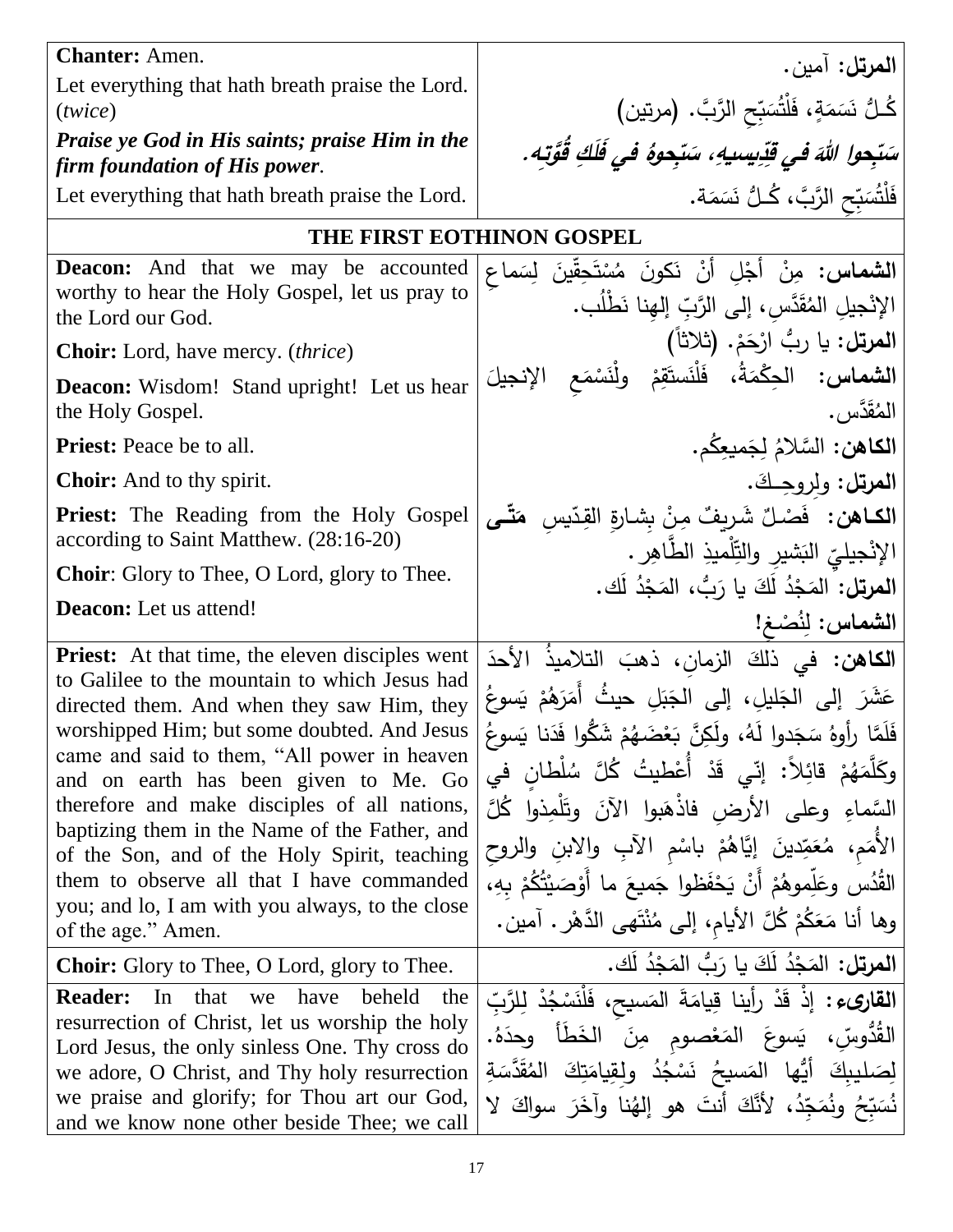| upon Thy name. O come, all ye faithful, let us<br>adore Christ's holy resurrection. For lo,<br>through the cross is joy come into all the<br>world. Ever blessing the Lord, let us sing His<br>resurrection, for in that He endured the cross | نَعْرِفُ وبِاسْمِكَ نُسَمّى. هَلُمَّ يا مَعْشَرَ المؤمنينَ<br>نَسْجُدْ لِقِيامَةِ المَسيحِ المُقَدَّسة، لأَنَّ هوذا بالصليبِ<br>قَدْ أَتِي الفَرَحُ لِكُلِّ الْعَالَمِ. لِنُبارِكِ الرَّبَّ في كلِّ حين<br>ونُسَبِّحْ قِيامَتَهُ، لأَنَّهُ إِذِ احْتَمَلَ الصَّلْبَ مِنْ أَجْلِنا، |
|-----------------------------------------------------------------------------------------------------------------------------------------------------------------------------------------------------------------------------------------------|------------------------------------------------------------------------------------------------------------------------------------------------------------------------------------------------------------------------------------------------------------------------------------|
| for us, He hath destroyed death by death.                                                                                                                                                                                                     | المَوْتَ بالمَوْتِ حَطَّمْ.                                                                                                                                                                                                                                                        |
| <b>PSALM 50</b>                                                                                                                                                                                                                               |                                                                                                                                                                                                                                                                                    |
| Have mercy on me, O God, according to Thy<br>Great Mercy; and according to the multitude of<br>Thy compassions blot out my transgression.                                                                                                     | ارْحَمْنـي يـا اللهُ بِعَظـيمِ رَحْمَتِكَ، وكَمِثْلِ كَثْرَةِ رأفتِكَ<br>امْحُ مَأْثِمي.                                                                                                                                                                                           |
| Wash me thoroughly from mine iniquity, and<br>cleanse me from my sin.                                                                                                                                                                         | اغْسِلْني كَثيراً مِنْ إثْمي، ومِنْ خَطيئَتي طَهَرْني.                                                                                                                                                                                                                             |
| For I know mine iniquity, and my sin is ever<br>before me.                                                                                                                                                                                    | لأَنِّي أنـا عـارِفٌ بـإنَّمي، وخَطيئَتي أمـامي في كـلِّ                                                                                                                                                                                                                           |
| Against Thee only have I sinned and done this                                                                                                                                                                                                 |                                                                                                                                                                                                                                                                                    |
| evil before Thee, that Thou mightest be<br>justified in Thy words, and prevail when Thou<br>art judged.                                                                                                                                       | إليكَ وحدَكَ أخطأَتُ، والشرَّ قُدَّامَكَ صَنَعْتُ، لكَي<br>تَصْدُقَ في أقوالِكَ وتَغْلِبَ في مُحاكَمَتِك.                                                                                                                                                                          |
| For behold, I was conceived in iniquities, and<br>in sins did my mother bear me.                                                                                                                                                              | هاءنذا بالأثامِ حُبِلَ بي، وبِالْخَطَايا وَلَدَتْني أَمّي.                                                                                                                                                                                                                         |
| For behold, Thou hast loved truth; the hidden<br>and secret things of Thy wisdom hast Thou<br>made manifest unto me.                                                                                                                          | لأَنَّكَ قَدْ أَحْبَبْتَ الْحقَّ، وأَوْضَحْتَ لَي غَوامِضَ<br>جِكْمَتِكَ ومَسْتوراتِها.                                                                                                                                                                                            |
| Thou shalt sprinkle me with hyssop, and I shall<br>be made clean; Thou shalt wash me, and I shall<br>be made whiter than snow.                                                                                                                | تَنْضَحُني بالزوفى فأطْهُرُ ، تَغْسِلُني فأَبْيَضُ أكثَرَ<br>مِنَ الثَّلْجِ.                                                                                                                                                                                                       |
| Thou shalt make me to hear joy and gladness;<br>the bones that be humbled, they shall rejoice.                                                                                                                                                | تُسْمِعُني بَهْجَةً وسروراً، فَتَبْتَهِجُ عِظامي الذَّليلَة.                                                                                                                                                                                                                       |
| Turn Thy face away from my sins, and blot out<br>all mine iniquities.                                                                                                                                                                         | اصْرِفْ وِجْهَكَ عَنْ خَطَايَايَ، وَامْحُ كُلَّ مآشِي.                                                                                                                                                                                                                             |
| Create in me a clean heart, O God, and renew a<br>right spirit within me.                                                                                                                                                                     | قَلْباً نَقِيّاً اخْلُقْ فِيَّ يا اللهُ، وروحاً مُسْتَقيماً جَدِّدْ<br> في أَحْشائي.                                                                                                                                                                                               |
| Cast me not away from Thy presence, and take<br>not Thy Holy Spirit from me.                                                                                                                                                                  | لا تَطْرَحْني مِنْ أمام وَجْهِكَ، وروحُكَ القُدُّوسُ لا<br>تَنْزِعْهُ منّي.                                                                                                                                                                                                        |
| Restore unto me the joy of Thy salvation, and<br>with Thy governing Spirit establish me.                                                                                                                                                      | امْنَحْنـــي بَهْجــَـةَ خلاصــِـكَ، وبـــروحِ رئاســِـيِّ<br>اعْضُدْني.                                                                                                                                                                                                           |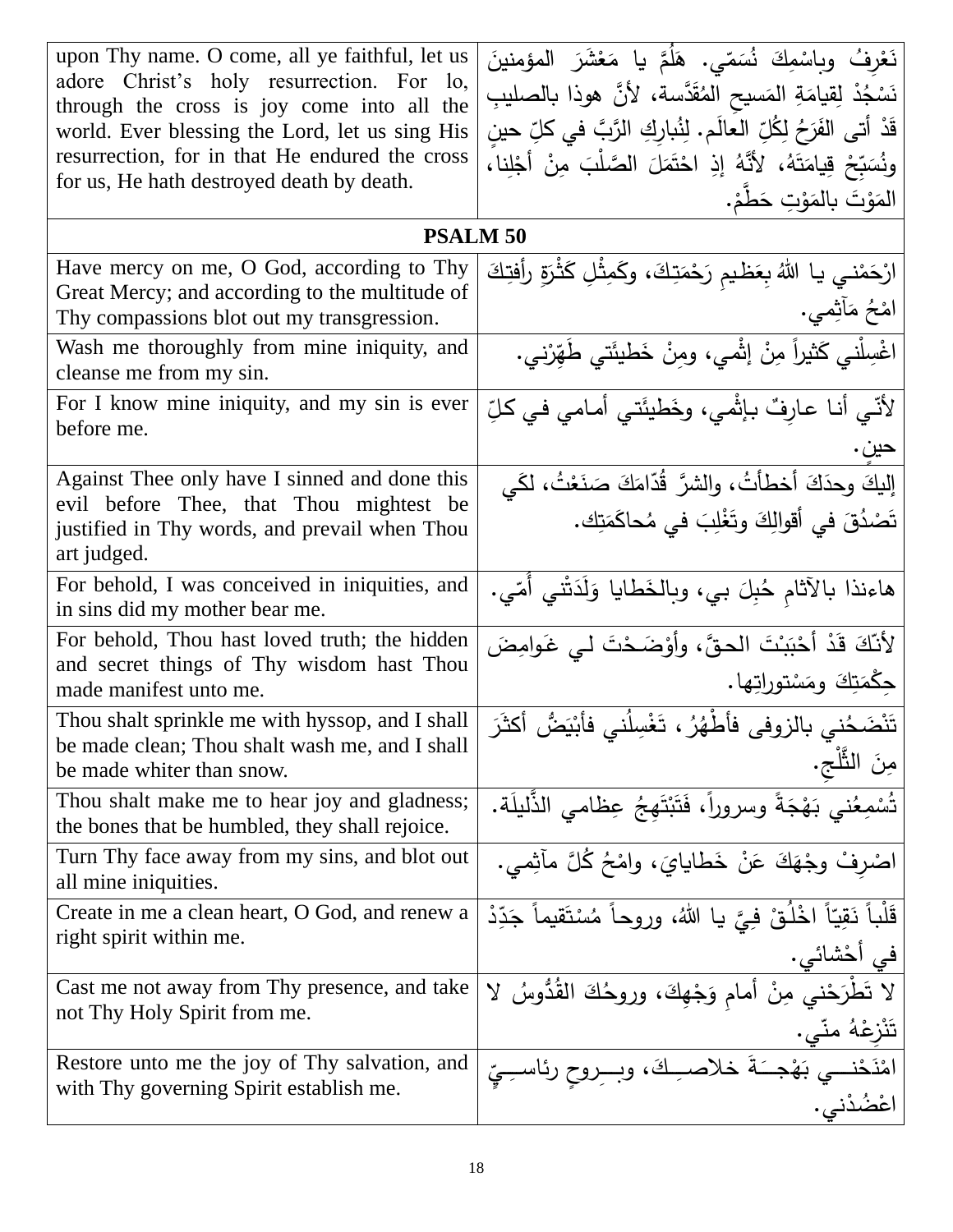| I shall teach transgressors Thy ways, and the<br>ungodly shall turn back unto Thee.                                                                                         | فأُعَلِّمَ الأَثَمَةَ طُرُقَكَ، والكَفَرَةُ إليْكَ يَرْجِعون.                                                                                                      |
|-----------------------------------------------------------------------------------------------------------------------------------------------------------------------------|--------------------------------------------------------------------------------------------------------------------------------------------------------------------|
| Deliver me from blood-guiltiness, O<br>God,<br>Thou God of my salvation; my tongue shall<br>rejoice in Thy righteousness.                                                   | أَنْقِذْنِي مِنَ الدِّماءِ يا اللهُ إِلـهَ خَلاصـي، فيَبنْتَهِجَ<br>لِساني بِعَدْلِكَ.                                                                             |
| O Lord, Thou shalt open my lips, and my<br>mouth shall declare Thy praise.                                                                                                  | يا رِبُ افْتَحْ شَفَتَيَّ، فَيُخْبِرَ فَمي بِتَسْبِحَتِكَ.                                                                                                         |
| For if Thou hadst desired sacrifice, I had given<br>it; with whole-burnt offerings Thou shalt not<br>be pleased.                                                            | لأنكَ لـوْ آتْرُتَ الذَّبيحَةَ، لَكُنْتُ الآنَ أُعْطـى،<br> لكِنَّكَ لا تُسَرُّ بالمُحْرَقات.                                                                      |
| A sacrifice unto God is a broken spirit; a heart<br>that is broken and humbled God will not<br>despise.                                                                     | الذبيحــَـةُ للهِ روحٌ مُنْســَـحِقٌ، القَلــْبُ المُتَخشــِّـعُ<br> والمُتَواضِعُ لا يَزْذُلُهُ اللهُ.                                                            |
| Do good, O Lord, in Thy good pleasure unto<br>Zion, and let the walls of Jerusalem be built<br>up.                                                                          | أَصْلِحْ يا ربُّ بِمَسَرَّتِكَ صِبِهْيَونَ ولْـتُبْنَ أَسْوارُ<br>أورشَليم.                                                                                        |
| Then shalt Thou be pleased with a sacrifice of<br>righteousness, with oblation and whole-burnt<br>offerings.                                                                | حينئذٍ تُسَرُّ بِذَبيحَةِ العَدْلِ قُرْبِاناً ومُحْرَقات.                                                                                                          |
| Then shall they offer bullocks upon Thine<br>altar.                                                                                                                         | حينئذٍ يُقَرِّبونَ على مَذْبَحِكَ العُجولِ.                                                                                                                        |
| <b>TROPARIA AFTER PSALM 50 IN TONE TWO</b>                                                                                                                                  |                                                                                                                                                                    |
| Glory to the Father, and to the Son, and to the<br>Holy Spirit.                                                                                                             | المَحْدُ للآبِ، والإبنِ، والروح القُدُسِ.                                                                                                                          |
| Through the intercessions of the Apostles, O<br>Thou Who art merciful, blot out the multitude<br>of our transgressions.                                                     | بِشَفاعَاتِ الرُّسُلِ وطَلِباتِهِم، أَيُّها الإِلهُ الرَّحوم، امْحُ<br> كَثْرَةَ خَطَايانا وزلّاتِنا.                                                              |
| Both now and ever, and unto ages of ages.<br>Amen.                                                                                                                          | الآنَ وكِكَّ أُوانٍ وإلى دهرِ الداهرينَ. آمين.                                                                                                                     |
| Through the intercessions of the Theotokos, O<br>Thou Who art merciful, blot out the multitude                                                                              | بِشَفاعَاتِ والِدَةِ الإِلَـهِ وطَلِباتِها، أَيُّها الإِلَـهُ الرَّحومِ،                                                                                           |
| of our transgressions.                                                                                                                                                      | امْحُ كَثْرَةَ خَطَايانا وزَلّاتِنا.                                                                                                                               |
| Have mercy upon me, O God, according to<br>Thy loving kindness; according to the multitude<br>tender<br>Thy<br>mercies<br>blot<br>out<br>οf<br>my<br><i>transgressions.</i> | ايا رَحيمُ، ارجَمْني يا اللهُ كَعَظيم رَجْمَتِكَ، وبِجَسَبِ<br> كَثْرَةِ رَأْفاتِكَ امْحُ مَآتِمي.<br>لَقَدْ قامَ يسوعُ مِنَ القبْرِ كَما سَبَقَ فَقالَ، ومَنَحَنا |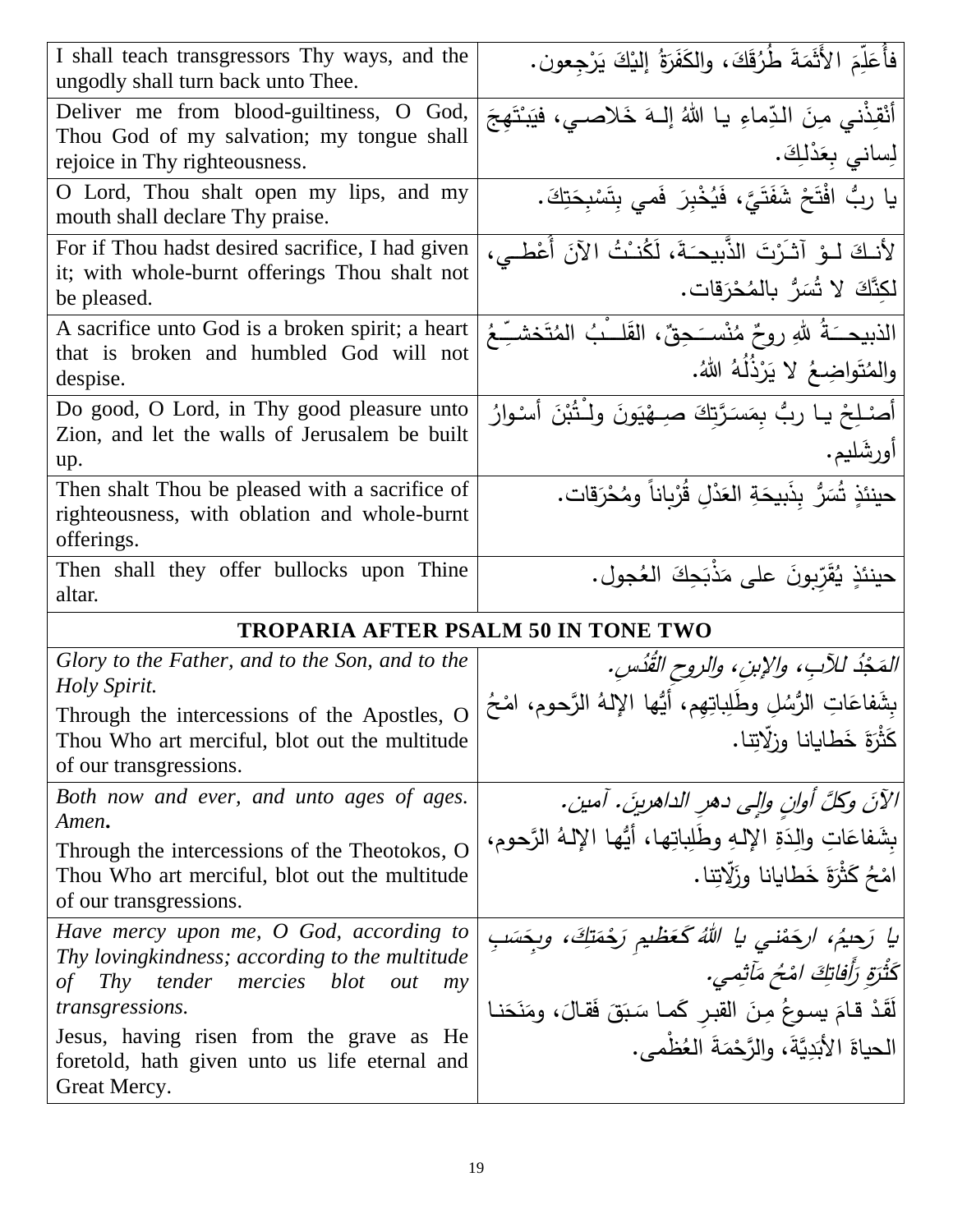## **THE INTERCESSION**

**Deacon:** O God, save thy people, and bless thine inheritance. Visit thy world with mercy and compassions. Exalt the horn of Orthodox Christians, and send down upon us thy rich mercies, through the intercessions of our allimmaculate Lady, the Theotokos and evervirgin Mary; by the might of the precious and life-giving cross; by the protection of the honorable bodiless powers of heaven; at the supplication of the honorable, glorious Prophet, Forerunner and Baptist John; of the holy, glorious, all-laudable and foremost of the apostles, Peter and Paul, and of all the holy apostles; of our fathers among the saints, great hierarchs and ecumenical teachers Basil the Great, Gregory the Theologian and John Chrysostom; Athanasios, Cyril and John the Merciful, patriarchs of Alexandria; Nicholas of Myra in Lycia, Spyridon of Trimythous and Nektarios of Pentapolis, the wonder-workers; of our fathers among the saints Tikhon, patriarch of Moscow, and Raphael, bishop of Brooklyn; of the holy, glorious great martyrs George the Trophy-bearer, Demetrios the Myrrh-streaming, Theodore the Soldier, Theodore the General and Menas the Wonderworker; of the hieromartyrs Ignatius the Godbearer of Antioch, Charalampos and Eleutherios; of the holy, glorious and great women martyrs Thekla, Barbara, Anastasia, Katherine, Kyriaki, Photini, Marina, Paraskeva and Irene; of the holy glorious and rightvictorious martyrs; of our venerable and Godbearing fathers who shone in the ascetic life, **especially Paisios of Athos**; *of Saint N., the patron and protector of this holy community;* of the holy and righteous ancestors of God, Joachim and Anna; **of the Apostle Jude (Thaddeus), brother of the Lord; Venerable Zenon of Palestine; and Martyr Zosimas the Soldier at Antioch in Pisidia—and of all the saints of all ages who are well-pleasing to Thee, whose memory we celebrate today—**

ال**شماس:** خَلِّصْ يا اللهُ شعبَكَ، وبارِكْ ميراثَكَ، وافتقِدْ س َ .<br>ا عالَمَكَ بالرَّحمةِ والرأفاتِ، وارْفَعْ شَأْنَ المسيحيينَ .<br>ا .<br>-الأرثوذُكْسيين، وأَسْبِغْ علينا مراحِمَكَ الغَنِيَّة، بِشَفاعاتِ<br>. ْ ً<br>ا سَيِّدَتِنا والِدَةِ الإلهِ الكُلِّيَّةِ الطَّهارَةِ والدائِمَةِ البَتولِيَّةِ .<br>ا .<br>ا َ َ َبَا<br>ا ً<br>ً مَرْيَم؛ وبِقُوَّةِ الصليبِ الكَريمِ المُحْييِ؛ وبِطِلْباتِ القُوّاتِ ۔<br>ا .<br>أ السَّماوِيَّةِ المُكَرَّمَةِ العادِمَةِ الأَجْسادِ؛ والنَّبِيِّ الكَـــ<br>المصدر : ً<br>ً َ **:** ب*يِّ* الكَريمِ السابِقِ ا<mark>لمَجي</mark>دِ ً<br>ً جيدِ يوحنّا المَعْمَدان؛ والقِدّيسَيْنِ المُشَرَّفَيْنِ<br>. ً<br>ً ْ َ َ **ٔ ٔ** الرَّسولَيْنِ بُطْرُسَ وبولُسَ، وسائِرِ الرُّسُلِ المُشَرَّفينَ<br>-ْ  $\frac{1}{\sqrt{2}}$ الْجَديرينَ بِكُلِّ مَديح؛ وآبائِنا القِدّيسينَ مُعَلَّمي َ ِّبُّ **:** .<br>ا َ ً<br>ً الْمَسْكُونَةِ رؤساءِ الْكَهَنَةِ الْمُعَظَّمينَ بِاسيليوسَ الكبيرِ ،<br>-ْ  $\epsilon$ <u>َ</u> َ وغريغوريوسَ اللاهوتي، ويوحَنَّا الذَّهَبِيِّ الفَّا<br>ست َ ا<br>أ .<br>م يّ الفَم؛ وآبائِنا القِدِّيسينَ أَثَناسيوسَ وكيرلُّسَ ويوحَنا الرَّحيمِ بَطارِكَةِ<br>.  $\frac{1}{\sqrt{2}}$ َ َ ْ الإِسْكَنْدَرِيَّة؛ وأبينا القِديسِ نيقولِاوسَ رَئِيسِ أَساقِفَةِ ميرا َ .<br>ا َ الليكِيَّة، واسْبيريدونَ أَسْقُفِ تْريميثوسَ، ونِكْتاريوسَ<br>وُ ْ  $\frac{1}{\sqrt{2}}$ ْ :<br>+ أُسْقُفِ المُدُنِ الخَمْسِ العَجائِبِيين، وأبينا القدّيسِ تيخون ا<br>ا ْ بَطْرِيَرْكِ موسكو، والقدّيسِ رافائيل أَسْقُفِ بروكلين؛ .<br>م .<br>ا َ ْ والقديسِينَ المجيدينَ الشُّهَداءِ ال<mark>عُظَ</mark>ماءِ جاور<u>جي</u>وسَ .<br>- $\epsilon$ ُُالبو وهُ ُُُظفورَُ ُ إ َ ُُم َديمَمريُ ف و ُُطَ َُ **:** وثيودورسَ النيروني، وثيودورسَ قائِدِ الجَيْش، وميناسَ **ٔ :** الصانعِ العَجائِب؛ والقِدّيسينَ الشُّهَداءِ إغْناطِيوسَ َ <u>َ</u> المُتَوَشِّحِ بالله، خَرالَمْبوسَ والِفْثيربوس؛ والشَّهيداتِ ا<br>ا َ َ الْعَظْيماتِ تَقْلا، بَرْبِارَة، أَنَسْطَاسِيا، كاثْرينا، كيرياكي، .<br>أ فوتيني، مارينا، باراسكيفا، وآيرين؛ والقِدّيسينَ المَجيدينَ الشُّهَداءِ المُتَأَلِّقِينَ بِالظَّفَرِ؛ وآبائِنا الأبرارِ المُتَوَشِّحينَ بالله؛ وخَاصَةً القِدِّيسِ بايِيسِيوسَ<br>مدُّ َ <u>َ</u> الآثُوسِي، والقدّيسِ (فلان) شَفيعِ هَذِهِ الكَنيسَةِ المُقَدَّسَة؛ والقِدِّ دِّيسَيْنِ الصدِّ **ٔ** الصدِّيقَيْنِ جَدَّي المسيحِ الإِلهِ يواكيمَ<br>-**ٔ** وحَنَّةَ؛ والرَسُولِ تَدَّاوسَ أخي الرَّبِ، والبَّارِ زِينونَ **أ وانكي ن االن زيْسير إ يال شه دْ و**  الفِلَسْطِينيِّ، والشَّهيدِ زوسِيمَا الانْطَاكي– وجميعِ **أ** القِدّيسينَ الذينَ أرْضوا اللهَ بأعْمالِهِمِ الصالِحَة – **و**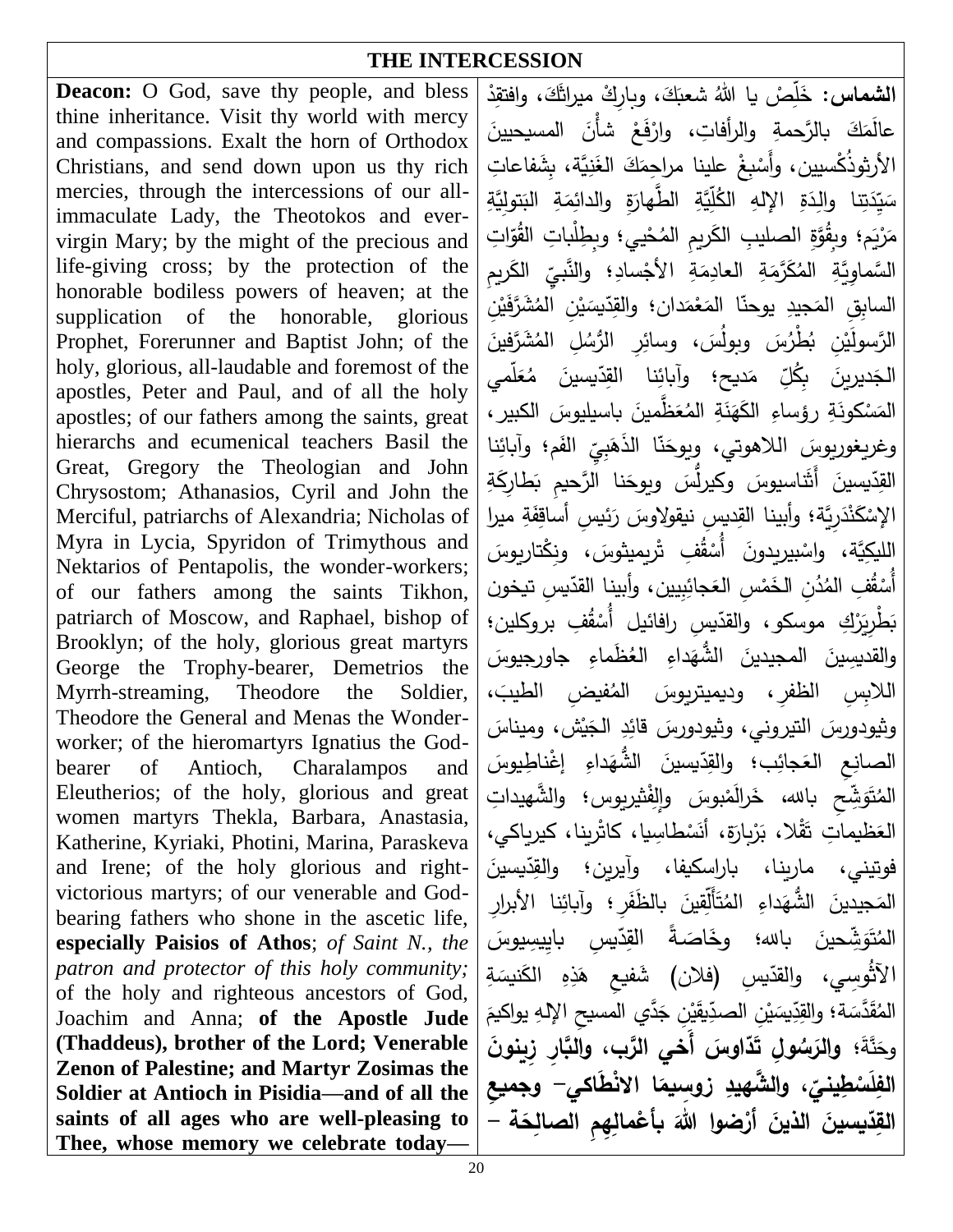| we beseech Thee, O most merciful Lord,<br>hearken unto the petitions of us sinners who<br>make our supplications unto Thee, and have<br>mercy upon us.                                                                                                                                                                                                                                                                                   | الذينَ نُقيمُ تَذْكارَهُمُ الْيَوْمَ، نَتَضَرَّعُ إِلَيكَ أَيُّها الرَّبُّ<br>الْجَزِيلُ الرَّحْمة، فَاسْتَجِبْ لَنا نحنُ الخَطَأَةَ الطالِبِينَ<br>إليكَ وارْحِمْنا.                                                                                                                                                                     |
|------------------------------------------------------------------------------------------------------------------------------------------------------------------------------------------------------------------------------------------------------------------------------------------------------------------------------------------------------------------------------------------------------------------------------------------|-------------------------------------------------------------------------------------------------------------------------------------------------------------------------------------------------------------------------------------------------------------------------------------------------------------------------------------------|
| Choir: Lord, have mercy. (twelve times)                                                                                                                                                                                                                                                                                                                                                                                                  | المرتل: يا ربُّ ارْحَمْ. (12 مرات)                                                                                                                                                                                                                                                                                                        |
| <b>Priest:</b> Through the mercies and compassions<br>and love for mankind of Thine Only-begotten<br>Son, with Whom Thou art blessed, together<br>with Thine all-holy, and good, and life-giving<br>Spirit: now and ever, and unto ages of ages.                                                                                                                                                                                         | ا <b>لكاهن:</b> برَحْمَةِ ورَأَفاتِ ابْنِكَ الوحيدِ ومَحَبَّتِهِ<br>للِّبَشر ، الذي أنتَ مُبارَكٌ مَعَهُ ومَعَ روحِكَ<br>الكُلِّيِّ قُدْسُهُ الصالِح والمُحْيي، الآنَ وكُلَّ أوانِ<br>وإِلى دَهْرِ الداهرين.                                                                                                                              |
| Choir: Amen.                                                                                                                                                                                                                                                                                                                                                                                                                             | المرتل: آمين.                                                                                                                                                                                                                                                                                                                             |
| KONTAKION & OIKOS FOR ALL SAINTS SUNDAY (Plain Reading)                                                                                                                                                                                                                                                                                                                                                                                  |                                                                                                                                                                                                                                                                                                                                           |
| As first-fruits of our nature to the Planter of<br>created things, the world presenteth the God-<br>bearing martyred Saints in offering unto Thee,<br>O Lord. Through their earnest entreaties, keep<br>Thy Church in deep peace and divine<br>tranquility, through the pure Theotokos, O<br>Thou Who art greatly merciful.                                                                                                              | أَيُّها الرَّبُّ البارئُ الخَليقَة، إنَّ المَسكونَةَ تُقَدِّمُ لَكَ<br>كَبَواكير الطَّبيعَةِ الشُّهَداءَ اللاَّبسى الله.<br>فَبِتَضَرُّعاتِهِم احْفَظْ كَنيسَتَكَ في سَلام دائم، مِنْ<br>أجلِ والِدَةِ الإِلهِ، يا جَزِيلَ الرَّحْمَة.                                                                                                    |
| They that have borne witness in all the earth<br>and have taken up their dwelling in the<br>Heavens, who have imitated Christ's Passion<br>and who have taken away our passions, are<br>assembled here today, showing that the Church<br>of the first-born presenteth a type of the Church<br>above as she crieth out to Christ: Thou art my<br>God; do Thou preserve me through the pure<br>Theotokos, O Thou Who art greatly merciful. | إِنَّ المُسْتَشهَدينَ في الأَرْضِ كُلِّها، السَّاكِنينَ في<br>السَّماواتِ، المُتَشَبِّهينَ بآلام المَسيح والنَّازِعينَ<br>عنّا ألامَنا، قَدِ اجْتَمَعوا اليومَ هَهُنا مُظْهرينَ<br>كَنسِنَةَ الأَبْكارِ مَوْسومَةً بِخَتْمِ السَّماءِ، وهاتِفَةً<br>إلى المَسيح: أنتَ إلهي. فَلأَجْلِ والدةِ الإِلهِ<br>احْفَظْني، يا جَزِيلَ الرَّحْمَة. |

## **THE SYNAXARION (Plain Reading)**

On June 19 in the Holy Orthodox Church, we commemorate the Apostle Jude (Thaddeus), brother of the Lord; Venerable Zenon of Palestine; and Martyr Zosimas the Soldier at Antioch in Pisidia.

On this day, the Sunday after Pentecost, we celebrate the feast of All Saints who shone forth throughout all the world, North and South, East and West.

*Verses*

Of all my Lord's friends, I laud and sing the praises; And let any to come, with them all be numbered.

David the Prophet and king, who revered the beloved of God, and respected them because of his great piety, said in the Psalms, "How precious are Thy beloved unto me, O God" (138:17). And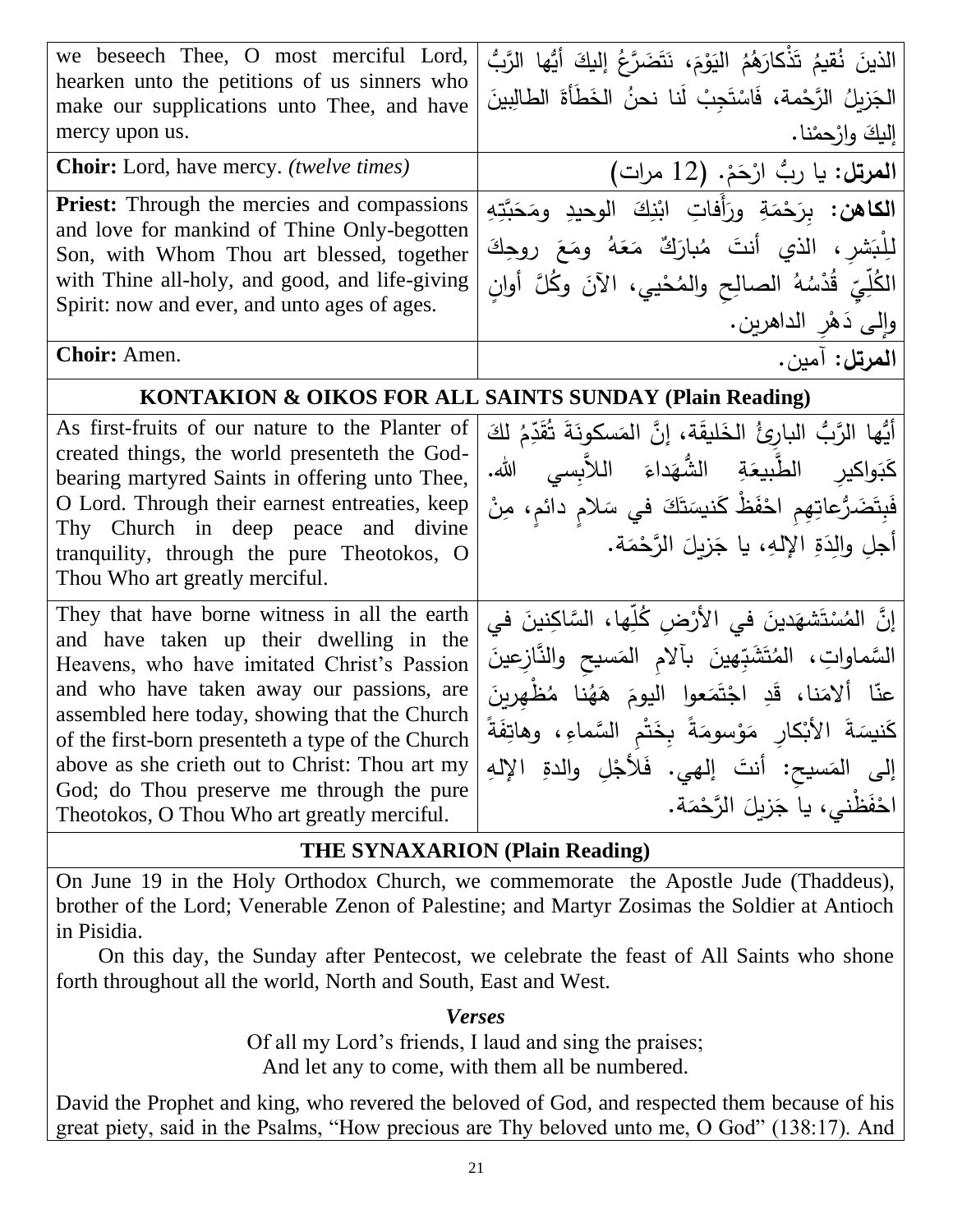the Apostle Paul, in his Epistle to the Hebrews, recounted the lives of the saints, when he wrote, "Wherefore, seeing we also are compassed about with so great a cloud of witnesses, let us lay aside every weight, and the sin that so easily besets us; and let us run with patience the race that is set before us" (12:1). Therefore, as Orthodox Christians, we honor the beloved saints of God, respecting them as keepers of God's commandments, shining examples of virtue and benefactors of humanity. We commemorate all of the holy ones every year on this day, as the list of saints ever increases, even though some of their names escape us. Nevertheless, we honor them for their piety and strive to imitate their good works.

By the intercessions of Thine immaculate Mother, O Christ God, and of all Thy Saints from the beginning of time, have mercy and save us, since Thou alone art good and the Lover of mankind. Amen.

## **KATAVASIAE OF THE AKATHIST CANON IN TONE FOUR**

| <b>Ode 1.</b> I shall open my mouth and it will be<br>filled with the Spirit; and I shall speak forth to<br>the Queen and Mother. I shall be seen joyfully<br>singing her praises, and I shall delight to sing<br>of her wonders.<br>Ode 3. As a living and copious fountain, O<br>Theotokos, do thou strengthen those who<br>hymn thy praises, and are joined together in<br>spiritual company for thy service; and in thy<br>divine glory make them worthy of crowns of<br>glory. | (الأولسي) أَفتَحُ فَمـي فَيَمْتَلِـئُ روحـاً، وأَبْـدي قَـوْلاَ<br>فائِضــاً نَحْـوَ الأُمّ المَلِكَـةِ، وأظْهَـرُ مُعيِّداً لِلْمَوْسِـم<br>بابْتِهاج، وأَتَرَنَّهُ بِعَجائِبِها مَسْروراً.<br>(ا <b>لثالثة)</b> يا والدةَ الإلهِ، بما أَنَّكِ اليَنْبوعُ الحَيُّ<br>المُتَدَفِّقُ بِسَخاءٍ، وَطِّدِينا نَحْنُ المُنْشِدِينَ تَسابِيحَكِ،<br>المُلْتَئِمينَ مَحْفِلاً روحِيّاً، وفي مَجْدِكِ الإِلهيِّ أَهِّلينا<br>لأكاليلِ الْمَجْدِ والشَّرَف. |
|-------------------------------------------------------------------------------------------------------------------------------------------------------------------------------------------------------------------------------------------------------------------------------------------------------------------------------------------------------------------------------------------------------------------------------------------------------------------------------------|----------------------------------------------------------------------------------------------------------------------------------------------------------------------------------------------------------------------------------------------------------------------------------------------------------------------------------------------------------------------------------------------------------------------------------------------------|
| <b>Ode 4.</b> He who sits in clouds of glory upon<br>the throne of Godhead, Jesus the Most High                                                                                                                                                                                                                                                                                                                                                                                     | <b>(الرابعــة)</b> إنَّ يَسـوعَ الفـائِقَ التَّأَلُّـهِ، الجـالِسَ بمَجْـدٍ                                                                                                                                                                                                                                                                                                                                                                        |
| God, came with mighty hand and saved those                                                                                                                                                                                                                                                                                                                                                                                                                                          | على سُدَّةِ اللاهوتِ، قَدْ وَرَدَ على سَحابَةٍ خَفيفةٍ،                                                                                                                                                                                                                                                                                                                                                                                            |
| who cried out unto Him: Glory to Thy power,                                                                                                                                                                                                                                                                                                                                                                                                                                         | وِخَلَّصَ بِقَبْضَتِهِ غيـرِ الفاسِدَةِ الصــارِخينَ نحْـوَهُ:                                                                                                                                                                                                                                                                                                                                                                                     |
| O Christ.                                                                                                                                                                                                                                                                                                                                                                                                                                                                           | المَجْدُ لِقِدرتِكَ أَيُّها المَسيح.                                                                                                                                                                                                                                                                                                                                                                                                               |
| Ode 5. All creation was amazed at thy divine                                                                                                                                                                                                                                                                                                                                                                                                                                        | (الخامسة) أَيَّتُها البَتولُ التي لَمْ تَعْرِفْ زَواجاً، إنَّ                                                                                                                                                                                                                                                                                                                                                                                      |
| glory, for thou, O unwedded Virgin, didst hold<br>in thee the God of all, and didst bear the                                                                                                                                                                                                                                                                                                                                                                                        | البَرايا بِأَسْرِها قَدْ انْذَهَلَتْ مِنْ مَجْدِكِ الإِلهيِّ، لأَنَّكِ                                                                                                                                                                                                                                                                                                                                                                             |
| Eternal Son, who rewards with salvation all                                                                                                                                                                                                                                                                                                                                                                                                                                         | حَمَلْتِ فـى حَشاكِ إِلـهَ الكُلّ ، وَوَلَدْتِ الإِبْنَ غَيْرَ                                                                                                                                                                                                                                                                                                                                                                                     |
| those who hymn thy praises.                                                                                                                                                                                                                                                                                                                                                                                                                                                         | المَحْدودِ في زمَنِ، ومَنَحْتِ الخَلاصَ لِكُلِّ الذينَ                                                                                                                                                                                                                                                                                                                                                                                             |
|                                                                                                                                                                                                                                                                                                                                                                                                                                                                                     | يُسَبِّحونَكِ .                                                                                                                                                                                                                                                                                                                                                                                                                                    |
| Ode 6. As we the Godly minded, celebrate                                                                                                                                                                                                                                                                                                                                                                                                                                            | (ا <b>لسادســة)</b> هلُمُّـوا أَيُّهـا المُتَأَلِّهوا العُقـولِ، لِنُصَـفِّقْ                                                                                                                                                                                                                                                                                                                                                                      |
| this sacred and all-honorable feast of the<br>Mother of God: come, let us clap our hands                                                                                                                                                                                                                                                                                                                                                                                            | بالأَيْدي مُقيمينَ هذا العيدَ الإِلهيَّ الكُلِّيَّ الإِكْرام،                                                                                                                                                                                                                                                                                                                                                                                      |
| together and glorify the God whom she bore.                                                                                                                                                                                                                                                                                                                                                                                                                                         | الذي لِوالِدَةِ الإِلهِ، ونُمَجِّدِ الإِلهَ الذي وُلِدَ مِنْها.                                                                                                                                                                                                                                                                                                                                                                                    |
| Ode 7. The godly-minded children worshipped<br>not the creature rather than the Creator, but                                                                                                                                                                                                                                                                                                                                                                                        | (ال <b>سابعة)</b> إن الفتْيَةَ المُتَأَلِّهِي العُقولِ، لَمْ يَعبُدوا                                                                                                                                                                                                                                                                                                                                                                              |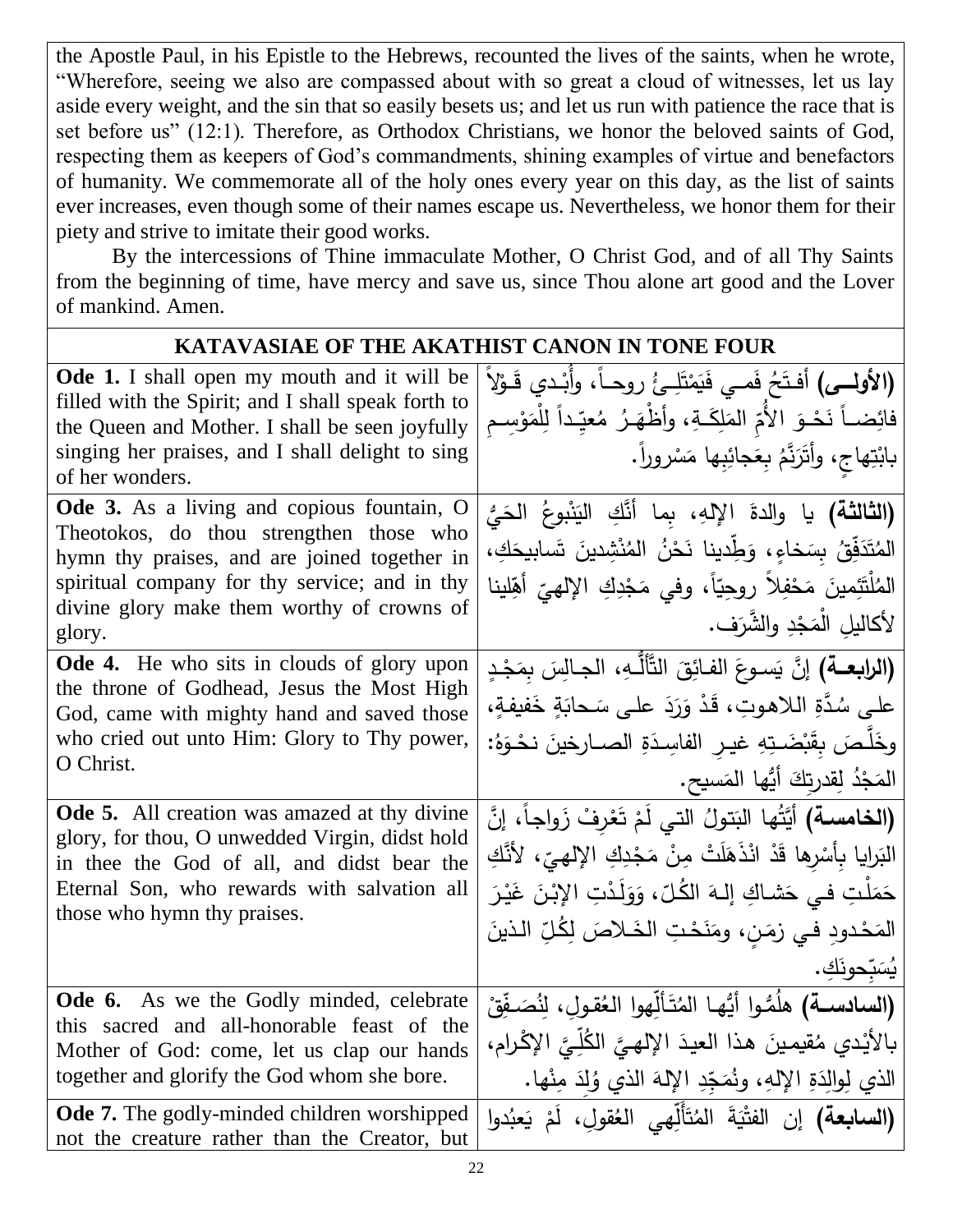| trampling upon the threat of fire in manly<br>fashion, they rejoiced and sang: O All-praised<br>Lord and God of our Fathers, blessed art Thou.                                                                                                                                                   | الخَليقَةَ دونَ الخالِقِ، بَلْ وَطِئُوا وَعِيدَ النَّارِ<br>بِشَجاعَةٍ، فَرَتَّلوا فَرحينَ: أَيُّها الفائِقُ التَّسْبِيحِ،<br>مُبارَكٌ أَنتَ يا إِلهَ آبائِنا.                                                                                                                                                                                                      |
|--------------------------------------------------------------------------------------------------------------------------------------------------------------------------------------------------------------------------------------------------------------------------------------------------|---------------------------------------------------------------------------------------------------------------------------------------------------------------------------------------------------------------------------------------------------------------------------------------------------------------------------------------------------------------------|
| We praise, we bless, and we worship the Lord.<br>Ode 8. The three holy children in the furnace<br>the Child of the Theotokos saved; then was the<br>type, now is its fulfillment, and the whole<br>world gathers to sing: 'All ye works praise the<br>Lord and magnify Him unto all ages.'       | نُسبّخ ونُباركُ ونَسْجُدُ للرَّبّ.<br>(الثامنة) إنَّ مَوْلَدَ والدةِ الإِلهِ قَدْ حَفِظَ الفِتْيَةَ<br>الأطْهارَ في الأتونِ سالِمينِ، إذْ كانَ حينَئِذٍ مَرْسوماً<br>وأمّا الآنَ فَقَدْ حَصَلَ مَفْعولاً، فهُوَ يُنْهضُ المَسْكونَةَ<br>بِأَسْرِها إِلَى التَّرْتِيلِ هاتِفَة: يا جَميعَ أَعْمالِ الرَّبِّ<br>سَبِّحوا الرَّبَّ، وزيدوهُ رفْعَةً على مَدى الأذهار . |
| <b>Deacon:</b> The Theotokos and Mother of the<br>Light let us honor and magnify in song.                                                                                                                                                                                                        | ا <b>لشماس:</b> لوالدَةِ الإلهِ وأمِّ النورِ بالتسابيح نكرِّمُ<br>مُعَظِّمين.                                                                                                                                                                                                                                                                                       |
| <b>MAGNIFICATIONS IN TONE FOUR</b>                                                                                                                                                                                                                                                               |                                                                                                                                                                                                                                                                                                                                                                     |
| My soul doth magnify the Lord, and my spirit<br>hath rejoiced in God my Savior.<br><b>Refrain:</b> More honorable than the Cherubim,<br>and more glorious beyond compare than the<br>Seraphim, thou who without corruption bearest<br>God the Word, and art truly Theotokos, we<br>magnify thee. | تُعَظِّمُ نَفْسَى الرَّبَّ، وتَبْتَهِجُ روحي باللهِ مُخَلِّصـي.<br>اللازمة: يا مَنْ هي أكرَمُ مِنَ الشاروبيم، وأرْفَعُ<br>مَجْداً بِغَيرِ قِياسِ مِنَ السارافيم، التي مِنْ دونِ فَسادٍ<br>وَلَدَتْ كَلِمَةَ الله، حَقّاً أنَّكِ والدةُ الإلهِ إياكِ نُعظِّم.                                                                                                        |
| For He hath regarded the lowliness of His<br>handmaiden; for behold from henceforth all<br>generations shall call me blessed. (Refrain)                                                                                                                                                          | لأَنَّهُ نَظَرَ إِلَى تَواضُـعٍ أَمَتِهِ، فَها مُنْذُ الآنَ تُطَوِّبُني<br>جميعُ الأجيالِ. (اللازمة)                                                                                                                                                                                                                                                                |
| For He that is mighty hath magnified me, and<br>holy is His Name; and His mercy is on them<br>that fear Him, throughout all generations.<br>(Refrain)                                                                                                                                            | لأَنَّ القَـديرَ ۖ صَـنَعَ بِــي عَظَــائِمَ وقُـدُّوسٌ اسْــمُهُ،<br>ورَحْمَتُهُ إلى جيلِ فَجيلِ للذينَ يَتَّقونَهُ. (اللازمة)                                                                                                                                                                                                                                     |
| He hath showed strength with His arm; He<br>hath scattered the proud in the imagination of<br>their hearts. ( <b>Refrain</b> )                                                                                                                                                                   | صَنَعَ عِزّاً بِساعِدِهِ، وَشَتَّتَ المُتَكَبِّرِينَ بذِهْنِ قُلوبِهِم.<br>(اللازمة)                                                                                                                                                                                                                                                                                |
| He hath put down the mighty from their seat,<br>and hath exalted the humble and meek. He<br>hath filled the empty with good things, and the<br>rich hath He sent empty away. ( <b>Refrain</b> )                                                                                                  | حَطْ الْمُقْتَدِرِينَ عَنِ الكَراسي ورَفَعَ الْمُتَواضعينَ، مَلأَ<br>الْجِياعَ مِنَ الْخَيْراتِ، والأغْنِياءَ أَرْسَلَهُم فارغينَ.<br>(اللازمة)                                                                                                                                                                                                                     |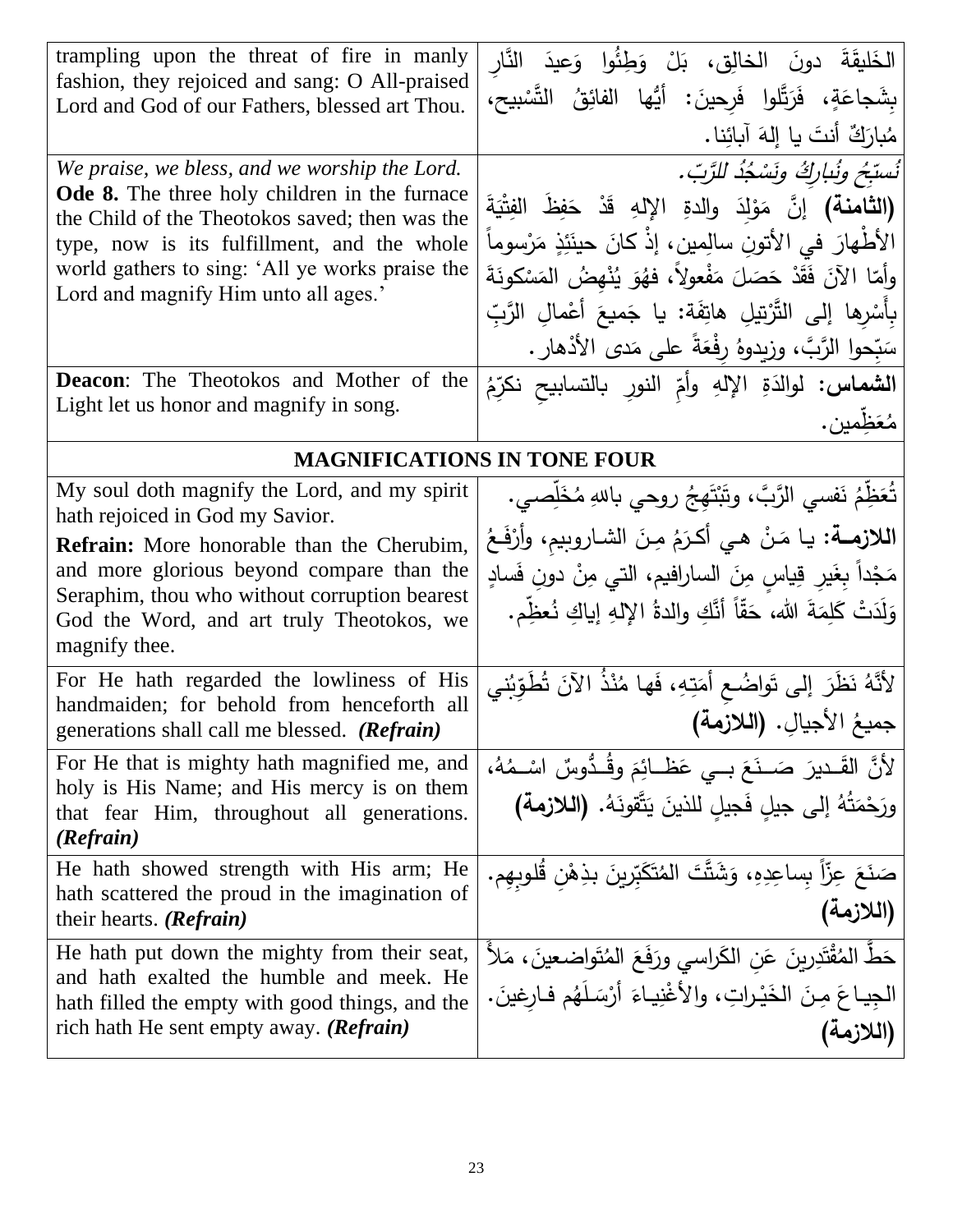| He remembering His mercy hath helped His<br>servant Israel, as He promised to<br>our<br>forefathers, Abraham and his seed forever.<br>(Refrain) | عَضَدَ إسرائيلَ فَتاهُ لِيذْكُرَ رَحْمَتَهُ، كما قالَ لآبائِنا<br>إبْراهيمَ ونَسْلِهِ إلى الأبد. (اللازمة) |
|-------------------------------------------------------------------------------------------------------------------------------------------------|------------------------------------------------------------------------------------------------------------|
|                                                                                                                                                 |                                                                                                            |
| <b>Ode 9.</b> Let all the earth-born mortals rejoice in                                                                                         | (التاسعة) كُلُّ الأَرْضِيينَ فَلْيَبْتَهِجوا بِالرُّوحِ حامِلِينَ                                          |
| the Spirit, bearing their lamps. And let the                                                                                                    | المَصابيح، وطَبيعَةُ العَقْلِيينَ غَيْرِ الهَيولِيينَ فَلْتَحْتَفِلْ                                       |
| nature of Bodiless Minds celebrate with honor                                                                                                   | مَعاً، مُعَيِّدَةً لِمَوْسِمٍ أَمِّ الإِلهِ الشَّرِيفِ وهاتِفَةً: إفْرَحي                                  |
| the holy festival of the Mother of God, and cry                                                                                                 |                                                                                                            |
| out: 'Hail! All-blessed, pure, and ever-virgin                                                                                                  | يــا والِــدَةَ الإِلـــهِ النَّقِيَّــةَ، الدائِمَــةَ البَتوليَّــةِ، والكُلِّيَّــةَ                    |
| Theotokos!'                                                                                                                                     | الطوبي.                                                                                                    |
| THE LITTLE LITANY                                                                                                                               |                                                                                                            |
| <b>Deacon:</b> Again and again, in peace, let us pray                                                                                           | ا <b>لشماس:</b> أيْضاً وأيْضاً بِسَلام إلى الرَّبِّ نَطْلُب.                                               |
| to the Lord.                                                                                                                                    |                                                                                                            |
| <b>Choir:</b> Lord, have mercy.                                                                                                                 | ا <b>لجوق</b> : يا ربُّ ارْحَمْ.                                                                           |
| <b>Deacon:</b> Help us; save us; have mercy on us;                                                                                              | ا <b>لشماس:</b> أُعْضُدْ وَخَلِّصْ وارْحَمْ واحْفَظْنا يا اللهُ                                            |
| and keep us, O God, by Thy grace.                                                                                                               | بنِعْمَتِكَ.                                                                                               |
|                                                                                                                                                 | ا <b>لجوق</b> : يا ربُّ ارْحَمْ.                                                                           |
| <b>Choir:</b> Lord, have mercy.                                                                                                                 |                                                                                                            |
| <b>Deacon:</b> Calling to remembrance our all-holy,                                                                                             | ا <b>لشماس:</b> بعدَ ذِكْرِنا الكُلِّيَّةَ القَداسةِ، الطاهِرَةَ، الفائِقَةَ                               |
| immaculate, most blessed and glorious Lady,                                                                                                     | الْبَرَكَاتِ الْمَجِيدة، سَيِّدَتَنا والِدةَ الإِلهِ الدائِمَةَ الْبَتولِيَّةِ                             |
| the Theotokos and ever-virgin Mary, with all<br>the saints, let us commend ourselves and each                                                   | مَرْيَمَ مَعَ جَميع القِدِّيسين، لِنودِعْ أَنْفُسَنا وبَعْضُنا                                             |
| other and all our life unto Christ our God.                                                                                                     | بَعْضاً وَكُلَّ حَياتِنا لِلْمَسيحِ الإِله.                                                                |
| <b>Choir:</b> To Thee, O Lord.                                                                                                                  | ا <b>لجوق:</b> لكَ يا رَب.                                                                                 |
| Priest: For all the powers of Heaven praise                                                                                                     | ا <b>لكاهن:</b> لأنَّه إيّاكَ شُبَبِّحُ كُلُّ قُوّاتِ السَّماواتِ، ولَكَ                                   |
| Thee, and unto Thee do they ascribe glory: to                                                                                                   |                                                                                                            |
| the Father, and to the Son, and to the Holy<br>Spirit; now and ever, and unto ages of ages.                                                     | يُرْسِلُونَ المَجْدَ أَيُّها الآبُ والإِبنُ والرّوحُ القُدُسُ، الآنَ                                       |
|                                                                                                                                                 | وكلَّ أوانِ وإلى دهْرِ الداهرين.                                                                           |
| Choir: Amen.                                                                                                                                    | ا <b>لجوق</b> : آمين.                                                                                      |
| Holy is the Lord our God. <i>(thrice)</i>                                                                                                       | ِ قُدّوسٌ   هُوَ  الرَّبُ  إلهُنا . <i>(ثلاثاً )</i>                                                       |
| Exalt ye the Lord our God, and worship at His                                                                                                   | إِرْفَعوا الرَّبَّ إِلهنا، واسْجُدوا لِمَوْطِئٍ قَدَمَيْهِ، لأَنَّ                                         |
| footstool, for He is holy.                                                                                                                      | الرَّبَّ إِلهَنا قُدَّوسٌ هو .                                                                             |
|                                                                                                                                                 |                                                                                                            |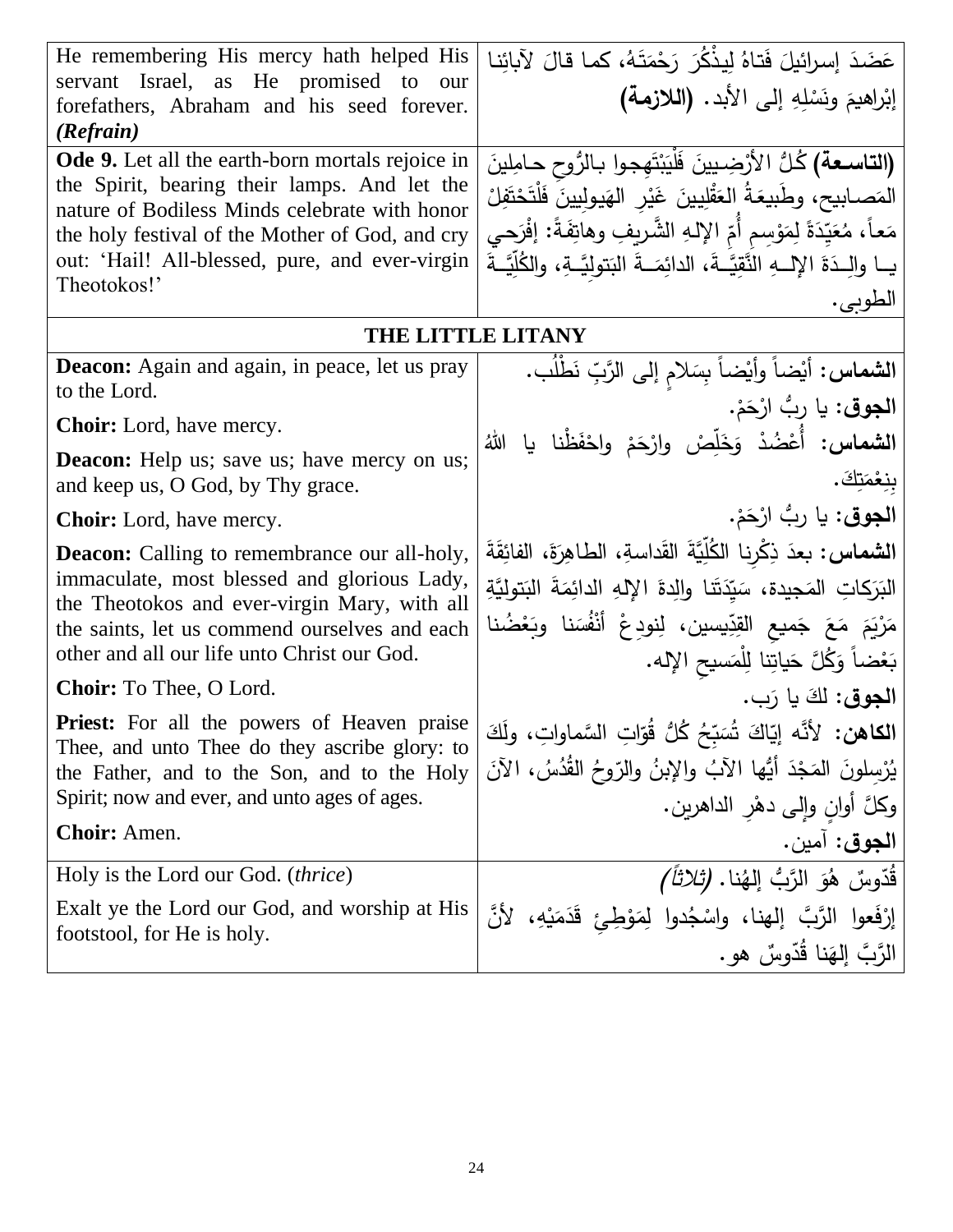## **THE FIRST EOTHINON EXAPOSTEILARION IN TONE TWO** (\*\**The original melody*\*\*)

Upon that mount in Galilee, \* let us join the disciples \* to look in faith on Christ, Who saith \* He hath received dominion \* o'er things on earth and in Heaven. \* Let us learn how He teacheth \* to baptize all the nations \* in the Name of the Father, \* and of the Son, \* and the Holy Spirit, and how He promised \* to be with His initiates  $*$  until the end of all things.

ـَـٰ لِنَجْتَمِعَنَّ معَ التَّلاميذِ في جَبَـلِ الجَليـل، فَنُعـايِنَ َ .<br>∶ َ **∶**  $\zeta$ **:** ـَـٰ المَسيحَ بإيمانٍ قائِلاً: قَدْ أَخَذْتُ سُلْطانَ العُلْوِيِّينَ<br>موسوعات ا<br>ا <u>َ</u>ـٰ ٔ<br>أ .<br>-<br>-والسُّفْليين. ولْنَتَعَلَّمْ كيفَ يُعَلِّمُ تَعْميدَ كُلِّ الأَمَمِ باسْمِ ë. ْ َ َثَقَلَّمْ كيفَ يُعَلِّمُ تَعْميدَ كُلِّ ْ س َ ْ َ َ الآبِ والابْنِ والرّوحِ القُدُسِ، وأنَّهُ يَكونُ حاضِراً مَع ً<br>ً ٔ. ْ مُسارِّيِهِ إلى انْقِضاءِ الدَّهْرِ كما وَعَد. <u>م</u> َ ة<br>أ ْ

| THE EXAPOSTEILARION & THEOTOKION OF ALL SAINTS IN TONE TWO<br>$(**Upon that mount in Galilee**)$                                                                                                                                                                                                                                                                                                                                                                                                                                                                                                                                                                                                                                                                                                                                                                   |                                                                                                                                                                                                                                                                                                                                                                                                                                                                                                                                                                                                                                                                                                                                                                                                                                       |
|--------------------------------------------------------------------------------------------------------------------------------------------------------------------------------------------------------------------------------------------------------------------------------------------------------------------------------------------------------------------------------------------------------------------------------------------------------------------------------------------------------------------------------------------------------------------------------------------------------------------------------------------------------------------------------------------------------------------------------------------------------------------------------------------------------------------------------------------------------------------|---------------------------------------------------------------------------------------------------------------------------------------------------------------------------------------------------------------------------------------------------------------------------------------------------------------------------------------------------------------------------------------------------------------------------------------------------------------------------------------------------------------------------------------------------------------------------------------------------------------------------------------------------------------------------------------------------------------------------------------------------------------------------------------------------------------------------------------|
| Come, let us duly crown with hymns<br>Forerunner John the Baptist, * the prophets,<br>the Apostles' choir, * the martyrs and the<br>hierarchs, * the righteous with the ascetics, *<br>the noble Hieromartyrs, * the women great in<br>love for God, $*$ all the just and the angels $*$ in<br>all their ranks; * and while singing praise, let<br>us make entreaty * to gain that glory which<br>they have * from Jesus Christ the Savior.<br>He that is glorified on high $*$ as God by all the<br>Angels * ineffably did not forsake * the bosom<br>of the Father, * when he dwelt with us upon<br>earth; $*$ and thou wast the provider $*$ of this<br>salvation, when for us * thou didst lend flesh,<br>O Virgin, $*$ from thy pure blood $*$ unto Him in<br>manner beyond description. * O pure one, ask<br>that He forgive * the sins of us, thy servants. | لِنُتَـوِّجْ بِأَناشـيدِ التَّسـابيح، كَـدَيْنِ واجِـبٍ، لِلْسّـابِقِ،<br>والرُّسُلِ، والأَنْبِياءِ، والشُّهَداءِ، والأساقِفَةِ، والنُّسَّاكِ،<br>والأَبْرارِ ، وشُهَداءِ الكَهَنَةِ، والنِّسْوَةِ المُحِبّاتِ لله، مَعَ<br>سائِرِ الصِدِّيقِينَ وطَغَمـاتِ المَلائكَـةِ، مُتَوَسِّـلينَ أَنْ<br>نَحْظـي بِطِلْبـاتِهِمْ وِمَجْـدِهِمْ، بالمَجْـدِ مِـنَ المَسـيح<br>المُخَلص،<br>أَيَّتُها العَذْراءُ الطَّاهِرةُ، إنَّ الذي تُمَجِّدُهُ المَلائِكَةُ في<br>العَــلاءِ إلهيّــاً، وغيــرَ المُنْفَصِــلِ مِــنَ الأَحْضــان<br>الأبويَّــةِ، قَــدْ عاشَــرَ الأَرْضِـــيينَ بحـــالِ مُمْتَنَعَـــةِ<br>الوَصْف. وأنتِ صِرْتِ عِلّةَ هَذا الخَلاص، لمّا<br>أَقْرَضْـتِهِ مِـنْ دِمائِـكِ النَّقِيَّـةِ جَسَـداً، بِحـالِ يَفـوقُ<br>التَّعْبِيــر . فَتَشَــفَّعى إليـــهِ أَنْ يَجــودَ علـــى عبيــدِكَ<br>بمُسامَحَةِ الذُّنوبِ. |
| <b>AINOI (PRAISES) IN TONE EIGHT</b>                                                                                                                                                                                                                                                                                                                                                                                                                                                                                                                                                                                                                                                                                                                                                                                                                               |                                                                                                                                                                                                                                                                                                                                                                                                                                                                                                                                                                                                                                                                                                                                                                                                                                       |
| Let everything that hath breath, praise the<br>Lord. Praise ye the Lord from the heavens;<br>praise Him in the heights. To Thee, O God is<br>due our song.<br>Praise ye Him, all His angels; praise ye Him,<br>all His hosts. To Thee, O God, is due our                                                                                                                                                                                                                                                                                                                                                                                                                                                                                                                                                                                                           | كُلُّ نَسَمَةٍ فلْتُسَبِّحِ الرَّبِّ، سَبِّحوا الرَّبَّ مِنَ<br>السَّماواتِ، سَبِّحوهُ في الأعالي، لأنه لَكَ يَليقُ<br>التَّسبيحُ يا الله.<br>سَبِّحوهُ يا جَميعَ ملائِكَتِهِ، سَبّحوهُ يا سائِرَ قُوّاتِهِ،                                                                                                                                                                                                                                                                                                                                                                                                                                                                                                                                                                                                                          |
| song.                                                                                                                                                                                                                                                                                                                                                                                                                                                                                                                                                                                                                                                                                                                                                                                                                                                              | لأنه لكَ يَليقُ التَّسْبِيحُ يا الله.                                                                                                                                                                                                                                                                                                                                                                                                                                                                                                                                                                                                                                                                                                                                                                                                 |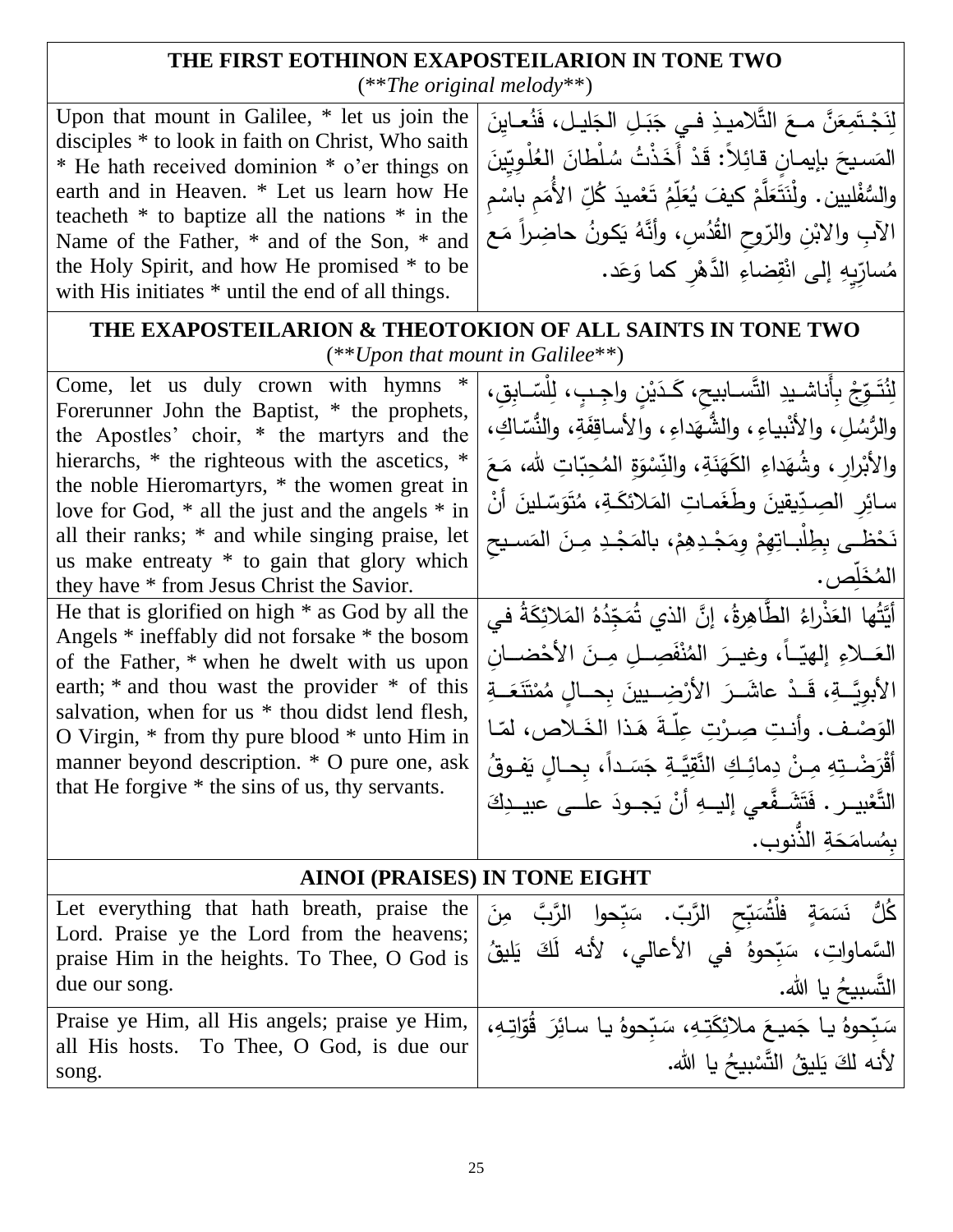# **For the Resurrection in Tone Eight**

| <b>Verse 1.</b> This glory shall be to all His saints.<br>Though Thou didst stand in judgment, O Lord,<br>condemned by Pilate, Thou didst not vacate<br>Thy throne, sitting with the Father. Thou didst<br>arise from the dead, releasing the world from<br>the bondage of the stranger; for Thou art<br>compassionate and the Lover of mankind.                                                                                                                                                                                                                                                                                                                                                                | 1– هذا المَجْدُ بَكونُ لِجميع أنْزارِهِ.<br>يا رَبُّ، وإِنْ كُنْتَ قَدْ وَقَفْتَ فـي الـحُكم مُداناً مِنْ<br>بيلاطسَ، إلاّ أنَّكَ لمْ تَخْلُ مِنَ الكُرْسيِّ جالِساً مَعَ<br>الآبِ. وقُمْتَ مِنْ بَيْنِ الأمواتِ، وأَعْتَقْتَ العالَمَ مِنْ<br>عُبوديَّةِ الغَريبِ، بما أنَّكَ رَؤوفٌ ومُحِبٌّ للبَشرِ .                                                                                                                                                                                                                                                                                                                              |
|-----------------------------------------------------------------------------------------------------------------------------------------------------------------------------------------------------------------------------------------------------------------------------------------------------------------------------------------------------------------------------------------------------------------------------------------------------------------------------------------------------------------------------------------------------------------------------------------------------------------------------------------------------------------------------------------------------------------|---------------------------------------------------------------------------------------------------------------------------------------------------------------------------------------------------------------------------------------------------------------------------------------------------------------------------------------------------------------------------------------------------------------------------------------------------------------------------------------------------------------------------------------------------------------------------------------------------------------------------------------|
| Verse 2. Praise God in His sanctuary; praise<br>Him in the firmament of His power.<br>Though, O Lord, the Jews placed Thee in a<br>grave like dead, the soldiers guarded Thee as a<br>slumbering King; and as a Treasure of life,<br>they sealed Thee. But Thou didst rise and grant<br>incorruptibility to our souls.                                                                                                                                                                                                                                                                                                                                                                                          | 2– سَبّحول اللّهَ في قدِّيسيهِ، سَبّحوهُ في فَلَكِ قُوَّتِهِ.<br>يــا رَبُّ، وإنْ كــانَ اليَهــودُ قَـدْ وَضَـــعوكَ فــي قَبْــرِ<br>كَمائِتٍ، إلاَّ أَنَّ الْجُنْدَ كانوا يحْرسونَكَ كمَلِكٍ راقِدٍ،<br>ومِثْلَ كَنْزِ حَياةٍ خَتَموا عليكَ بِخَتْمٍ. إلاّ أنَّكَ قُمْتَ<br>ومَنَحْتَ عدَمَ البِلي لِنُفوسِنا.                                                                                                                                                                                                                                                                                                                     |
| Verse 3. Praise Him for His mighty acts;<br>praise Him according to His excellent<br>greatness.<br>Thou didst give us Thy Cross, O Lord, as a<br>weapon against Diabolus, who, unable to<br>behold its power, doth fear and tremble; for it<br>raiseth the dead and hath annulled death.<br>Wherefore, do we worship Thy Burial and<br>Resurrection.<br><b>Verse 4.</b> Praise Him with the sound of the<br>trumpet; praise Him with the psaltery and<br>harp.<br>The angel proclaiming Thy Resurrection, O<br>Lord, did frighten the guards; but to the<br>women he cried out, saying: Why seek ye the<br>Living among the dead? Verily, He hath risen,<br>being God and hath granted life to the<br>universe. | سَبِّحوهُ على مَقْدَرَتِهِ، سَبِّحوهُ نَظْيرَ كَثُّرَةِ $\vec{z}$<br>عَظْمَتْهِ.<br>يا رَبُّ، لَقَدْ أَعْطَيْتَنا صَليبَكَ سِلاحاً على المَحّالِ،<br>لأَنَّهُ يَرْهَبُ وِيَرْتَعِدُ إِذْ لا يَحْتَمِلُ أَنْ يَرَى قُوَّتَهُ، لأَنَّهُ<br>يُقيمُ المَوْتي وقَدْ عطِّلَ المَنُونِ. لذلِكَ نَسْجُدُ لِدفْنِكَ<br>وقيامَتِكَ.<br>4– سَبِّحوهُ بِلَحْنِ الْبوقِ، سَبِّحوهُ بِالْمِزْمِارِ والْقِيثَارَةِ.<br>يا رَبُّ، إنَّ المَـلاكَ المُنـاديَ بِقِيامتِكَ، أمَّا للحُرّاسِ<br>  فأَرْهَبَ، وأَمَّا للنِّسوَةِ فَهَتَفَ قائلاً: لِمَ تَطْلُبْنَ الْحَيَّ<br>مَعَ المَوْتَى؟ قد قامَ بما أَنَّهُ إِلـهٌ، ومَنَحَ الْحَياةَ<br>للمَسْكونة. |
| For All Saints in Tone Four (**As one valiant**)                                                                                                                                                                                                                                                                                                                                                                                                                                                                                                                                                                                                                                                                |                                                                                                                                                                                                                                                                                                                                                                                                                                                                                                                                                                                                                                       |
| <b>Verse 5.</b> Praise Him with the timbrel and<br>dance; praise Him with stringed instruments<br>and organs.<br>Since they welcomed His sufferings, * all the<br>Saints that are in His earth * hath the Lord<br>made wondrous, who in their flesh received *<br>His wounds and Passion; and fair adorned                                                                                                                                                                                                                                                                                                                                                                                                      | 5– سَبِّحوهُ بالطَبْلِ والمَصافِ. سَبِّحوهُ بالأوتارِ وآلةِ<br>عَجَّبَ الرَّبُّ قِدِّيسيهِ الذينَ عَلى الأرضِ، لِقَبولِهِمِ<br> الؤسومَ والآلامَ التـي تَزَيَّنـوا بِهـا، واتَّشَـحوا بِوُضـوحِ                                                                                                                                                                                                                                                                                                                                                                                                                                       |
| therewith, they are notably * consecrated unto                                                                                                                                                                                                                                                                                                                                                                                                                                                                                                                                                                                                                                                                  | بمَحاسِن الإِلَـه، الذينَ نَمْدَحُهُمْ بِما أَنَّهُمْ أَزْهارٌ لا                                                                                                                                                                                                                                                                                                                                                                                                                                                                                                                                                                     |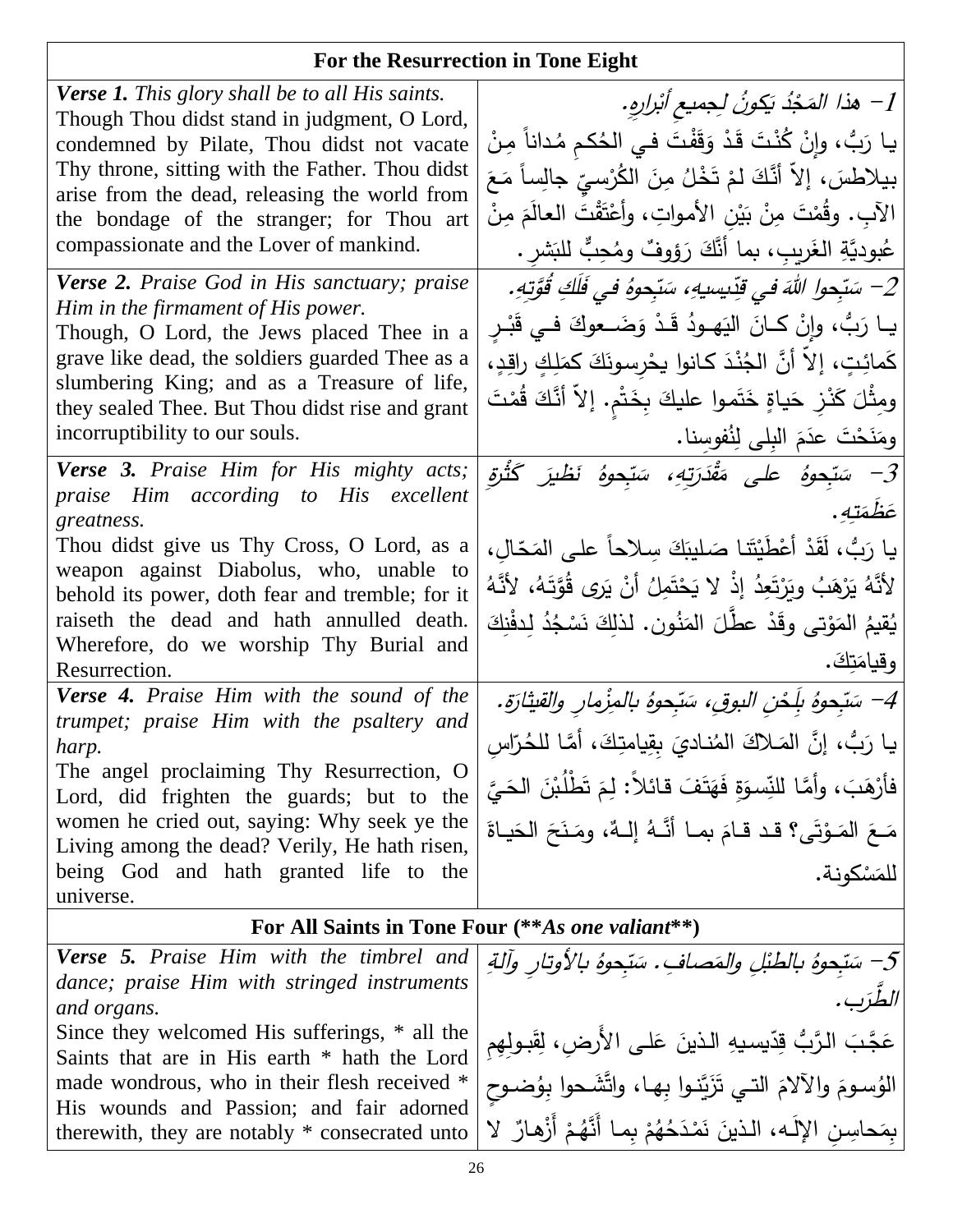| Him * with divine beauties of all kinds. * Let<br>us sing their praise * as unwithering flowers, | تَذبُلُ، وَنُجومٌ لا تَضِـلُّ لِلكَنيسة، وَضَـحايا ذُبِحَتْ            |
|--------------------------------------------------------------------------------------------------|------------------------------------------------------------------------|
| as the Church's stars that never err or wander,                                                  | طُوعًا .                                                               |
| * as willing victims of sacrifice.                                                               |                                                                        |
| <b>Verse 6.</b> Praise Him upon the loud cymbals:                                                | َحَسَبِّحوهُ بِنَغَماتِ الصُّنوجِ، سَبِّحوهُ بِصُنوجِ اللَّهُ $\delta$ |
| praise Him upon the high-sounding cymbals.                                                       | التَّهْليلِ، كَلُّ نَسَمةٍ فَلْتُسَبِّحِ الزَّبِّ.                     |
| Let everything that hath breath praise the<br>Lord.                                              |                                                                        |
| Since they welcomed His sufferings, * all the                                                    | عَجَّبَ الرَّبُّ قِدِّيسيهِ الذينَ عَلـى الأَرضِ، لِقَبـولِهِم         |
| Saints that are in His earth  (repeat above)                                                     | الوُسومَ والآلامَ التي تَزَيَّنوا بِها  (تعاد)                         |
| <b>Verse 7.</b> The righteous cried, and the Lord                                                | 7– الصِّدِّيقونَ صَرَخول، والرَّبُّ استَجابَ لَهُم، ومِنْ              |
| heard them, and He delivered them out of all<br><i>their tribulations.</i>                       | جَمىع أَخْزَانِهِمْ نَجَّاهُم.                                         |
| With the prophets, let us extol * the Apostles;                                                  | لِنَمْدَحْ بِالنَشَائِدِ صَفَّ الرُّسُلِ والشُّهداءِ، والأَبْرارِ معَ  |
| and with the just, * all the sacred martyrs, the<br>teachers of the Church, the fervent women    | شُـهَداءِ الكَهَنَــة، والمُعَلِّمــينَ الصِّــدِّيقينَ، والنِّسْـوَةِ |
| who strove in both ascetics' and martyrs'                                                        | القدِّيساتِ، مَنْ مِنْهُنَّ جاهَدْنَ ومَنْ في شَوْقٍ نَسَكْنَ،         |
| strife, * let the multitude of Saints * and the<br>righteous in all their ranks * sacredly be    |                                                                        |
| praised * with divine songs and hymns, for                                                       | مَعَ الصِّدّيقينَ، بمــا أنَّهُـمْ غَـدوا وارثـينَ المَلَكـوتَ         |
| they inherited the Kingdom in the highest, *<br>and they are dwellers of Paradise.               | المُلْوِيَّ، ومُتَوَطِّنينَ الفرْدَوْس.                                |
| <b>Verse 8.</b> Wondrous is God in His saints.                                                   | 8– عَجيبٌ هوَ اللَّهُ في قِزِيسِيهِ.                                   |
| They that made Heaven of the earth $*$ with the                                                  |                                                                        |
| brightness that virtues shed; * they that                                                        | لِنَمْدَحْ صَفَّ الشُّهَداءِ ، مَنْ صَيَّرُوا الأَرْضَ سَماءً          |
| imitated the willing death of Christ; * they that<br>have walked on that path that doth provide  | بِحُسْنِ الفَضــائِلِ، ومَـنْ ضــارَعوا مَـوْتَ المَسـيح               |
| immortality; $*$ they that with the surgery $*$ of                                               | المُغْطــي الحَيــاةَ، وســاروا فــي الطّـرُقِ الصَّــعْبَةِ،          |
| divine grace have cleared away * all our<br>mortal ills; * they that nobly contended with a      | وطَهَّـرُوا ألامَ النــاس بعِلاجــاتِ النِّعْمَــةِ. والــذينَ         |
| single soul throughout the world's four<br>quarters: * Let all the martyrs be praised in         | جاهَدُوا بِشَجاعَةٍ وبِاتِّفاقٍ نُفوسٍ لازَمَهُمْ في كُلِّ             |
| song.                                                                                            | العالم.                                                                |
|                                                                                                  |                                                                        |
| THE FIRST EOTHINON DOXASTICON IN TONE ONE                                                        |                                                                        |
| Glory to the Father, and to the Son, and to the                                                  | المَجْدُ للآبِ والإبنِ والروح القدَسِ.                                 |
| Holy Spirit.<br>As the disciples were hastening to the                                           | [إنَّ الـرَّبَّ قَـد حَضَـرَ  إلــي التَّلاميـذِ الـذَّاهِبينَ إلــي   |
| mountain, the Lord came to them that He                                                          | الجَبَـلِ، لِلارتِفـاعِ عَـنِ الأَرضِـيَّاتِ، فَسَـجَدوا لَــهُ،       |
| might raise them from things earthly; and they<br>worshipped Him and learned of the power        | وَتَلَقَّفوا السُّلطانَ المُعْطى لَهُ في كُلِّ مَكانِ. وَأَرْسِلوا     |
| given to Him in every place. They were sent                                                      | إلـى مـا تَحْتَ السَّماءِ، لِيَكرزوا بِالقِيامَـةِ مِـن بَـينِ         |
| forth to every land under heaven to preach the                                                   |                                                                        |

 $\overline{a}$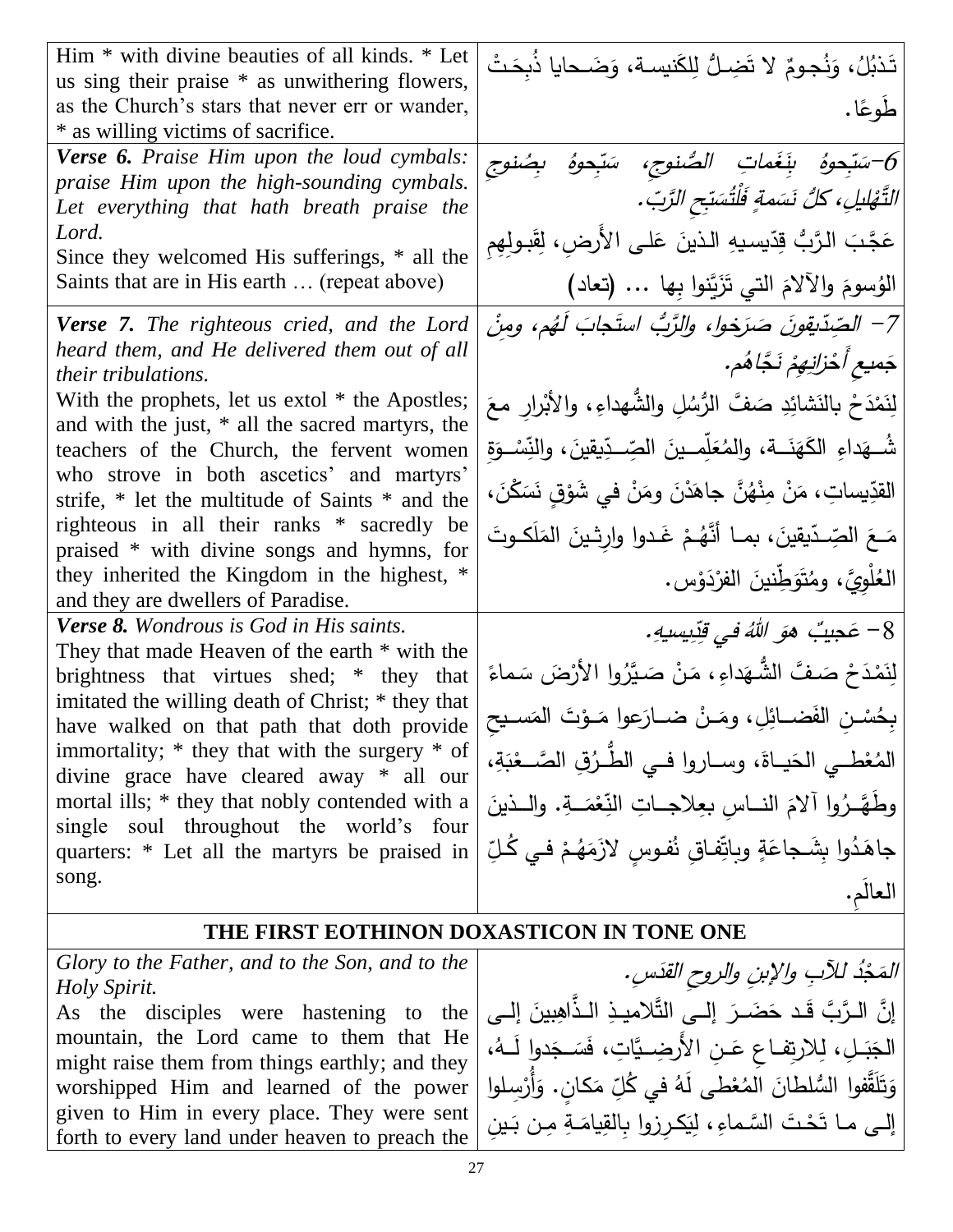| Resurrection from the dead and the restoration                                               | الأمواتِ، وَبِالنَّقَلَةِ إِلَى السَّماواتِ، الذينَ قَدْ وَعَدَهُم،    |
|----------------------------------------------------------------------------------------------|------------------------------------------------------------------------|
| to the Heavens. He that cannot lie promised<br>also that He would be with them forever, even | وَهـوَ غَيـرُ كـاذِب، بـأَن يَكـونَ مَعَهُـم إلــي الأَبَـدِ،          |
| Christ God, the Savior of our souls.                                                         | المَسيحُ اﻹلَهُ، وَمُخَلِّصُ نُفوسنا.                                  |
|                                                                                              |                                                                        |
| Both now and ever, and unto ages of ages.<br>Amen.                                           | الآنَ وكلَّ أوانِ والِي دهرِ الداهرينَ. آمين.                          |
| Most blessed art thou, O Virgin Theotokos, for                                               | أَنتِ هِيَ الفائِقَةُ عَلى كُلِّ البَرَكاتِ، يا والِدَةَ الإِلَهِ      |
| through Him that was incarnate of thee is                                                    | العَذراء، لأَنَّ الجَحيمَ قَد سُبِيَت بِواسِطَةِ المُتَجَسِّدِ         |
| Hades despoiled, Adam is recalled from the                                                   | مِنكِ، وَأَدَمَ دُعِيَ ثَانِيَةً، واللَّعنَةَ بادَت، وَحَوّاءَ         |
| dead, the curse is made void, Eve is set free,                                               |                                                                        |
| death is slain, and we are endowed with life.                                                | انعَتَقَت، والمَوتَ أَميتَ، وَنَحنُ قَد حَيينا. فَلِذَلِكَ نُسَبِّحُ   |
| Wherefore, in hymns of praise, we cry aloud:                                                 | هاتِفين: مُبارَكٌ أنتَ أَيُّها المَسيحُ إِلَهُنا، يا مَن هَكَذا        |
| Blessed art Thou, O Christ our God, Who is<br>thus well pleased, glory to Thee.              | سُرً ، المَجدُ لَك.                                                    |
|                                                                                              | THE GREAT DOXOLOGY IN TONE ONE                                         |
| Glory to Thee, who has shown us the Light.                                                   | الْمَجْدُ لَكَ يا مُظْهِرَ النورِ، الْمَجْدُ للهِ في الْعَلاءِ،        |
| Glory to God in the highest, and on earth                                                    |                                                                        |
| peace, good will among men.                                                                  | وعلى الأرْضِ السَّلامُ، وفي النَّاسِ المَسَرَّةِ.                      |
| We praise thee, we bless Thee, we worship                                                    | نُسَبّحُكَ نُبارِكُكَ، نَسْجُدُ لَكَ نُمَجّدُكَ، نَشْكُرُكَ مِنْ       |
| Thee, we glorify Thee, we give thanks unto                                                   | أجلِ عظيم جَلالِ مَجْدِك.                                              |
| Thee for Thy great glory.                                                                    |                                                                        |
| Lord, heavenly King, God the Father<br>O                                                     | أَيُّها الرَّبُّ المَلِكُ، السَّماويُّ، الإِلهُ، الآبُ الضابطُ         |
| Almighty; O Lord, the only begotten Son,<br>Jesus Christ; and the Holy Spirit.               | الكُلِّ . أَيُّها الرَّبُّ الإِبْنُ الوَحِيدُ ، يا يَسوعُ المَسيحُ،    |
|                                                                                              | ويا أَيُّها الزّوحُ القُدُس.                                           |
| O Lord God, Lamb of God, Son of the Father,                                                  |                                                                        |
| that takest away the sin of the world, have                                                  | أَيُّها الرَّبُّ الإلهُ، يا حَمَلَ اللهِ يا ابنَ الآبِ، يا رافِعَ      |
| mercy on us, thou that takest away the sins of                                               | خطيئةِ العالَمِ ارْحَمْنا، يا رافِعَ خَطايا العالَمِ.                  |
| the world.                                                                                   |                                                                        |
| Receive our prayer, Thou that sittest at the                                                 | نَقَبَّلْ نَضَرُّعَنا أَيُّها الْجالِسُ عَنْ يمين<br>الأب              |
| right hand of the Father, and have mercy on us.                                              | وارْحَمْنا.                                                            |
| For Thou only art holy, Thou only art the                                                    | لأَنَّكَ أَنْتَ وَحْذَكَ قُدُّوسٌ، أَنْتَ وَحْذَكَ الرَّبُّ يَسوعُ     |
| Lord, O Jesus Christ, to the Glory of God the                                                |                                                                        |
| Father. Amen.                                                                                | المَسيحُ، في مَجْدِ اللهِ الآبِ، آمين.                                 |
| Every day will I bless Thee, and I will praise                                               | في كُلِّ يَومٍ أَبارِكُكَ، وأُسَبِّحُ اسْمَكَ إلى الأَبَدِ، وإلى       |
| Thy Name forever; yea, forever and ever.                                                     | أَبَدِ الأَبَدِ.                                                       |
| Vouchsafe, O Lord, to keep us this day without                                               |                                                                        |
| sin.                                                                                         | أَهِّلْنا يا رَبُّ أَنْ نُحْفَظَ في هذا اليَوم بِغير خَطيئةٍ.          |
| Blessed art Thou, O Lord God of our Fathers,                                                 | مُبارَكٌ أَنْتَ يا رَبُّ إِلهَ آبائِنا، وَمُسَبَّحٌ ومُمَجَّدٌ اسْمُكَ |
|                                                                                              |                                                                        |